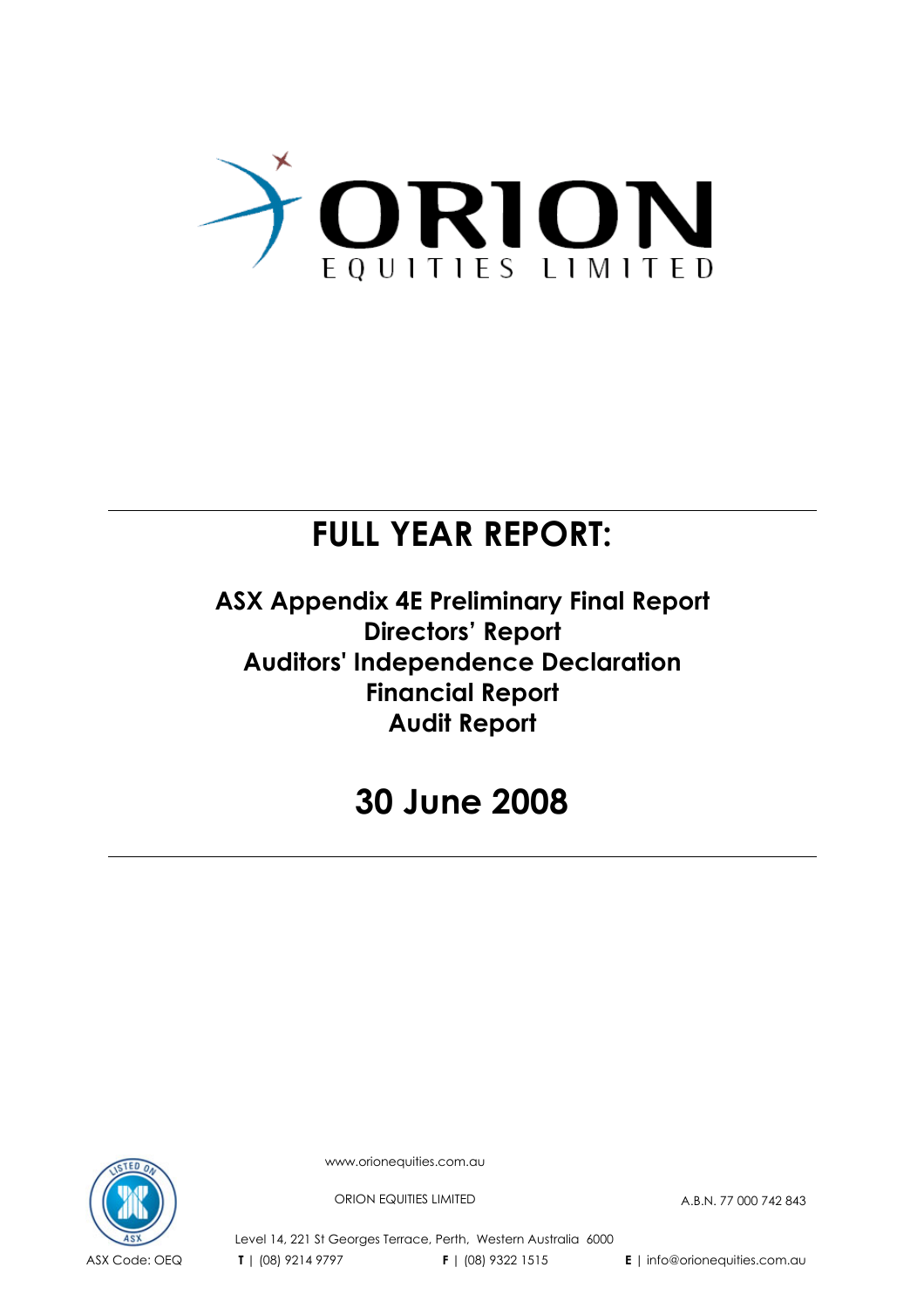| ASX Results For Announcement       | $\mathbf{2}$ | <b>BOARD</b>                                                                           |                                                                           |
|------------------------------------|--------------|----------------------------------------------------------------------------------------|---------------------------------------------------------------------------|
| To The Market                      |              | Faroog Khan                                                                            | Executive Chairman                                                        |
| Directors' Report                  | 6            | William Johnson<br>Victor Ho<br>Yaqoob Khan                                            | Executive Director<br><b>Executive Director</b><br>Non-Executive Director |
| Auditor's Independence Declaration | 20           |                                                                                        |                                                                           |
| Income Statements                  | 21           | <b>COMPANY SECRETARY</b>                                                               |                                                                           |
| <b>Balance Sheets</b>              | 22           | Victor Ho                                                                              |                                                                           |
| Statements of Changes in Equity    | 23           | <b>PRINCIPAL &amp; REGISTERED OFFICE</b>                                               |                                                                           |
| Cash Flow Statements               | 24           | Level 14, The Forrest Centre<br>221 St Georges Terrace<br>Perth Western Australia 6000 |                                                                           |
| Notes to Financial Statements      | 25           |                                                                                        |                                                                           |
| Directors' Declaration             | 47           | Telephone:<br>Facsimile:<br>Email:                                                     | (08) 9214 9797<br>(08) 9322 1515<br>info@orionequities.com.au             |
| Independent Audit Report           | 48           | Website:                                                                               | www.orionequities.com.au                                                  |
| Securities Information             | 50           |                                                                                        |                                                                           |

### **www.orionequities.com.au**

**Visit our website for:** 

- 
- 
- 

**Register your email with us to** <br>
OEQ **receive latest Company announcements and releases** 

## **CONTENTS CORPORATE DIRECTORY**

| Faroog Khan     | Executive Chairman     |
|-----------------|------------------------|
| William Johnson | Executive Director     |
| Victor Ho       | Executive Director     |
| Yagoob Khan     | Non-Executive Director |
|                 |                        |

### **PRINCIPAL & REGISTERED OFFICE**

| Telephone: | (08) 9214 9797            |
|------------|---------------------------|
| Facsimile: | (08) 9322 1515            |
| Email:     | info@orionequities.com.au |
| Website:   | www.orionequities.com.au  |

### **SHARE REGISTRY**

 Advanced Share Registry Services Suite 2, 150 Stirling Highway Nedlands Western Australia 6009 Telephone: (08) 9389 8033 Facsimile: (08) 9389 7871 Email: admin@advancedshare.com.au Website: www.advancedshare.com.au

### **Latest News Contract Contract Contract Contract Contract Contract Contract Contract Contract Contract Contract Contract Contract Contract Contract Contract Contract Contract Contract Contract Contract Contract Contract Co**

**Market Announcements Australian Securities Exchange Financial Reports Perth, Western Australia** 

**ASX CODE** 

### **AUDITOR**

 BDO Kendalls Audit & Assurance (WA) Pty Ltd 128 Hay Street **EMAIL US NOW CONSUMING THE SUBJECT SUBJECT SUBJECT AUSTRALIA 6008**  Telephone: (08) 9380 8400 **info@orionequities.com.au** Facsimile: (08) 9380 8499 Website: www.bdo.com.au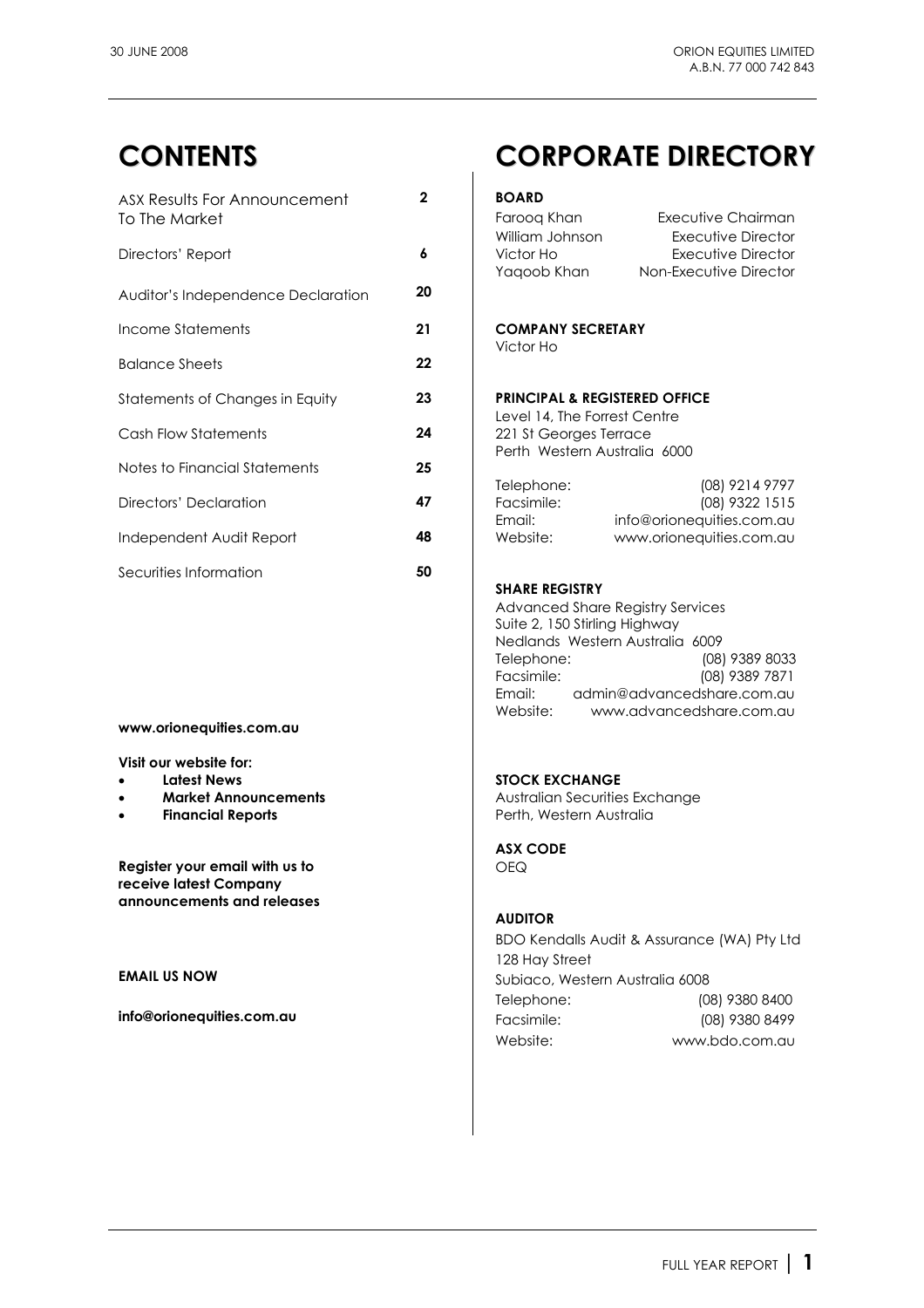This Preliminary Final Report is provided to the Australian Securities Exchange (**ASX**) under ASX Listing Rule 4.3A

| Current Reporting Period: |     | Financial year ended 30 June 2008                                                  |  |  |
|---------------------------|-----|------------------------------------------------------------------------------------|--|--|
|                           |     | Previous Corresponding Period: Financial year ended 30 June 2007                   |  |  |
| <b>Balance Date:</b>      |     | 30 June 2008                                                                       |  |  |
| Company:                  |     | Orion Equities Limited (Orion or OEQ)                                              |  |  |
| Consolidated Entity:      |     | Orion and controlled entities:                                                     |  |  |
|                           | (1) | Silver Sands Developments Pty Ltd (ACN 094 097 122), a wholly<br>owned subsidiary; |  |  |
|                           | (2) | Koorian Olives Pty Ltd (ACN 120 616 891, a wholly owned<br>subsidiary;             |  |  |
|                           | (3) | Central Exchange Mining Ltd (ACN 119 438 265), a wholly owned<br>subsidiary;       |  |  |
|                           | (4) | Orion Indo Operations Pty Ltd (ACN 124 702 245), a wholly<br>owned subsidiary; and |  |  |
|                           | (5) | PT Orion Indo Mining, 100% beneficially owned by Orion Indo<br>Operations Pty Ltd. |  |  |

## **RESULTS FOR ANNOUNCEMENT TO THE MARKET**

| 2008          | 2007                                 |                                   | Up/                  |
|---------------|--------------------------------------|-----------------------------------|----------------------|
| Ś             | s                                    | % Change                          | Down                 |
|               |                                      |                                   |                      |
| (527,097)     | 18,184,064                           | 103%                              | Revenue Down         |
| (2, 555, 769) | (1,663,789)                          | 54%                               | Up                   |
| (3,082,866)   | 16,520,275                           | 119%                              | Profit Down          |
|               |                                      |                                   |                      |
| 513,853       | (4,619,027)                          | 111%                              | Expense Down         |
| (2,569,013)   | 11,901,248                           | 122%                              | Profit Down          |
|               |                                      |                                   |                      |
|               | (1,852,990)                          | 100%                              | Loss Down            |
|               |                                      |                                   |                      |
|               |                                      |                                   |                      |
|               |                                      |                                   | Profit Down          |
|               |                                      |                                   |                      |
|               |                                      |                                   | <b>Earnings Down</b> |
|               |                                      |                                   |                      |
| \$2.016       | \$2.223                              | 9%                                | Down                 |
|               |                                      | 8%                                | Down                 |
|               | (2,569,013)<br>\$10.1442]<br>\$1.786 | 10,048,258<br>\$0.5641<br>\$1.931 | 126%<br>126%         |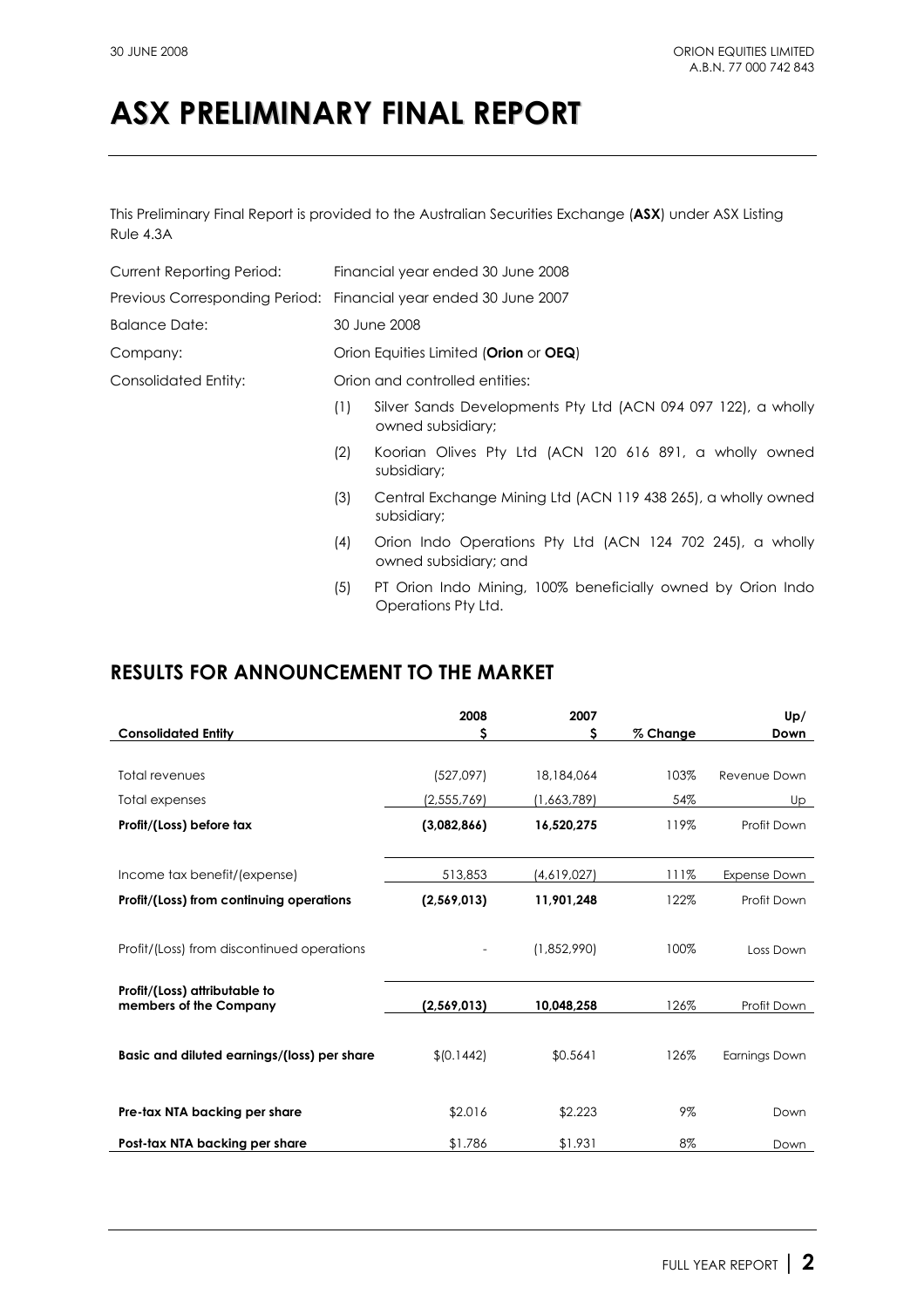## **BRIEF EXPLANATION OF RESULTS**

Total revenues of \$(527,097) include:

- (1) \$532,912 net profit from the Company's share trading portfolio (2007: \$11,593,493), which comprises:
	- (a) \$1,836,528 unrealised losses on securities (2007: \$8,583,740 unrealised gains);
	- (b) \$2,266,054 realised gains on securities (2007: \$2,840,719);
	- (c) \$103,386 dividend income (2007: \$169,034);
- (2) \$2,687,143 share of Associate entities' net losses (2007: \$1,668,955 net profits), comprising:
	- (a) \$946,767 net losses attributable to Bentley International Limited (**BEL**) (2007: \$159,646);
	- (b) \$1,740,376 net losses attributable to Scarborough Equities Limited (**SCB**) (2007: \$1,509,309);
- (3) \$255,124 dividend income received from Associate entities (2007: \$481,726), comprising:
	- (a) \$112,760 fully franked dividends attributable to BEL (2007: \$222,509);
	- (b) \$142,364 fully franked dividends attributable to SCB (2007: \$259,197);
- (4) \$1,322,307 income from olive grove operations (2007: \$58,095), which includes:
	- (a) \$1,039,852 income from sale of oils or olives (2007: \$8,500);
	- (b) \$281,500 revaluation of olive tress (2007: Nil).

Total expenses of \$2,555,769 include:

- (1) \$1,192,240 olive grove operations (which does not include Inventory, depreciation, corporate and administration expenses) (2007: \$418,647), which comprises:
	- (c) \$677,046 cost of goods sold (2007: \$Nil) this reflects the harvesting and processing costs from the 2007 season;
	- (d) \$515,194 other expenses (2007: \$322,933);
- (2) \$597,502 personnel costs (including Directors' fees) (2007: \$613,171);
- (3) \$132,253 professional fees (2007: \$20,678).

On 11 August 2008, the Company disposed of its 70% interest in the Indonesian Berau Coal Project (via the sale of Orion Indo Operations Pty Ltd) and its 25% interest in the West Australian Paulsens East Iron Ore Project (via the sale of Central Exchange Mining Ltd) to its joint venture partner in these projects, ASX listed Strike Resources Limited (**Strike**).

A total of 9.5 million Strike shares were issued to Orion as consideration for the sale. The Company realised a gain on sale of these subsidiaries of \$17.5 million (based on Strike's closing bid price of \$1.97 on the date of completion), which will be accounted for in the 2008/09 financial year.

These shares have a current value of \$13.78 million (based on the closing bid price of \$1.45 per share on 27 August 2008).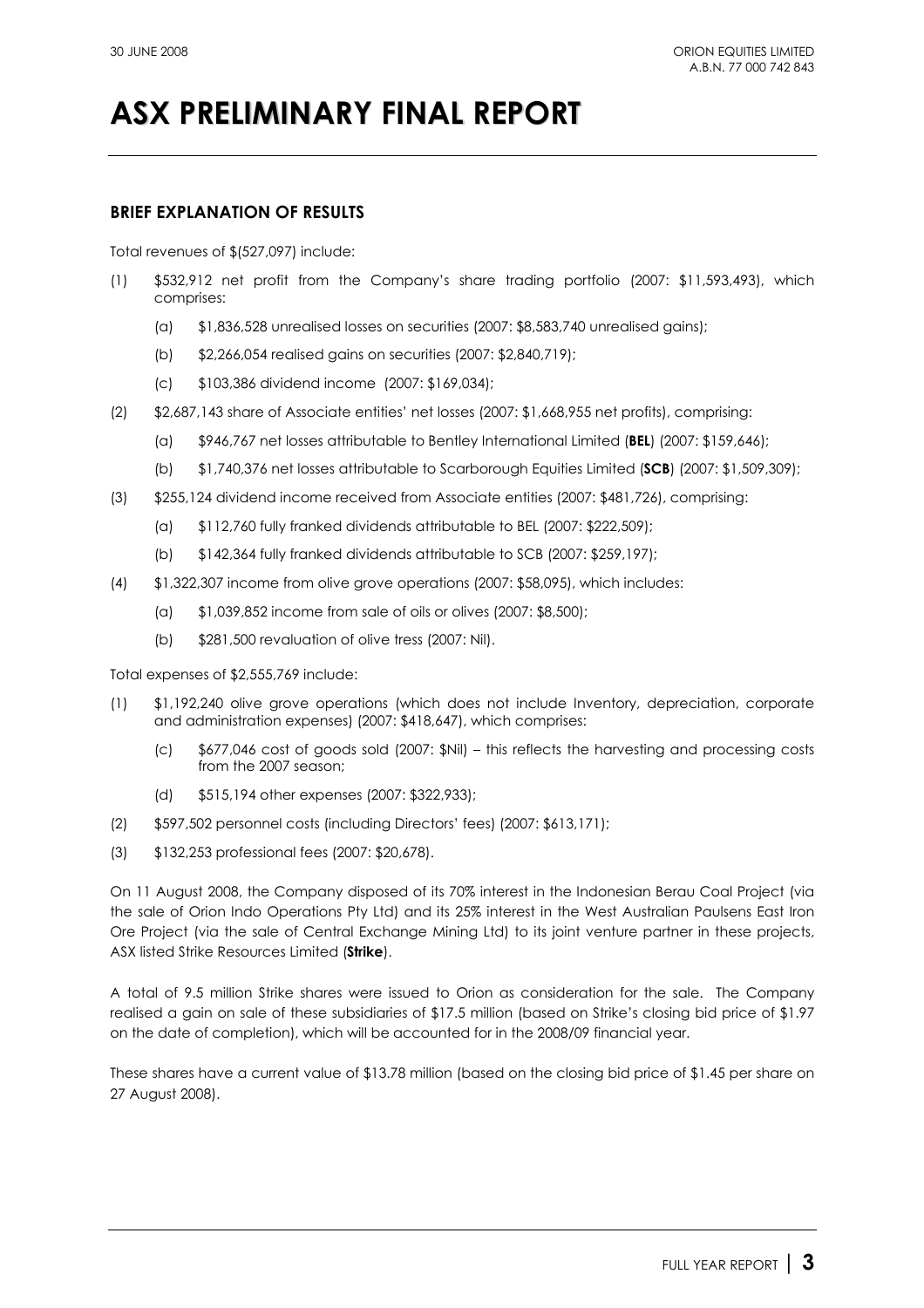## **DIVIDENDS**

The Company will be paying a final dividend (funded from retained earnings) as follows:

| Dividend Rate      | Record Date       | Expected<br><b>Payment Date</b> | Franking             | Total Dividends Payable |
|--------------------|-------------------|---------------------------------|----------------------|-------------------------|
| 0.5 cent per share | 19 September 2008 | 26 September 2008               | <b>Fully Franked</b> | \$89,072                |

The Company also paid the following interim dividend during the financial year:

| <b>Dividend Rate</b> | Record Date   | <b>Payment Date</b> | Frankina      | Total Dividends Paid |
|----------------------|---------------|---------------------|---------------|----------------------|
| 1.5 cents per share  | 19 March 2008 | 28 March 2008       | Fully franked | \$267,252            |

The Company has retained earnings of \$12,083,753 as at 30 June 2008 (2007: \$15,276,306).

## **ASSOCIATE ENTITIES**

Orion Equities has accounted for the following share investments at Balance Date as investments in an Associate entity (on an equity accounting basis):

- (1) 28.47% interest in ASX listed Scarborough Equities Limited (ACN 061 287 045) (**SCB**) (30 June 2007: 28.22%); and
- (2) 28.80% interest in ASX listed Bentley International Limited (ACN 008 108 218) (**BEL**) (30 June 2007: 28.38%).

The following entity became an Associate entity during the financial year:

(1) AquaVerde Holdings Pty Ltd (ACN 128 938 090) incorporated in Western Australia on 17 December 2007, 50% owned by wholly owned subsidiary, Silver Sands Developments Pty Ltd.

## **CONTROLLED ENTITIES**

The Company did not gain or cease control of any entities during the year.

The Company ceased control of the following entities after the financial year:

- (1) Central Exchange Mining Ltd, formerly a wholly owned subsidiary, was disposed to Strike Resources Limited (**Strike** or **SRK**) on 11 August 2008 in consideration for 1,750,000 Strike shares;
- (2) Orion Indo Operations Pty Ltd, formerly a wholly owned subsidiary, was disposed to Strike on 11 August 2008 in consideration for 7,750,000 Strike shares; and
- (3) PT Orion Indo Mining, 100% beneficially owned by Orion Indo Operations Pty Ltd.

The Company gained control of the following entity after the financial year:

(1) CXM Limited (ACN 132 294 645) which was incorporated on 18 July 2008 as a wholly owned subsidiary.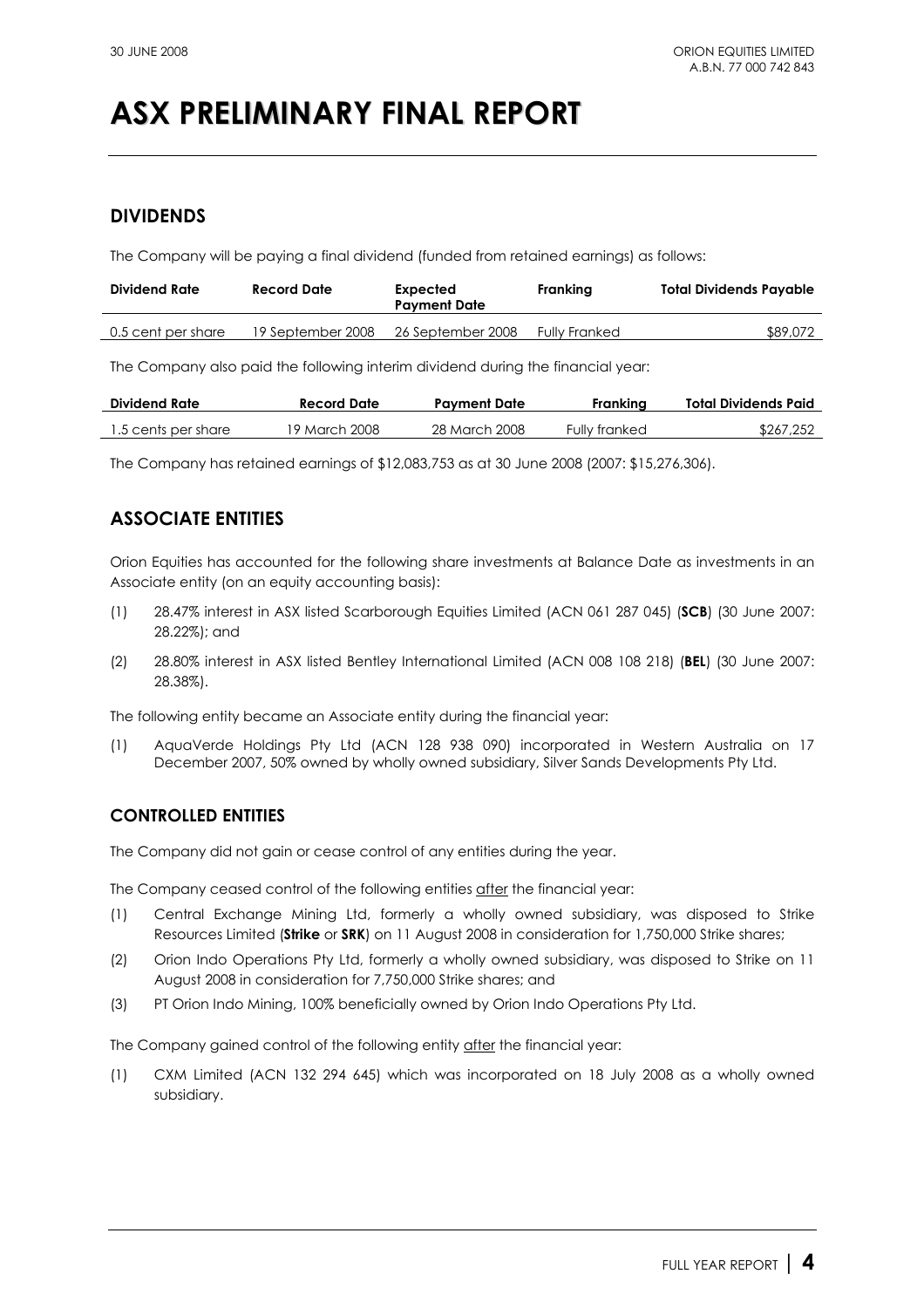## **COMMENTARY ON RESULTS AND OTHER SIGNIFICANT INFORMATION**

Please refer to the attached Directors' Report and Financial Report for further information on a review of the Consolidated Entity's operations and the financial position and performance of the Consolidated Entity and Company for the year ended 30 June 2008.

## **STATUS OF AUDIT**

This Preliminary Final Report is based on:



**X** Accounts that have been audited.

## **ANNUAL GENERAL MEETING**

Details of the Company's Annual General Meeting (which is required to be held by no later than 30 November 2008) is still to be determined by the Board.

For and on behalf of the Directors,

Date: **29 August 2008**

**Victor Ho Executive Director and Company Secretary** 

Telephone: (08) 9214 9797 Email: vho@orionequities.com.au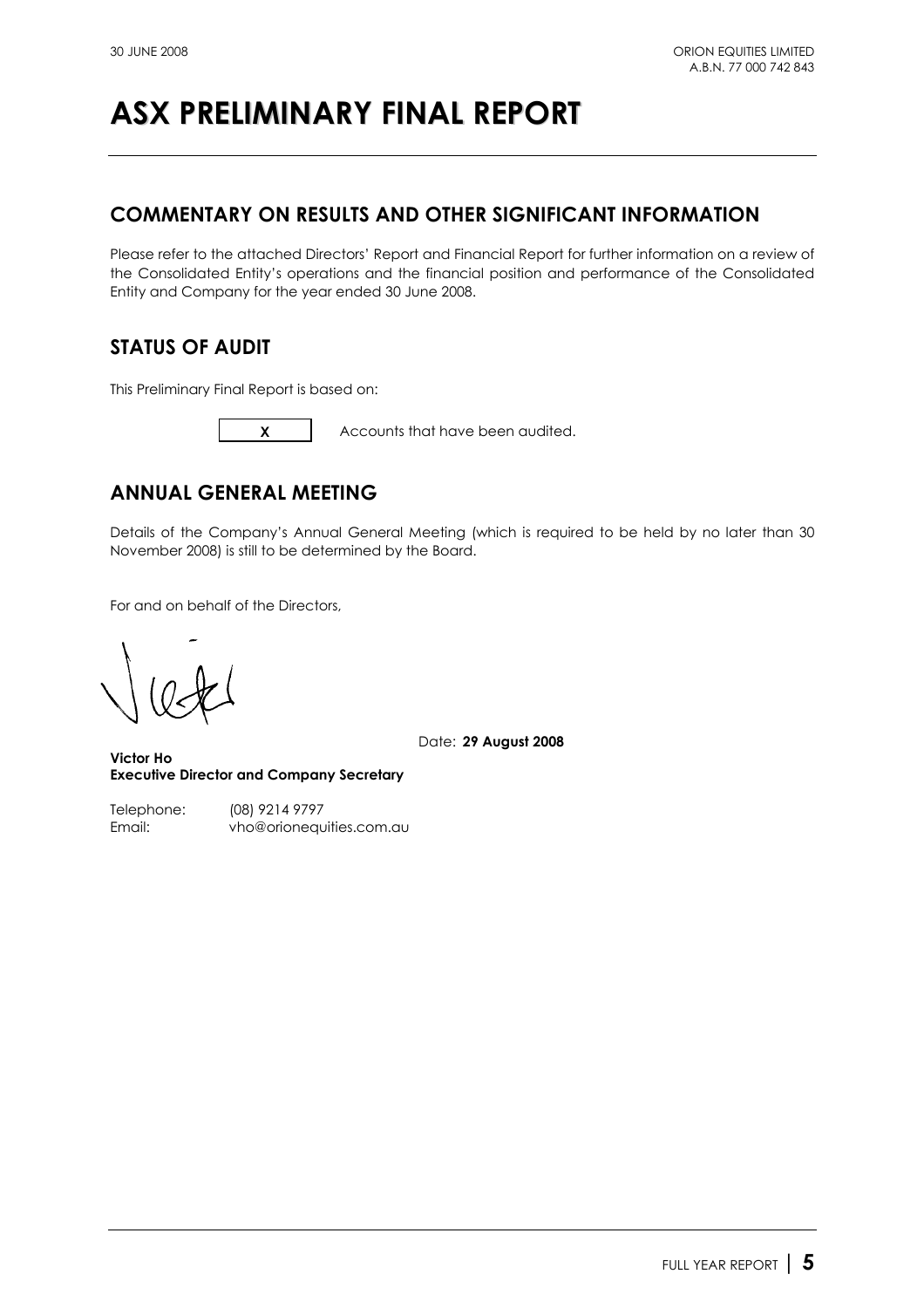The Directors present their report on Orion Equities Limited (**Company** or **Orion Equities** or **OEQ**) and its controlled entities (the **Consolidated Entity**) for the year ended 30 June 2008 (**Balance Date**).

Orion Equities is a public company limited by shares that was incorporated in New South Wales and has been listed on the Australian Securities Exchange (**ASX**) since November 1970 (ASX Code: OEQ).

## **PRINCIPAL ACTIVITIES**

The principal activities of the Consolidated Entity during the financial year were the management of its investments, including investments in listed and unlisted securities, real estate held for development and resale, an olive grove operation and interests in resource projects.

## **OPERATING RESULTS**

| <b>Consolidated Entity</b>                           | 2008                     | 2007                      |
|------------------------------------------------------|--------------------------|---------------------------|
| Total revenues<br>Total expenses                     | (527,097)<br>(2,555,769) | 18,184,064<br>(1,663,789) |
| Profit/(loss) before tax                             | (3,082,866)              | 16,520,275                |
| Income tax benefit/(expense)                         | 513,853                  | (4,619,027)               |
| Profit/(loss) from continuing operations             | (2,569,013)              | 11,901,248                |
| Profit/(Loss) from discontinued operations           |                          | (1,852,990)               |
| Profit/(Loss) attributable to members of the Company | (2,569,013)              | 10,048,258                |

Total revenues of \$(527,097) include:

- (1) \$532,912 net profit from the Company's share trading portfolio (2007: \$11,593,493), which comprises:
	- (a) \$1,836,528 unrealised losses on securities (2007: \$8,583,740 unrealised gains);
	- (b) \$2,266,054 realised gains on securities (2007: \$2,840,719);
	- (c) \$103,386 dividend income (2007: \$169,034);
- (2) \$2,687,143 share of Associate entities' net losses (2007: \$1,668,955 net profits), comprising:
	- (a) \$946,767 net losses attributable to Bentley International Limited (**BEL**) (2007: \$159,646);
	- (b) \$1,740,376 net losses attributable to Scarborough Equities Limited (**SCB**) (2007: \$1,509,309);
- (3) \$255,124 dividend income received from Associate entities (2007: \$481,726), comprising:
	- (a) \$112,760 fully franked dividends attributable to BEL (2007: \$222,509);
	- (b) \$142,364 fully franked dividends attributable to SCB (2007: \$259,197);
- (4) \$1,322,307 income from olive grove operations (2007: \$58,095), which includes:
	- (a) \$1,039,852 income from sale of oils or olives (2007: \$8,500);
	- (b) \$281,500 revaluation of olive tress (2007: Nil).

Total expenses of \$2,555,769 include:

- (1) \$1,192,240 olive grove operations (which does not include Inventory, depreciation, corporate and administration expenses) (2007: \$418,647), which comprises:
	- (a) \$677,046 cost of goods sold (2007: \$Nil) this reflects the harvesting and processing costs from the 2007 season::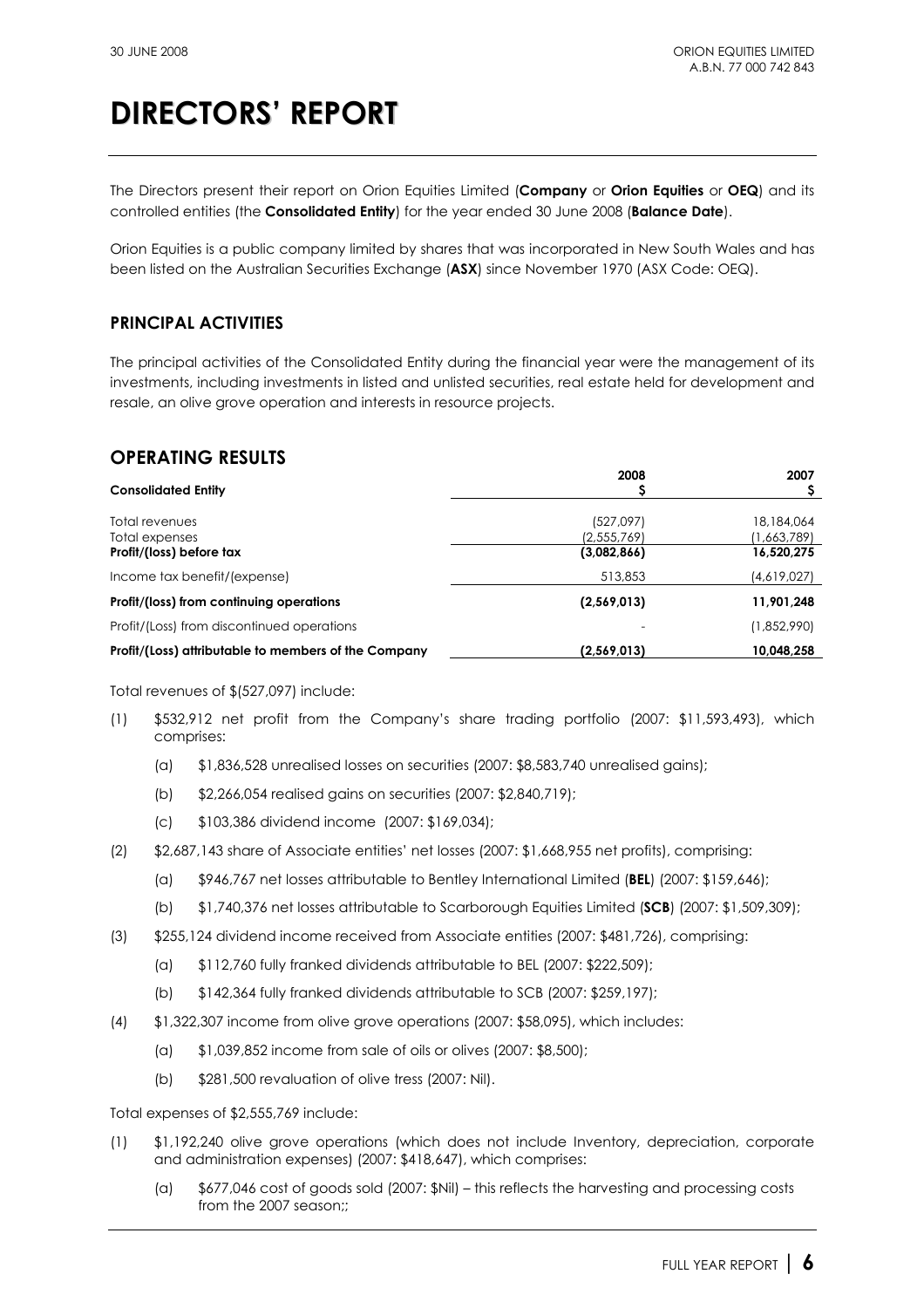- (b) \$515,194 other expenses (2007: \$322,933);
- (2) \$597,502 personnel costs (including Directors' fees) (2007: \$613,171);
- (3) \$132,253 professional fees (2007: \$20,678).

On 11 August 2008, the Company disposed of its 70% interest in the Indonesian Berau Coal Project (via the sale of Orion Indo Operations Pty Ltd) and its 25% interest in the West Australian Paulsens East Iron Ore Project (via the sale of Central Exchange Mining Ltd) to its joint venture partner in these projects, ASX listed Strike Resources Limited (**Strike** or **SRK**). A total of 9.5 million Strike shares were issued to Orion as consideration for the sale. The Company realised a gain on sale of these subsidiaries of \$17.5 million.

## **EARNINGS/(LOSS) PER SHARE**

| <b>Consolidated Entity</b>                                                            | 2008       | 2007       |
|---------------------------------------------------------------------------------------|------------|------------|
| Basic and diluted earnings/(loss) per share                                           | \$10.1442] | \$0.5641   |
| Weighted average number of ordinary shares<br>outstanding during the year used in the |            |            |
| calculation of basic and diluted earnings per share                                   | 17.814.389 | 17.814.389 |

## **FINANCIAL POSITION**

| <b>Consolidated Entity</b>                             | 2008<br>Ş   | 2007<br>\$  |
|--------------------------------------------------------|-------------|-------------|
| Cash                                                   | 517,781     | 1,620,198   |
| Financial assets at fair value through profit and loss | 17,991,115  | 20,935,654  |
| Investments in listed Associate entities               | 9,207,515   | 11,639,535  |
| Inventory                                              | 3,810,526   | 3,821,038   |
| Receivables                                            | 271,834     | 167,201     |
| Deferred tax assets                                    |             |             |
| Resource Projects                                      | 1,413,771   |             |
| Intangibles                                            | 250,000     | 250,000     |
| Other assets                                           | 3,192,234   | 3,067,259   |
| <b>Total Assets</b>                                    | 36,654,776  | 41,500,885  |
| <b>Tax liabilities</b>                                 | (4,095,981) | (5,195,589) |
| Other payables and liabilities                         | (498, 249)  | (1,654,983) |
| <b>Net Assets</b>                                      | 32,060,546  | 34,650,313  |
| Issued capital                                         | 19,374,007  | 19,374,007  |
| Retained earnings                                      | 12,083,753  | 15,276,306  |
| Reserves                                               | 602,786     |             |
| <b>Total Equity</b>                                    | 32,060,546  | 34,650,313  |

Subsequent to the Balance Date, the Company disposed of its interests in Resource Projects in consideration for 9.5 million shares in Strike. These shares have a current value of \$13.78 million (based on the closing bid price of \$1.45 per share on 27 August 2008).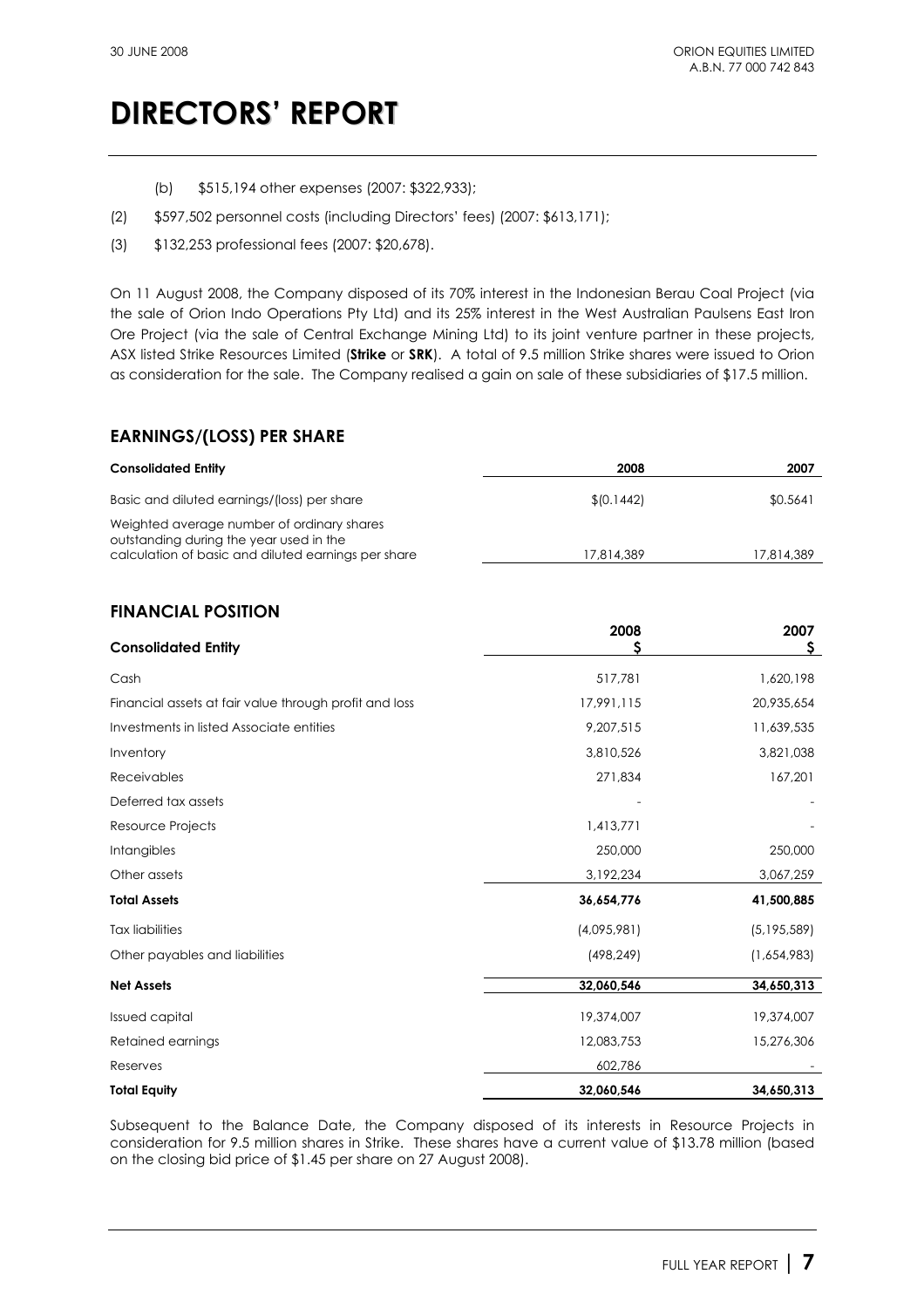## **NET TANGIBLE ASSET BACKING (NTA)**

| <b>Consolidated Entity</b>                   | 2008        | 2007          |
|----------------------------------------------|-------------|---------------|
| Net tangible assets (before tax)             | 35,906,527  | 39,595,902    |
| Pre-Tax NTA Backing per share                | \$2.016     | \$2.223       |
| Less deferred tax assets and tax liabilities | (4,095,981) | (5, 195, 589) |
| Net tangible assets (after tax)              | 31,810,546  | 34,400,313    |
| Post-tax NTA Backing per share               | \$1.786     | \$1.931       |
| Based on total issued share capital          | 17,814,389  | 17,814,389    |

## **CONTROLLED AND ASSOCIATE ENTITIES**

Orion Equities has prepared a consolidated financial report incorporating the entities that it controlled during the financial year. Those entities are:

- (1) Silver Sands Developments Pty Ltd (ACN 094 097 122), a wholly owned subsidiary;
- (2) Koorian Olives Pty Ltd (ACN 120 616 891), a wholly owned subsidiary;
- (3) Central Exchange Mining Ltd (ACN 119 438 265), a wholly owned subsidiary;
- (4) Orion Indo Operations Pty Ltd (ACN 124 702 245), a wholly owned subsidiary; and
- (5) PT Orion Indo Mining, 100% beneficially owned by Orion Indo Operations Pty Ltd.

The Company ceased control of the following entities after the financial year:

- (1) Central Exchange Mining Ltd , formerly a wholly owned subsidiary, was disposed to Strike on 11 August 2008 in consideration for 1,750,000 Strike shares;
- (2) Orion Indo Operations Pty Ltd, formerly a wholly owned subsidiary, was disposed to Strike on 11 August 2008 in consideration for 7,750,000 Strike shares; and
- (3) PT Orion Indo Mining, 100% beneficially owned by Orion Indo Operations Pty Ltd.

The Company gained control of the following entity after the financial year:

(1) CXM Limited (ACN 132 294 645), which was incorporated on 18 July 2008 as a wholly owned subsidiary.

Orion Equities has accounted for the following investments at Balance Date as investments in an Associate entity (on an equity accounting basis):

- (1) 28.47% interest in ASX listed Scarborough Equities Limited (ACN 061 287 045) (**SCB**) (30 June 2007: 28.22%);
- (2) 28.80% interest in ASX listed Bentley International Limited (ACN 008 108 218) (**BEL**) (30 June 2007: 28.38%); and
- (3) 50% interest in AquaVerde Holdings Pty Ltd (ACN 128 938 090) (30 June 2007: Nil).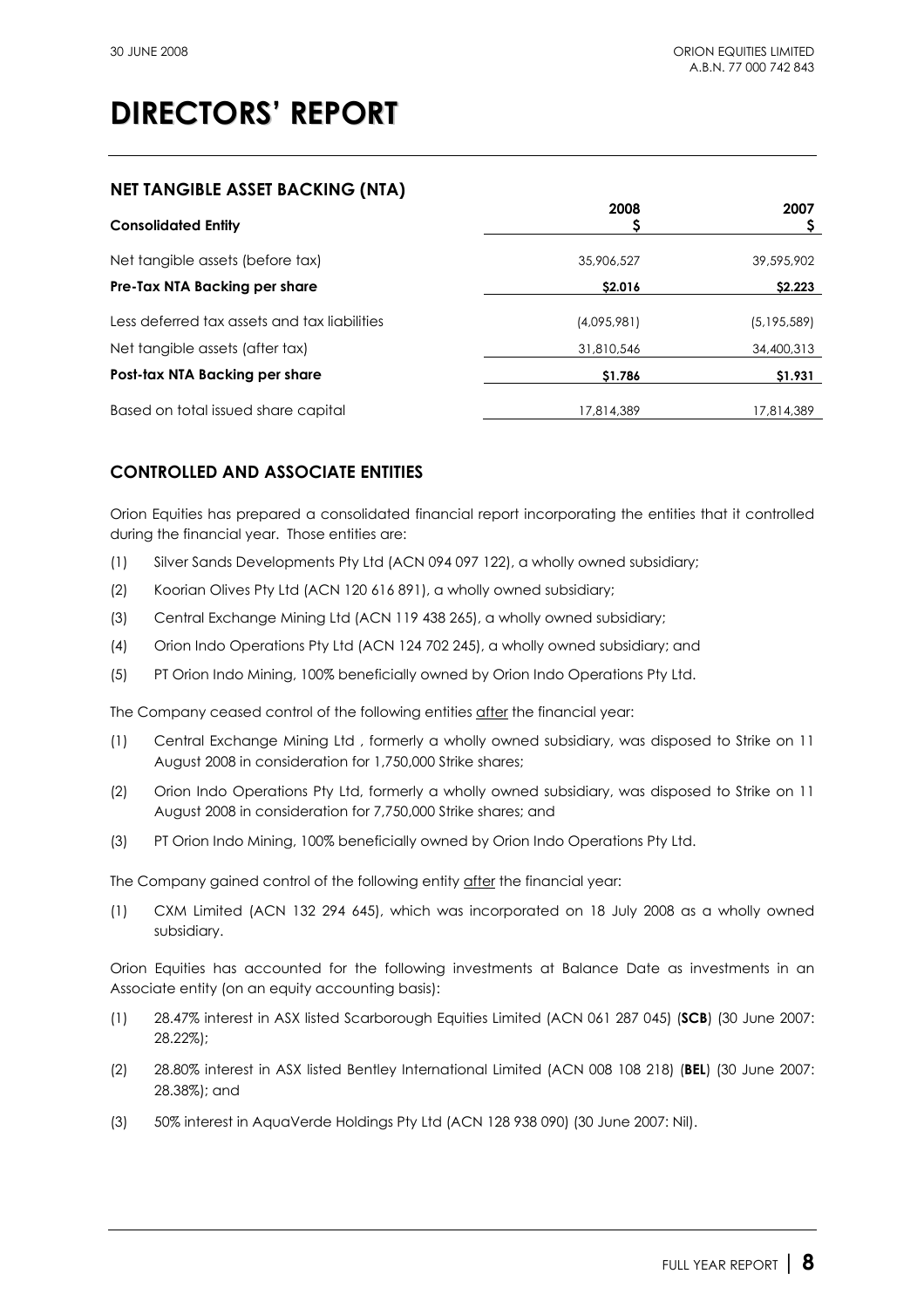## **DIVIDENDS**

The Company will be paying a final dividend (funded from retained earnings) as follows:

| Dividend Rate      | Record Date       | Expected<br><b>Payment Date</b> | Franking             | <b>Total Dividends Payable</b> |
|--------------------|-------------------|---------------------------------|----------------------|--------------------------------|
| 0.5 cent per share | 19 September 2008 | 26 September 2008               | <b>Fully Franked</b> | \$89,072                       |

The Company also paid the following interim dividend during the financial year:

| <b>Dividend Rate</b> | Record Date   | Pavment Date  | Frankina      | Total Dividends Paid |
|----------------------|---------------|---------------|---------------|----------------------|
| 1.5 cents per share  | 19 March 2008 | 28 March 2008 | Fully franked | \$267,252            |

The Company has retained earnings of \$12,083,753 as at 30 June 2008 (2007: \$15,276,306).

## **SECURITIES IN THE COMPANY**

At Balance Date and the date of this report, the Company had 17,814,389 shares on issue (30 June 2007: 17,814,389). The Company does not have other securities on issue at the date of this report.

## **REVIEW OF OPERATIONS**

## **(a) Portfolio Details As At 30 June 2008**

## **Asset Weighting**

|                                                                        | % of Net Assets |
|------------------------------------------------------------------------|-----------------|
| Australian equities                                                    | 73%             |
| International equities                                                 | 12%             |
| Property held for development and resale                               | 11%             |
| Koorian Olives <sup>2</sup>                                            | 11%             |
| Net tax liabilities (current year and deferred tax assets/liabilities) | $-13%$          |
| Net cash/other assets and provisions                                   | 5%              |
| <b>TOTAL</b>                                                           | 100%            |

 $\overline{a}$ 

<sup>&</sup>lt;sup>1</sup> BEL is an ASX listed investment company with investments in securities listed on overseas markets. The Company's investment in BEL represents an indirect interest in international equities

<sup>&</sup>lt;sup>2</sup> Koorian Olives includes land, water licence, buildings, plant and equipment and inventory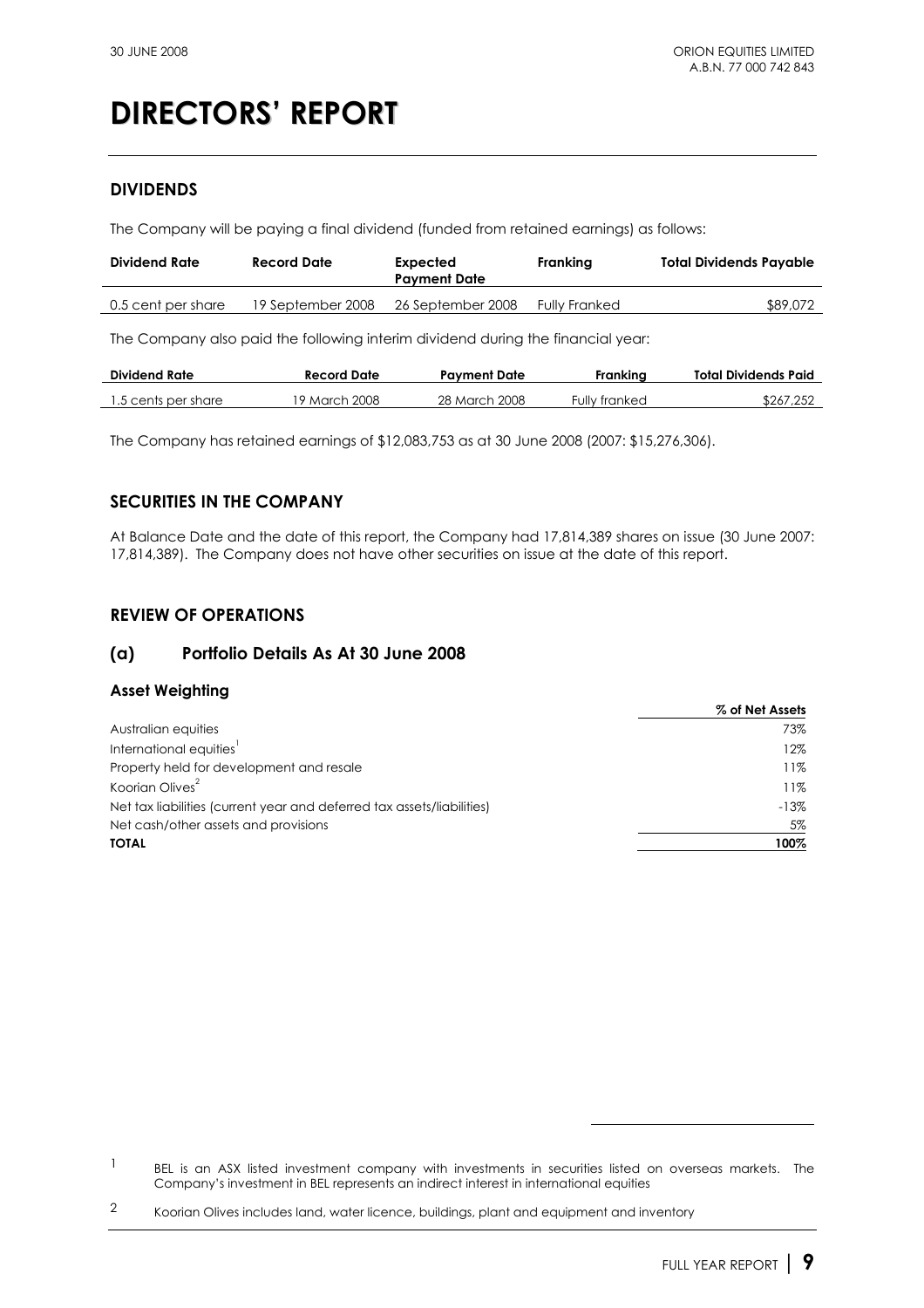### **Top 10 Holdings in Securities Portfolio**

| <b>Equities</b> |                                            | <b>Fair Value</b><br>S'million | % of<br><b>Net Assets</b> | ASX<br>Code | <b>Industry Sector Exposures</b> |
|-----------------|--------------------------------------------|--------------------------------|---------------------------|-------------|----------------------------------|
| 1.              | Strike Resources Limited <sup>3</sup>      | 14.13                          | 44.08%                    | <b>SRK</b>  | <b>Materials</b>                 |
| 2.              | Scarborough Equities Limited <sup>4</sup>  | 5.41                           | 16.89% SCB                |             | Diversified Financials           |
| 3.              | Bentley International Limited <sup>4</sup> | 3.79                           | 11.83% BEL                |             | Diversified Financials           |
| 4.              | Katana Capital Limited                     | 1.13                           | 3.52%                     | KAT         | Diversified Financials           |
| 5.              | Alara Uranium Limited                      | 0.89                           | 2.79%                     | AUQ         | Energy                           |
| 6.              | <b>BHP Billiton Limited</b>                | 0.65                           | 2.04%                     | <b>BHP</b>  | <b>Materials</b>                 |
| 7.              | Woodside Petroleum Ltd                     | 0.28                           | 0.87%                     | <b>WPL</b>  | Energy                           |
| 8.              | Oilex Ltd                                  | 0.27                           | 0.85%                     | <b>OEX</b>  | Energy                           |
| 9.              | <b>Bell Financial Group Ltd</b>            | 0.24                           | 0.74%                     | <b>BFG</b>  | Diversified Financials           |
| 10.             | Chemrok Pty Ltd                            | 0.16                           | 0.48%                     | Unlisted    | N/A                              |
| <b>TOTAL</b>    |                                            | 26.96                          | 84.08%                    |             |                                  |

Note: The investment in Strike comprises the following securities:

|     |                                                             | Fair<br>Value<br>\$'million | $%$ of Net<br><b>Assets</b> | ASX<br>Code |                                                                                                                                            |
|-----|-------------------------------------------------------------|-----------------------------|-----------------------------|-------------|--------------------------------------------------------------------------------------------------------------------------------------------|
|     | (a) 3,490,802 shares                                        | 7.40                        | 23.08%                      | <b>SRK</b>  |                                                                                                                                            |
| (b) | 1,833,333<br>unlisted \$0.178<br>$(9$ Feb 2011) Options     | 3.59                        | 11.20%                      | Unlisted    | <b>Black-Scholes</b><br>is based<br>options<br>value<br>Fair<br>on a<br>valuation<br>following<br>model<br>the<br>applying<br>assumptions: |
|     |                                                             |                             |                             |             | SRK's share price being \$2.12 (the last bid price as at<br>(i)<br>30 June 2008).                                                          |
|     | $ C $ 1,666,667<br>unlisted \$0.278<br>(9 Feb 2011) Options | 3.14                        | 9.79%                       |             | A risk free rate of return of 6.73% (based on the<br>(ii)<br>Commonwealth 3 year bond yield rate as at 30 June<br>2007).                   |
|     |                                                             |                             |                             |             | An estimated future volatility of SRK's share price of<br>(III)<br>80%.                                                                    |
|     | Sub-total                                                   | 14.13                       | 44.07%                      |             |                                                                                                                                            |

Subsequent to the Balance Date, the Company disposed of its interests in the Berau and Paulsens East resource projects to Strike in consideration for 9.5 million shares in Strike. These shares have a current value of \$13.78 million (based on the closing bid price of \$1.45 per share on 27 August 2008).

In addition to the Strike option holdings referred to above, the Company currently holds a total of 13,090,802 shares in Strike, accounting for 10.07% of Strike's total issued share capital.

 $\overline{a}$ 

<sup>3</sup> SRK includes listed shares and unlisted options (as disclosed in the note following the Top 10 Holdings)

<sup>4</sup> Associate entities, BEL and SCB, have been equity accounted and are not held at fair value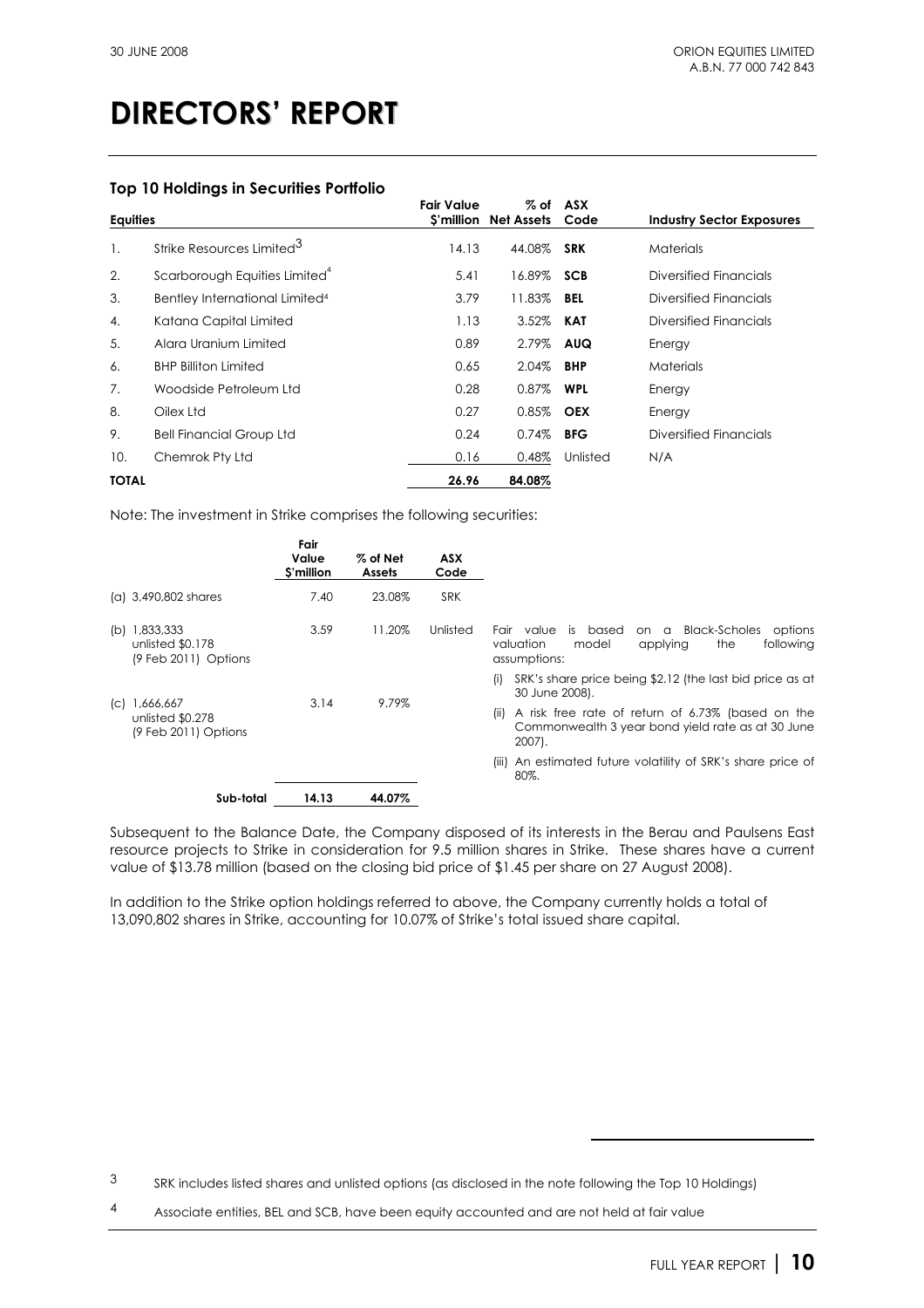## **(b) Koorian Olive Grove**

The Koorian Olive Grove is a 143 hectare commercial olive grove located in Gingin, Western Australian (approximately 100 kilometres North of Perth) producing olive oil and table olives from approximately 64,500, 9 year old olive tree plantings.

A summary of olive grove operations during the 2008 financial year are as follows:

- (a) The 2008 harvesting season yielded ~502 tonnes of fruit from which ~95,000 litres of oils were extracted (2007: ~1,416 tonnes of fruit and ~205,000 litres of oils);
- (b) The average yield (ratio of kilogrammes of oils extracted to tonnes of fruit processed) across all varieties of trees improved significantly to 17% (2007: 12%), with some varieties achieving up to a 26% yield (2007: highest yield of 18%);
- (c) The reduction in tonnes processed reflects the biennial cycle of growth and production from olive trees whereby trees exhibit alternating years of high and low bearing fruit;
- (d) Olive grove operation expenses were \$1,192,240 (which does not include Inventory, depreciation, corporate and administration expenses) (2007: \$418,647), comprising:
	- (i) \$677,046 cost of goods sold (2007: \$Nil) this reflects the harvesting and processing costs from the 2007 season;
	- (ii) \$515,194 other expenses (2007: \$322,933);
- (e) Inventory of \$160,526 reflects the cost of harvesting and processing during the 2008 season incurred up to balance date (2007: \$646,864). The Company notes that invoices totalling approximately \$102,000 in respect of costs associated with the 2008 harvest season were received by the Consolidated Entity after the Balance Date – these costs will be reflected in Inventory for the 2008/2009 financial year;
- (f) Koorian is negotiating with several parties for the sale of ~95,000 litres of oil from the 2008 harvest season. Any sale will be accounted for as revenue in the 2008/2009 financial year.

## **(c) Sale of Interests in Berau Coal and Paulsens East Iron Ore Projects**

On 11 August 2008, the Company disposed of its 70% interest in the Indonesian Berau Coal Project (via the sale of Orion Indo Operations Pty Ltd) and its 25% interest in the West Australian Paulsens East Iron Ore Project (via the sale of Central Exchange Mining Ltd) to its joint venture (**JV**) partner in these projects, ASX listed Strike Resources Limited. A total of 9.5 million Strike shares were issued to Orion as consideration for the sale.

These transactions have crystallised a significant value gain for Orion shareholders. At the date these transactions were completed, Strike shares were trading at \$1.97, valuing the 9.5 million shares received as consideration at \$18.7 million. The Company had accounted for these projects at cost, being \$1.2 million. Therefore, the gain realised on sale, which will be recognised in the 2008/09 financial year, was \$17.5 million (pre tax).

These transactions continues Orion's successful track record of creating shareholder value from, among other things, early stage resource projects. Strike was re-listed in 2006 with a number of early stage resource projects vended into Strike by Orion. Orion now holds a total of 13,090,802 shares in Strike, accounting for 10.07% of Strike's total issued share capital and 3.5 million unlisted options with a weighted average exercise price of \$0.225 per option.

Orion has retained an existing 2% royalty on production, which remains in place on the projects vended into Strike in 2006, which includes the Paulsen East tenements, and the projects vended into Alara.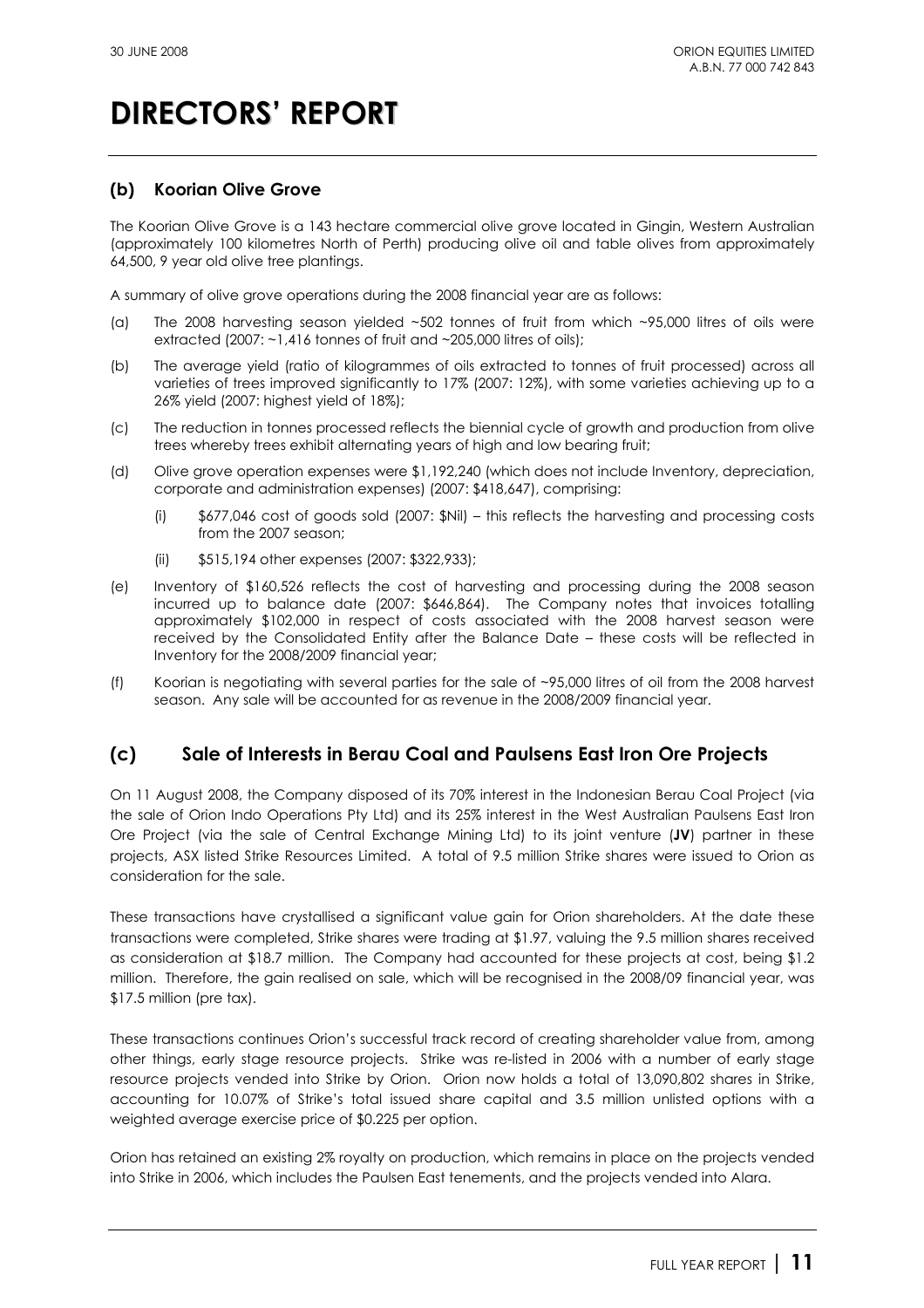## **SIGNIFICANT CHANGES IN THE STATE OF AFFAIRS**

There were no significant changes in the state of affairs of the Consolidated Entity that occurred during the financial year not otherwise disclosed in this Directors' Report or the financial statements.

## **FUTURE DEVELOPMENTS**

The Board will consider opportunities to increase the Company's investment portfolio size to raise the Company's profile in the general investment community and generate economies of scale. The expansion of the capital base of the Company may occur through a variety of methods including the issue of equity capital or mergers (through schemes or takeovers) with, or acquisitions of, other listed investment companies or managed funds.

The Company intends to continue its investment activities in future years. The results of these investment activities depend upon the performance of the underlying companies and securities in which the Company invests. The investments' performance depends on many economic factors and also industry and company specific issues. In the opinion of the Directors, it is not possible or appropriate to make a prediction on the future course of markets, the performance of the Company's investments or the forecast of the likely results of the Company's activities.

## **ENVIRONMENTAL REGULATION AND PERFORMANCE**

In the course of its mineral exploration and evaluation activities, the Consolidated Entity adheres to environmental regulations imposed upon it by various authorities. The Consolidated Entity has complied with all environment requirements during the year and up to the date of this report. No reportable environmental breaches occurred during the financial year and up to the date of this report.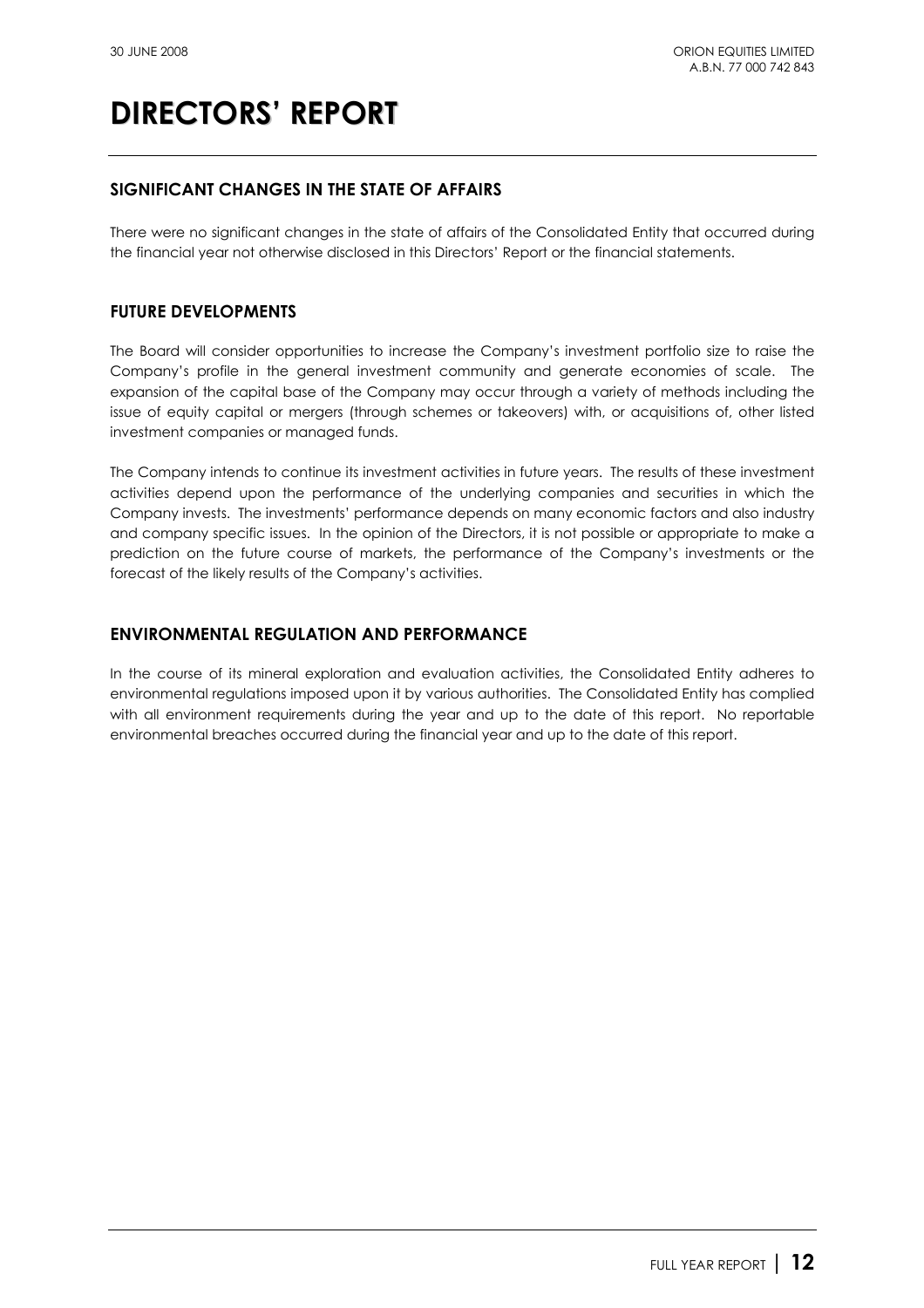## **BOARD OF DIRECTORS**

Information concerning Directors in office during or since the financial year are:

| Faroog Khan                                                      | <b>Executive Chairman</b>                                                                                                                                                                                                                                                                                                                                                                                                                                                                                                         |  |  |  |  |  |
|------------------------------------------------------------------|-----------------------------------------------------------------------------------------------------------------------------------------------------------------------------------------------------------------------------------------------------------------------------------------------------------------------------------------------------------------------------------------------------------------------------------------------------------------------------------------------------------------------------------|--|--|--|--|--|
| Appointed                                                        | 23 October 2006                                                                                                                                                                                                                                                                                                                                                                                                                                                                                                                   |  |  |  |  |  |
| Qualifications                                                   | BJuris, LLB. (Western Australia)                                                                                                                                                                                                                                                                                                                                                                                                                                                                                                  |  |  |  |  |  |
| Experience                                                       | Mr Khan is a qualified lawyer having previously practised principally in the field of<br>corporate law. Mr Khan has extensive experience in the securities industry, capital<br>markets and the executive management of ASX listed companies. In particular, Mr<br>Khan has guided the establishment and growth of a number of public listed companies<br>in the investment, mining and financial services sector. He has considerable<br>experience in the fields of capital raisings, mergers and acquisitions and investments. |  |  |  |  |  |
| Relevant interest in shares                                      | 2,000 shares - directly<br>8,558,127 shares - indirectly <sup>5</sup>                                                                                                                                                                                                                                                                                                                                                                                                                                                             |  |  |  |  |  |
| <b>Special Responsibilities</b>                                  | Chairman of the Company and the Investment Committee                                                                                                                                                                                                                                                                                                                                                                                                                                                                              |  |  |  |  |  |
| Other current directorships in<br>listed entities                | Current Chairman and Managing Director of:<br>(1)<br>Queste Communications Ltd (QUE) (since 10 March 1998)                                                                                                                                                                                                                                                                                                                                                                                                                        |  |  |  |  |  |
|                                                                  | Current Chairman of:<br>(2)<br>Bentley International Limited (BEL) (director since 2 December 2003)<br>(3)<br>Scarborough Equities Limited (SCB) (since 29 November 2004)                                                                                                                                                                                                                                                                                                                                                         |  |  |  |  |  |
|                                                                  | <b>Current Executive Director of:</b><br>(4)<br>Strike Resources Limited (SRK) (since 9 September 1999)<br>(5)<br>Alara Uranium Limited (AUQ) (since 18 May 2007)                                                                                                                                                                                                                                                                                                                                                                 |  |  |  |  |  |
|                                                                  | Current Non-Executive Director of:<br>(6)<br>Interstaff Recruitment Limited (ITS) (since 27 April 2006)                                                                                                                                                                                                                                                                                                                                                                                                                           |  |  |  |  |  |
| Former directorships in other<br>listed entities in past 3 years | Altera Capital Limited (AEA) (9 November 2001 to 18 October 2005)<br>(1)<br>(2)<br>Sofcom Limited (SOF) (3 July 2002 to 18 October 2005)                                                                                                                                                                                                                                                                                                                                                                                          |  |  |  |  |  |

 $\overline{a}$ 

<sup>5</sup> Held by Queste Communications Ltd (**QUE**); Farooq Khan (and associated companies) have a deemed relevant interest in the OEQ shares in which QUE has a relevant interest by reason of having >20% voting power in QUE.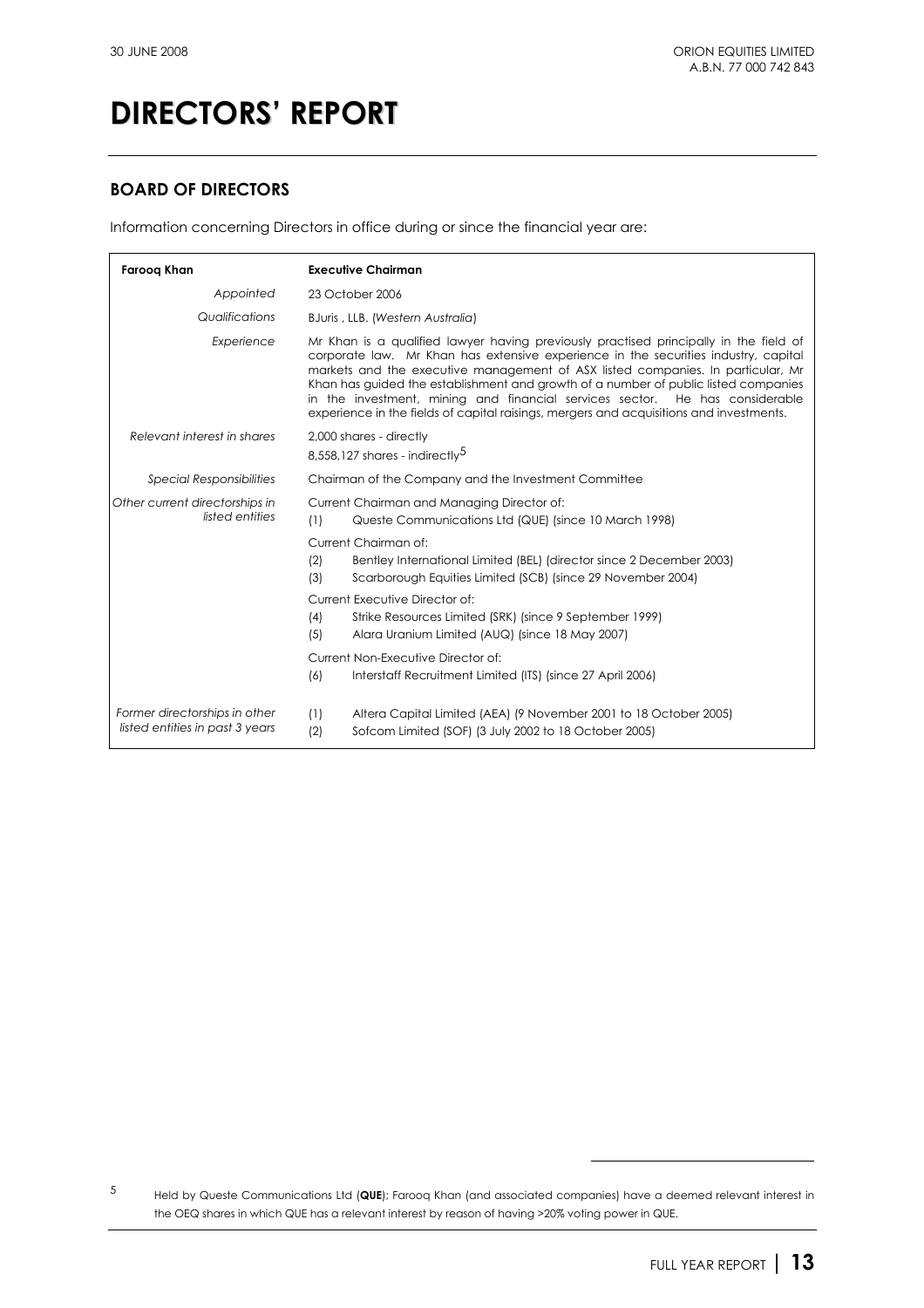| William M. Johnson                                               | <b>Executive Director</b>                                                                                                                                                                                                                                                                                                                                                                                                                                                                                                                                                                                                                                                                                                                                                                                                                                                                                                           |  |  |  |
|------------------------------------------------------------------|-------------------------------------------------------------------------------------------------------------------------------------------------------------------------------------------------------------------------------------------------------------------------------------------------------------------------------------------------------------------------------------------------------------------------------------------------------------------------------------------------------------------------------------------------------------------------------------------------------------------------------------------------------------------------------------------------------------------------------------------------------------------------------------------------------------------------------------------------------------------------------------------------------------------------------------|--|--|--|
| Appointed                                                        | 28 February 2003.                                                                                                                                                                                                                                                                                                                                                                                                                                                                                                                                                                                                                                                                                                                                                                                                                                                                                                                   |  |  |  |
| Qualifications                                                   | MA (Oxon), MBA                                                                                                                                                                                                                                                                                                                                                                                                                                                                                                                                                                                                                                                                                                                                                                                                                                                                                                                      |  |  |  |
| Experience                                                       | Mr Johnson commenced his career in resource exploration and has most recently held<br>senior management and executive roles in a number of public companies in Australia,<br>New Zealand and Asia. As Regional Director Asia Pacific for Telecom New Zealand Ltd,<br>Mr Johnson was responsible for identifying, evaluating and implementing investment<br>strategies that included start-up technology ventures, a technology focussed venture<br>capital fund and strategic investments and acquisitions in Asia and Australia. As<br>Executive Director, Mr Johnson is part of the Investment Committee of the Company<br>and has been actively involved in the strategic analysis of a diverse range of business<br>and investment opportunities and the execution of a number of corporate<br>transactions. Mr Johnson brings a considerable depth of experience in business<br>strategy and investment analysis and execution |  |  |  |
| Relevant interest in shares                                      | None                                                                                                                                                                                                                                                                                                                                                                                                                                                                                                                                                                                                                                                                                                                                                                                                                                                                                                                                |  |  |  |
| <b>Special Responsibilities</b>                                  | None                                                                                                                                                                                                                                                                                                                                                                                                                                                                                                                                                                                                                                                                                                                                                                                                                                                                                                                                |  |  |  |
| Other current directorships in<br>listed entities                | Current Director of:<br>(1)<br>Strike Resources Limited (SRK) (since 14 July 2006)<br>(2)<br>Scarborough Equities Limited (SCB) (since 29 November 2004)                                                                                                                                                                                                                                                                                                                                                                                                                                                                                                                                                                                                                                                                                                                                                                            |  |  |  |
| Former directorships in other<br>listed entities in past 3 years | Drillsearch Energy Limited (DLS) (24 October 2006 to 11 August 2008)<br>(1)<br>(2)<br>Altera Capital Limited (AEA) (18 October 2005 to 8 August 2006)<br>(3)<br>Sofcom Limited (SOF) (18 October 2005 to 19 March 2008)                                                                                                                                                                                                                                                                                                                                                                                                                                                                                                                                                                                                                                                                                                             |  |  |  |

| Victor P. H. Ho                                                  | <b>Executive Director and Company Secretary</b>                                                                                                                                                                                                                                                                                                                                                                                                                                                                                                                          |  |  |  |
|------------------------------------------------------------------|--------------------------------------------------------------------------------------------------------------------------------------------------------------------------------------------------------------------------------------------------------------------------------------------------------------------------------------------------------------------------------------------------------------------------------------------------------------------------------------------------------------------------------------------------------------------------|--|--|--|
| Appointed                                                        | Executive Director since 4 July 2003; Company Secretary since 2 August 2000                                                                                                                                                                                                                                                                                                                                                                                                                                                                                              |  |  |  |
| Qualifications                                                   | <b>BCom, LLB (Western Australia)</b>                                                                                                                                                                                                                                                                                                                                                                                                                                                                                                                                     |  |  |  |
| Experience                                                       | Mr Ho has been in company secretarial/executive roles with a number of public listed<br>companies since early 2000. Previously, Mr Ho had 9 years experience in the taxation<br>profession with the Australian Tax Office and in a specialist tax law firm. Mr Ho has<br>been actively involved in the structuring and execution of a number of corporate<br>transactions, capital raisings and capital management matters and has extensive<br>experience in public company administration, corporations law and stock exchange<br>compliance and shareholder relations |  |  |  |
| Relevant interest in shares                                      | None                                                                                                                                                                                                                                                                                                                                                                                                                                                                                                                                                                     |  |  |  |
| <b>Special Responsibilities</b>                                  | Member of Investment Committee                                                                                                                                                                                                                                                                                                                                                                                                                                                                                                                                           |  |  |  |
| Other positions held in listed<br>entities                       | Current Executive Director and Company Secretary of:<br>Strike Resources Limited (SRK) (Secretary since 9 March 2000 and Director since<br>(1)<br>12 October 2000)                                                                                                                                                                                                                                                                                                                                                                                                       |  |  |  |
|                                                                  | Current Company Secretary of:<br>(2)<br>Queste Communications Ltd (QUE) (since 30 August 2000)<br>(3)<br>Bentley International Limited (BEL) (since 5 February 2004)<br>Scarborough Equities Limited (SCB) (since 29 November 2004)<br>(4)<br>(5)<br>Alara Uranium Limited (AUQ) (since 4 April 2007)                                                                                                                                                                                                                                                                    |  |  |  |
| Former directorships in other<br>listed entities in past 3 years | (1)<br>Altera Capital Limited (AEA) (Director between 9 November 2001 and 8 August<br>2006; Secretary between 26 November 2001 and 8 August 2006)<br>(2)<br>Sofcom Limited (SOF) (Director between 3 July 2002 and 19 March 2008;<br>Secretary between 23 July 2003 and 19 March 2008)                                                                                                                                                                                                                                                                                   |  |  |  |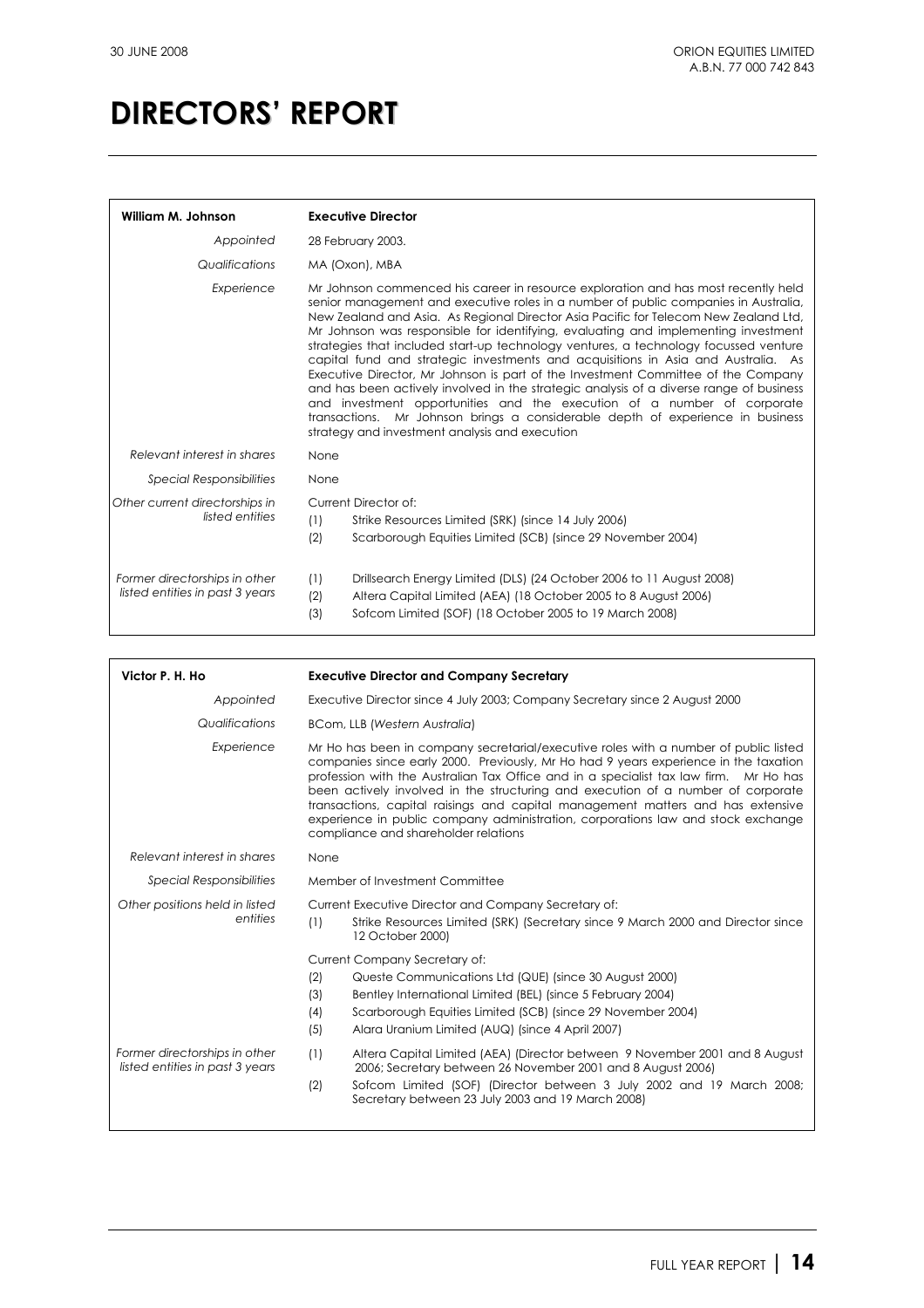| Yagoob Khan                                                      | <b>Non-Executive Director</b>                                                                                                                                                                                                                                                                                                                                                                                                                                                                                                                                                                          |
|------------------------------------------------------------------|--------------------------------------------------------------------------------------------------------------------------------------------------------------------------------------------------------------------------------------------------------------------------------------------------------------------------------------------------------------------------------------------------------------------------------------------------------------------------------------------------------------------------------------------------------------------------------------------------------|
| Appointed                                                        | 5 November 1999                                                                                                                                                                                                                                                                                                                                                                                                                                                                                                                                                                                        |
| Qualifications                                                   | BCom (Western Australia), Master of Science in Industrial Administration (Carnegie<br>Mellon)                                                                                                                                                                                                                                                                                                                                                                                                                                                                                                          |
| Experience                                                       | After working for several years in the Australian Taxation Office, Mr Khan completed his<br>postgraduate Masters degree and commenced work as a senior executive responsible<br>for product marketing, costing systems and production management. Mr Khan has<br>been an integral member of the team responsible for the pre-IPO structuring and IPO<br>promotion of a number of ASX floats and has been involved in the management of<br>such companies. Mr Khan brings considerable international experience in key aspects<br>of corporate finance and the strategic analysis of listed investments |
| Relevant interest in shares                                      | None                                                                                                                                                                                                                                                                                                                                                                                                                                                                                                                                                                                                   |
| <b>Special Responsibilities</b>                                  | None                                                                                                                                                                                                                                                                                                                                                                                                                                                                                                                                                                                                   |
| Other current directorships in<br>listed entities                | Queste Communications Ltd (QUE) (since 10 March 1998)                                                                                                                                                                                                                                                                                                                                                                                                                                                                                                                                                  |
| Former directorships in other<br>listed entities in past 3 years | Strike Resources Limited (SRK) (9 September 1999 to 26 September 2005)                                                                                                                                                                                                                                                                                                                                                                                                                                                                                                                                 |

## **DIRECTORS' MEETINGS**

The following table sets out the numbers of meetings of the Company's Directors held during the financial year (including Directors' circulatory resolutions), and the numbers of meetings attended by each Director of the Company, including meetings of the Investment Committee:

| Name of Director | <b>Meetings Attended</b> | <b>Maximum Possible Meetings</b> |
|------------------|--------------------------|----------------------------------|
| Faroog Khan      |                          |                                  |
| William Johnson  |                          |                                  |
| Victor Ho        |                          |                                  |
| Yagoob Khan      |                          |                                  |

## **Board Committees**

During the financial year and as at the date of this Directors' Report, the Company did not have separate designated Audit or Remuneration Committees. In the opinion of the Directors, in view of the size of the Board and nature and scale of the Consolidated Entity's activities, matters typically dealt with by an Audit or Remuneration Committee are dealt with by the full Board.

### **Investment Committee**

The Board has established an Investment Committee comprising Executive Chairman, Farooq Khan, Executive Director William Johnson and Executive Director and Company Secretary, Victor Ho.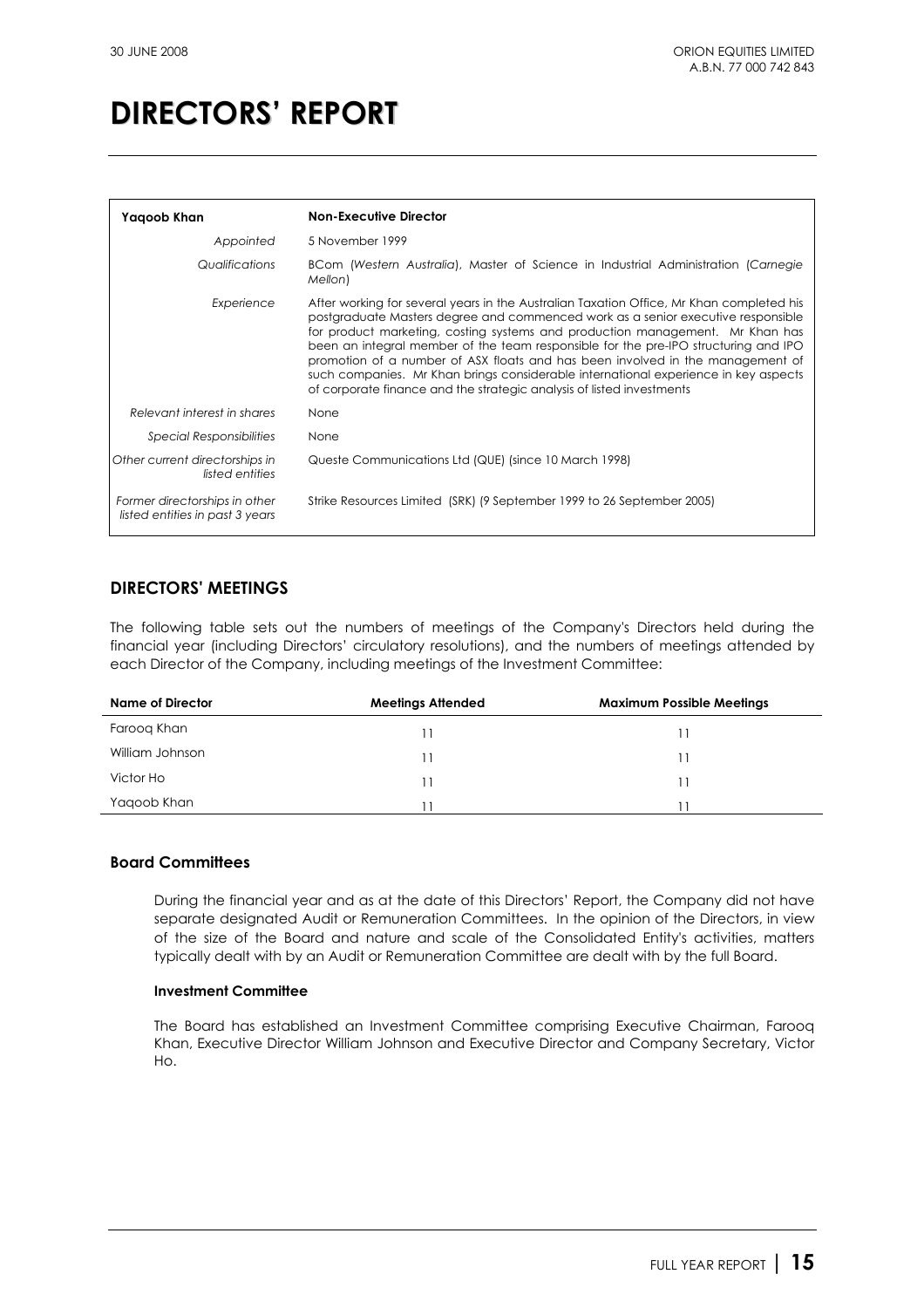## **REMUNERATION REPORT (audited)**

This report details the nature and amount of remuneration for each Director and Company Executive (being a company secretary or senior manager) (**Key Management Personnel**) of the Consolidated Entity.

The information provided under headings (1) to (3) below has been audited as required under section 308(3)(c) of the *Corporations Act 2001*.

## **(1) Remuneration Policy**

The Board determines the remuneration structure of all Key Management Personnel having regard to the Consolidated Entity's nature, scale and scope of operations and other relevant factors, including the frequency of Board meetings, length of service, particular experience and qualifications, market practice (including available data concerning remuneration paid by other listed companies in particular companies of comparable size and nature), the duties and accountability of Key Management Personnel and the objective of maintaining a balanced Board which has appropriate expertise and experience, at a reasonable cost to the Company.

**Fixed Cash Short Term Employment Benefits:** The Key Management Personnel of the Company are paid a fixed amount per annum plus applicable employer superannuation contributions. The Non-Executive Directors of the Company are paid a maximum aggregate base remuneration fixed by the Company at a shareholders meeting, to be divided as the Board determines appropriate.

The Board has determined current Key Management Personnel remuneration as follows:

- (a) Mr Farooq Khan (Executive Chairman) a base salary of \$250,000 per annum plus employer superannuation contributions (currently 9%);
- (b) Mr William Johnson (Executive Director) a base salary of \$150,000 per annum plus employer superannuation contributions (currently 9%);
- (c) Mr Victor Ho (Executive Director and Company Secretary) a base salary of \$60,000 per annum plus employer superannuation contributions (currently 9%); and
- (d) Mr Yaqoob Khan (Non-Executive Director) a base fee of \$25,000 per annum.

Key Management Personnel can also opt to "salary sacrifice" their cash fees/salary and have them paid wholly or partly as further employer superannuation contributions or benefits exempt from fringe benefits tax.

**Special Exertions and Reimbursements:** Pursuant to the Company's Constitution, each Director is entitled to receive:

- (a) Payment for the performance of extra services or the making of special exertions at the request of the Board and for the purposes of the Company.
- (b) Payment for reimbursement of all reasonable expenses (including traveling and accommodation expenses) incurred by a Director for the purpose of attending meetings of the Company or the Board, on the business of the Company, or in carrying out duties as a Director.

**Long Term Benefits:** Key Management Personnel have no right to termination payments save for payment of accrued annual leave and long service leave (other than Non-Executive Directors).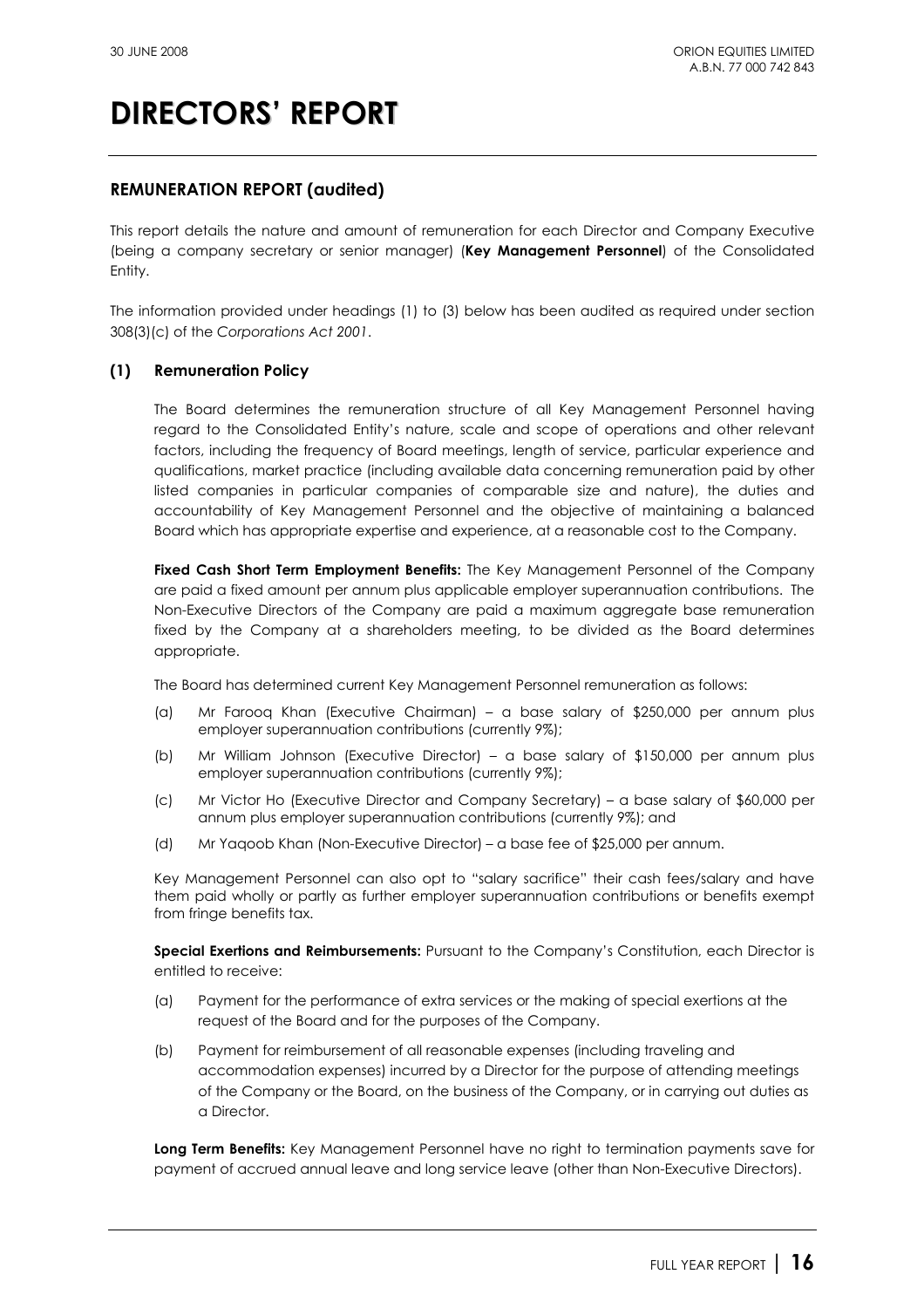**Equity Based Benefits:** The Company does not presently have any equity (shares or options) based remuneration arrangements for any personnel pursuant to any executive or employee share or option plan or otherwise.

**Post Employment Benefits:** The Company does not presently provide retirement benefits to Key Management Personnel.

**Performance Related Benefits/Variable Remuneration:** The Company does not presently provide short or long incentive/performance based benefits related to the Company's performance to Key Management Personnel, including payment of cash bonuses. The current remuneration of Key Management Personnel is fixed, is not dependent on the satisfaction of a performance condition and is unrelated to the Company's performance.

**Service Agreements:** The Company does not presently have formal service agreements or employment contracts with any Key Management Personnel.

**Financial Performance of Company:** There is no relationship between the Company's current remuneration policy and the Company's performance.

## **(2) Details of Remuneration of Key Management Personnel**

Details of the nature and amount of each element of remuneration of each Key Management Personnel paid or payable by the Company during the financial year are as follows:

| 2008                           |                        | <b>Short-term Benefits</b>         |                          | Post<br>Employment<br><b>Benefits</b> | Other<br>Long-term<br><b>Benefits</b> | Equity<br><b>Based</b>     |         |
|--------------------------------|------------------------|------------------------------------|--------------------------|---------------------------------------|---------------------------------------|----------------------------|---------|
| Key<br>Management<br>Personnel | Performance<br>related | Cash, salary<br>and<br>commissions | Non-cash<br>benefit      | Superannuation                        | Long<br>service<br>leave              | Shares &<br><b>Options</b> | Total   |
|                                | %                      |                                    |                          |                                       |                                       |                            |         |
| Executive<br>Directors:        |                        |                                    |                          |                                       |                                       |                            |         |
| Faroog Khan                    |                        | 250,000                            |                          | 22,500                                |                                       | $\overline{\phantom{0}}$   | 272,500 |
| William Johnson                |                        | 150,000                            |                          | 13,500                                |                                       | $\overline{\phantom{0}}$   | 163,500 |
| Victor Ho                      | -                      | 60,000                             | $\overline{\phantom{0}}$ | 5,400                                 |                                       | $\overline{\phantom{0}}$   | 65,400  |
| <b>Non-Executive</b>           |                        |                                    |                          |                                       |                                       |                            |         |
| Director:                      |                        |                                    |                          |                                       |                                       |                            |         |
| Yaaoob Khan                    | -                      | 25,000                             | -                        | $\overline{\phantom{0}}$              |                                       | -                          | 25,000  |

| 2007                           |                             | <b>Short-term Benefits</b>         |                     | Post<br>Employment<br><b>Benefits</b> | Other<br>Long-term<br><b>Benefits</b> | Equity<br><b>Based</b>     |         |
|--------------------------------|-----------------------------|------------------------------------|---------------------|---------------------------------------|---------------------------------------|----------------------------|---------|
| Key<br>Management<br>Personnel | Performance<br>related<br>% | Cash, salary<br>and<br>commissions | Non-cash<br>benefit | Superannuation                        | Long<br>service<br>leave              | Shares &<br><b>Options</b> | Total   |
| Executive                      |                             |                                    |                     |                                       |                                       |                            |         |
| Directors:                     |                             |                                    |                     |                                       |                                       |                            |         |
| Faroog Khan                    |                             | 168.269                            |                     | 15.144                                |                                       | -                          | 183,413 |
| William Johnson                | $\overline{\phantom{0}}$    | 147.534                            |                     | 13.278                                |                                       | Ξ.                         | 160.812 |
| Victor Ho                      | $\overline{\phantom{0}}$    | 61.574                             | -                   | 5,541                                 |                                       | ۰                          | 67.115  |
| Non-Executive                  |                             |                                    |                     |                                       |                                       |                            |         |
| Director:                      |                             |                                    |                     |                                       |                                       |                            |         |
| Yagoob Khan                    |                             | 25,000                             |                     | -                                     |                                       |                            | 25,000  |

Victor Ho is also Company Secretary of the Company.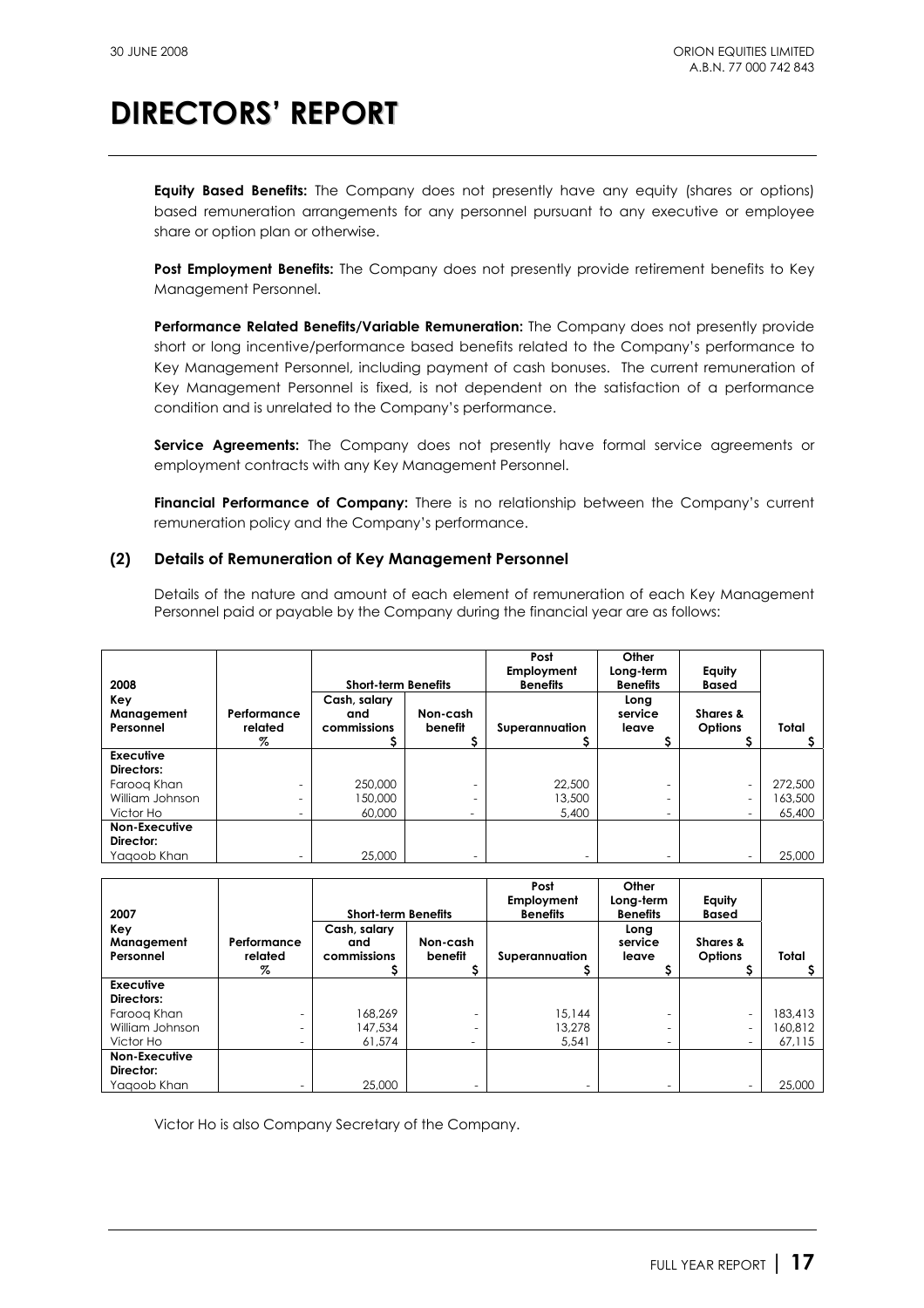### **(3) Other Benefits Provided to Key Management Personnel**

No Key Management Personnel has during or since the end of the 30 June 2008 financial year, received or become entitled to receive a benefit, other than a remuneration benefit as disclosed above, by reason of a contract made by the Company or a related entity with the Director or with a firm of which he is a member, or with a Company in which he has a substantial interest.

This concludes the audited remuneration report.

### **DIRECTORS' AND OFFICERS' INSURANCE**

The Company has not included details of the nature of the liabilities covered or the amount of premiums paid in respect of a Directors and Officers liability and legal expenses' insurance contract, as such disclosure is prohibited under the terms of the contract.

### **DIRECTORS' DEEDS**

In addition to the rights of indemnity provided under the Company's Constitution (to the extent permitted by the Corporations Act), the Company has also entered into a deed with each of the Directors to regulate certain matters between the Company and each Director, both during the time the Director holds office and after the Director ceases to be an officer of the Company, including the following matters:

- (i) The Company's obligation to indemnify a Director for liabilities or legal costs incurred as an officer of the Company (to the extent permitted by the Corporations Act);
- (ii) Subject to the terms of the deed and the Corporations Act, the Company may advance monies to the Director to meet any costs or expenses of the Director incurred in circumstances relating to the indemnities provided under the deed and prior to the outcome of any legal proceedings brought against the Director; and

Shareholders have approved (at the 2005 AGM) the entry into such deeds by the Company.

## **LEGAL PROCEEDINGS ON BEHALF OF CONSOLIDATED ENTITY**

No person has applied for leave of a court to bring proceedings on behalf of the Consolidated Entity or intervene in any proceedings to which the Consolidated Entity is a party for the purpose of taking responsibility on behalf of the Consolidated Entity for all or any part of such proceedings. The Consolidated Entity was not a party to any such proceedings during and since the financial year.

## **AUDITOR**

Details of the amounts paid or payable to the auditor (BDO Kendalls Audit & Assurance (WA)), for audit and non-audit services provided during the financial year are set out below:

| <b>Audit &amp; Review Fees</b> | <b>Fees for Other Services</b> | Total  |
|--------------------------------|--------------------------------|--------|
| 26.121                         | .375                           | 27.496 |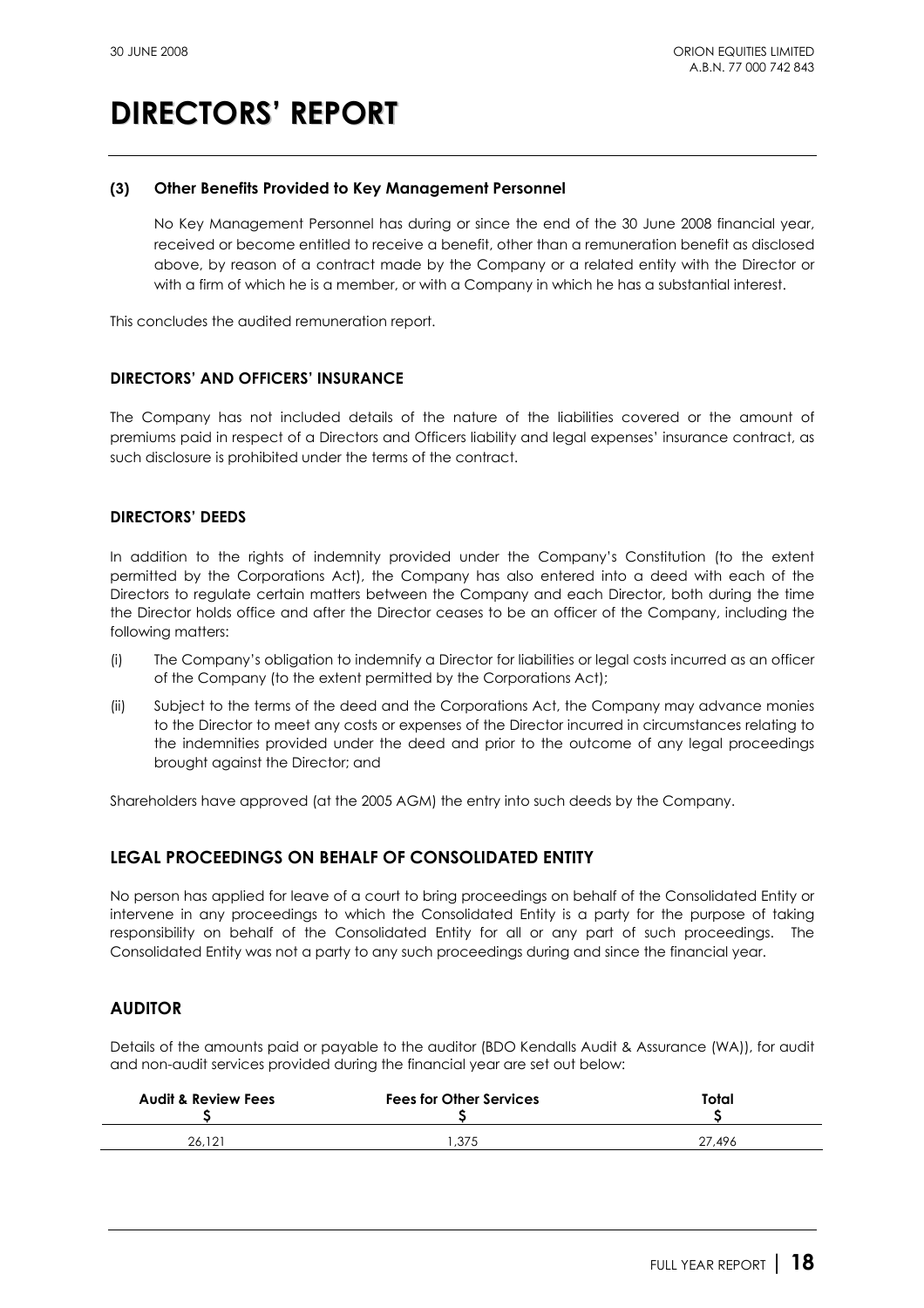The Board is satisfied that the provision of non audit services by the auditor during the year is compatible with the general standard of independence for auditors imposed by the *Corporations Act 2001.* The Board is satisfied that the nature of the non-audit services disclosed above did not compromise the general principles relating to auditor independence as set out in the Institute of Chartered Accountants in Australia and APES 110 Code of Ethics for Professional Accountants, including reviewing or auditing the auditor's own work, acting in a management or decision making capacity for the Company, acting as advocate for the Company or jointly sharing economic risk and rewards.

BDO Kendalls Audit & Assurance (WA) continues in office in accordance with section 327B of the *Corporations Act 2001*.

## **AUDITOR'S INDEPENDENCE DECLARATION**

A copy of the Auditor's Independence Declaration as required under section 307C of the *Corporations Act 2001* forms part of this Directors Report and is set out on page 21. This relates to the Audit Report, where the Auditors state that they have issued an independence declaration.

## **EVENTS SUBSEQUENT TO BALANCE DATE**

The Directors are not aware of any matters or circumstances at the date of this Directors' Report, other than those referred to in this Directors' Report (in particular, in Review of Operations) or the financial statements or notes thereto (in particular Subsequent Events Note 28), that have significantly affected or may significantly affect the operations, the results of operations or the state of affairs of the Company in subsequent financial years.

Signed for and on behalf of the Directors in accordance with a resolution of the Board,

**Farooq Khan Victor Ho Chairman Director** 

**29 August 2008**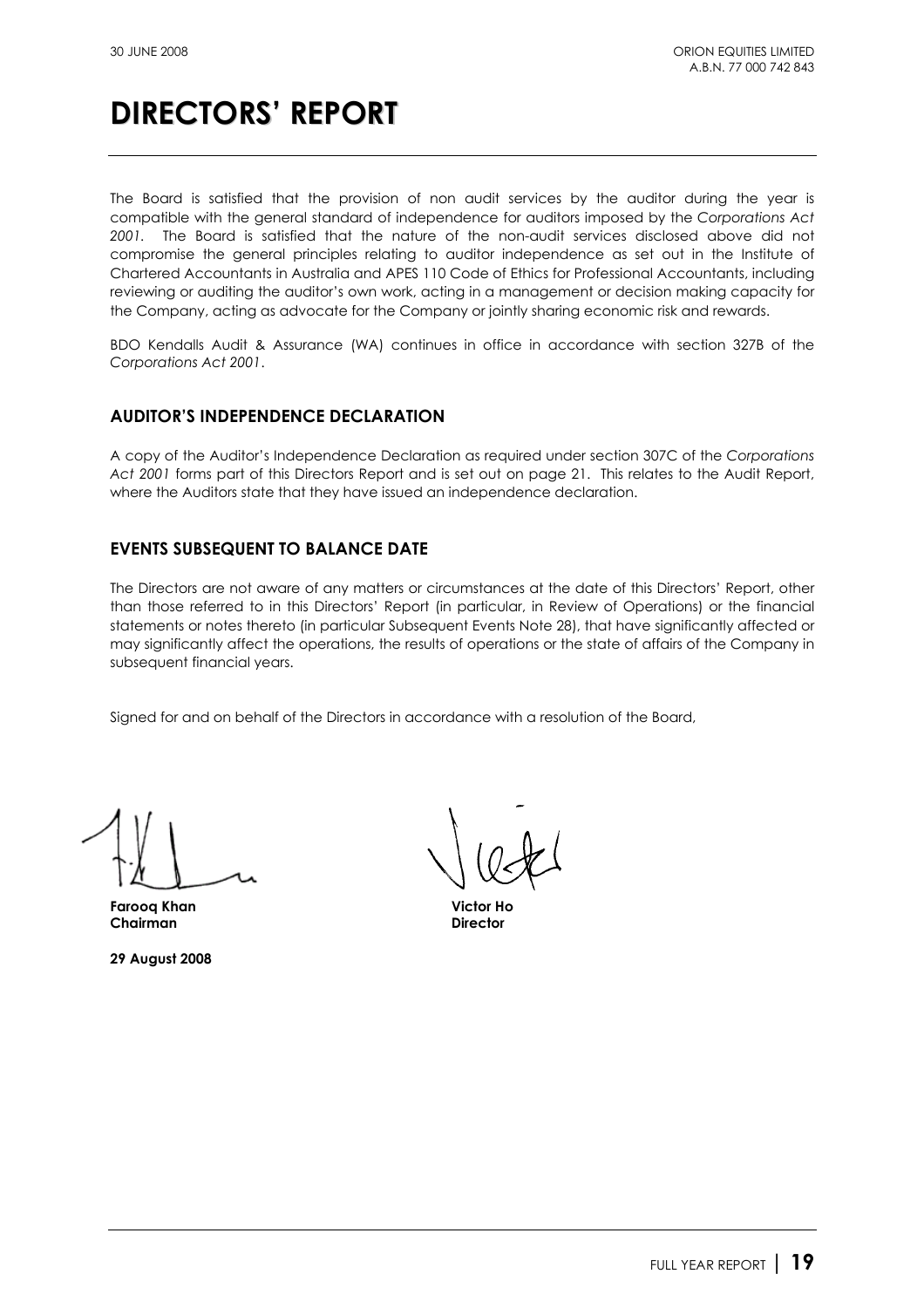

**BDO Kendalls** 

BDO Kendalls Audit & Assurance (WA) Pty Ltd 128 Hay Street SUBIACO WA 6008 PO Box 700 WEST PERTH WA 6872 Phone 61 8 9380 8400 Fax 61 8 9380 8499 aa.perth@bdo.com.au www.bdo.com.au

ABN 79 112 284 787

29 August 2008

The Directors Orion Equities Limited Level 14, The Forrest Centre 221 ST Georges Terrace PERTH WA 6000

Dear Sirs

## **DECLARATION OF INDEPENDENCE BY CHRIS BURTON TO THE DIRECTORS OF ORION EQUITES LIMITED**

As lead auditor of Orion Equities Limited for the year ended 30 June 2008, I declare that, to the best of my knowledge and belief, there have been no contraventions of:

- the auditor independence requirements of the Corporations Act 2001 in relation to the audit; and
- any applicable code of professional conduct in relation to the audit.

This declaration is in respect of Orion Equities and the entities it controlled during the period.

 $C$  Byto

**CR Burton Director** 

BDO Kendalls

**BDO Kendalls Audit & Assurance (WA) Pty Ltd**  Perth, Western Australia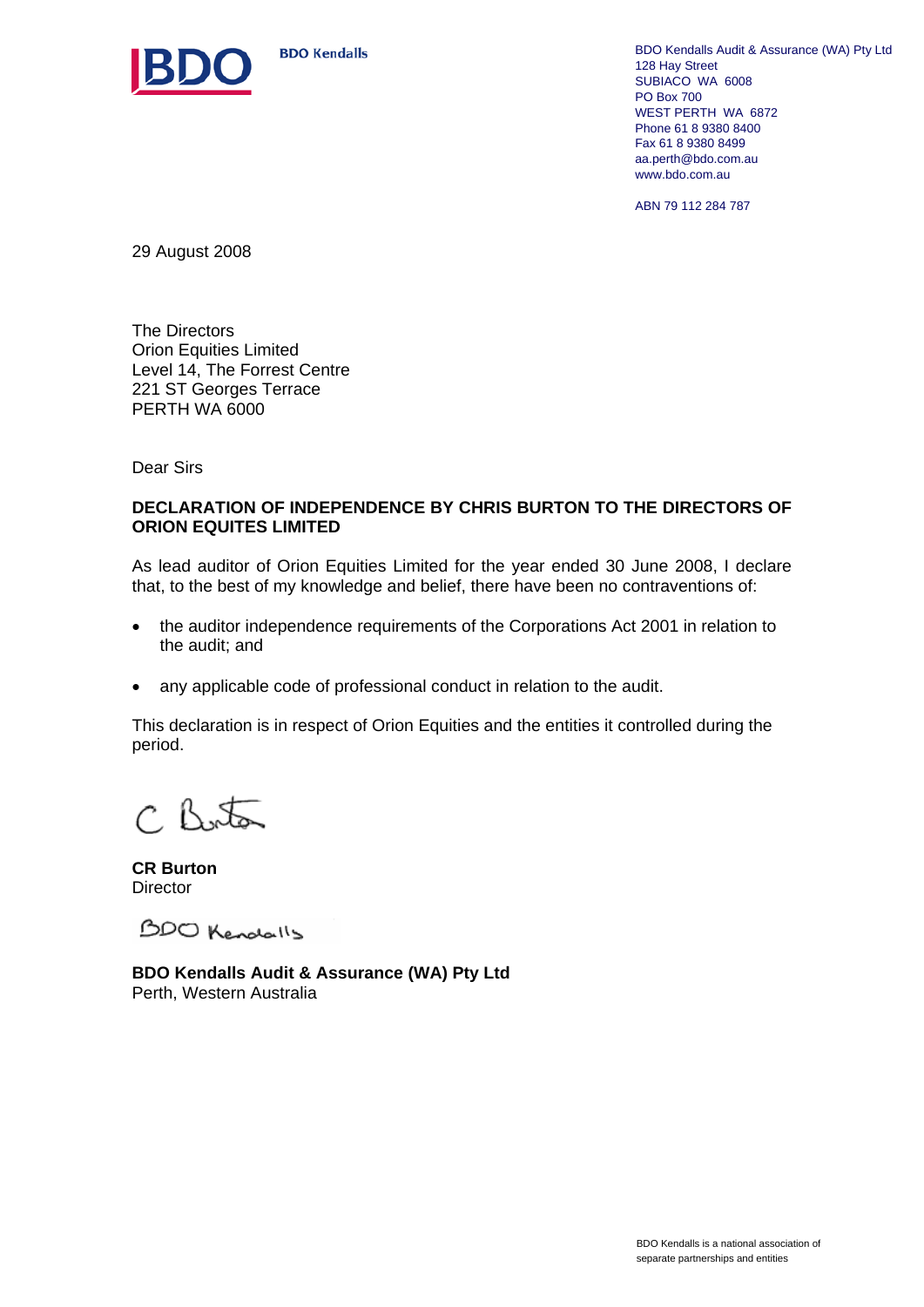## **INCOME STATEMENTS FOR THE YEAR ENDED 30 JUNE 2008**

|                                                |                | <b>Consolidated Entity</b> |             | Company     |             |
|------------------------------------------------|----------------|----------------------------|-------------|-------------|-------------|
|                                                |                | 2008                       | 2007        | 2008        | 2007        |
|                                                | <b>Note</b>    | \$                         | \$          | \$          | \$          |
| Revenue from continuing operations             |                | 2,110,343                  | 16,387,514  | 788,036     | 16,329,420  |
| Share of Associate entities' net profit/(loss) |                | (2,687,143)                | 1,668,955   | (2,687,143) | 1,668,955   |
| <b>Other income</b>                            |                | 49,703                     | 127,595     | 49,198      | 125,868     |
|                                                |                |                            |             |             |             |
|                                                | 2a             | (527,097)                  | 18,184,064  | (1,849,909) | 18,124,243  |
| <b>Expenses</b>                                | 2 <sub>b</sub> |                            |             |             |             |
| Personnel                                      |                | (597, 502)                 | (613, 171)  | (600, 981)  | (554, 790)  |
| Communications                                 |                | (23, 468)                  | (23, 623)   | (22, 822)   | (20, 276)   |
| Occupancy                                      |                | (74, 366)                  | (51, 692)   | (19, 987)   | (13, 864)   |
| Corporate                                      |                | (18, 815)                  | (32, 520)   | (18, 815)   | (32, 520)   |
| Financing                                      |                | (4, 585)                   | (4, 236)    | (2, 247)    | (3, 161)    |
| Borrowing cost                                 |                | (6)                        |             |             |             |
| Costs in relation to investments               |                |                            | (29, 245)   |             | (29, 245)   |
| Olive grove operations                         |                | (1, 192, 240)              | (418, 467)  |             |             |
| Revaluation of land                            |                | (147, 339)                 |             |             |             |
| Administration expenses                        |                |                            |             |             |             |
| - Professional fees                            |                | (132, 253)                 | (20, 678)   | (126, 036)  | (17, 826)   |
| - exploration and evaluation expenditure       |                | (25, 025)                  | (78, 454)   | 71,874      | (78, 404)   |
| - brokerage fees                               |                | (36, 524)                  | (66, 515)   | (36, 524)   | (66, 515)   |
| - doubtful debts (provision)/written back      |                |                            |             |             | 260,252     |
| - other                                        |                | (303, 646)                 | (325, 188)  | (78,090)    | (236, 840)  |
|                                                |                |                            |             |             |             |
| Profit/(Loss) before income tax                |                | (3,082,866)                | 16,520,275  | (2,683,537) | 17,331,054  |
| Income tax (expense)/ benefit                  | 3              | 513,853                    | (4,619,027) | 693,853     | (4,778,171) |
| Profit/(Loss) from continuing operations       |                | (2,569,013)                | 11,901,248  | (1,989,684) | 12,552,883  |
| Loss from discontinued operations              |                |                            | (1,852,990) |             |             |
| Profit/(Loss) after income tax                 |                | (2,569,013)                | 10,048,258  | (1,989,684) | 12,552,883  |
|                                                |                |                            |             |             |             |
| Dividends per share (cents) per share          | 7              | 3.50                       | 4.50        | 3.50        | 4.50        |
| Basic earnings/(loss) per share (cents)        | 8              | (14.4)                     | 56.4        | (11.2)      | 70.5        |
| Diluted earnings/(loss) per share (cents)      | 8              | (14.4)                     | 56.4        | (11.2)      | 70.5        |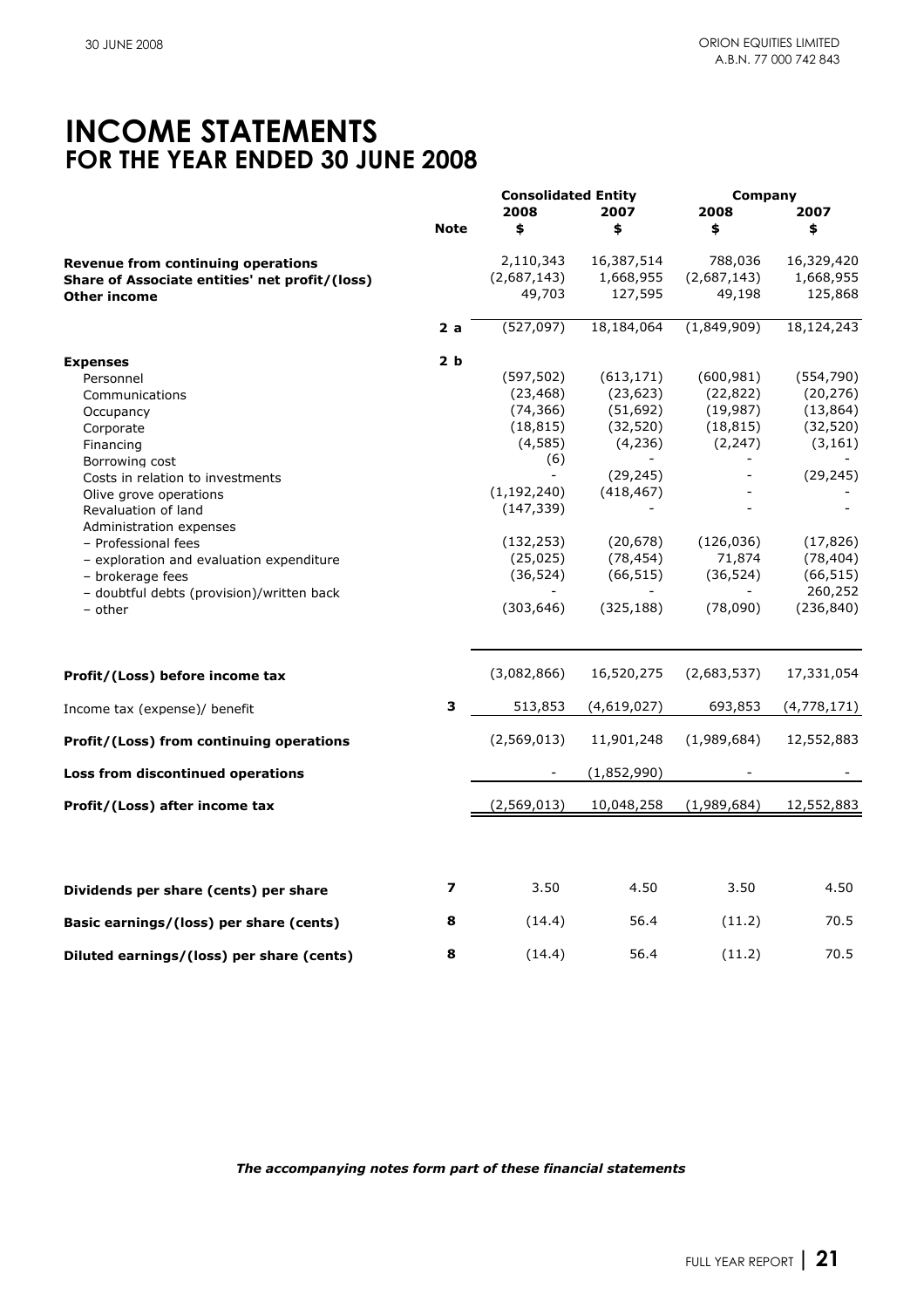## **BALANCE SHEETS AS AT 30 JUNE 2008**

|                                                          |             | <b>Consolidated Entity</b> |            | Company                  |            |
|----------------------------------------------------------|-------------|----------------------------|------------|--------------------------|------------|
|                                                          |             | 2008                       | 2007       | 2008                     | 2007       |
|                                                          | <b>Note</b> | \$                         | \$         | \$                       | \$         |
| <b>CURRENT ASSETS</b>                                    |             |                            |            |                          |            |
| Cash and cash equivalents                                | 9           | 517,781                    | 1,620,198  | 288,787                  | 1,553,974  |
| Trade and other receivables                              | 10          | 239,011                    | 134,378    | 8,721,148                | 7,211,191  |
| Financial assets at fair value through profit or loss    | 11          | 17,991,115                 | 20,935,654 | 17,991,115               | 20,935,654 |
| Inventories                                              | 12          | 160,526                    | 646,864    |                          |            |
|                                                          |             |                            |            |                          |            |
|                                                          |             | 18,908,433                 | 23,337,094 | 27,001,050               | 29,700,819 |
| <b>TOTAL CURRENT ASSETS</b>                              |             |                            |            |                          |            |
| <b>NON CURRENT ASSETS</b>                                |             |                            |            |                          |            |
| Trade and other receivables                              | 10          | 32,823                     | 32,823     | 32,823                   | 32,823     |
| Inventory                                                | 12          | 3,650,000                  | 3,821,038  |                          |            |
| Investments in controlled entities                       | 13          |                            |            | 300                      | 300        |
| Investments in Associate entities                        |             |                            |            |                          |            |
| - equity accounted                                       | 14          | 9,207,515                  | 11,639,535 | 9,207,515                | 11,639,535 |
| Property, plant and equipment                            | 15          | 2,610,654                  | 2,120,395  | 21,685                   | 27,697     |
| Olive trees                                              | 16          | 581,580                    | 300,000    | $\overline{\phantom{a}}$ |            |
| Intangibles                                              | 17          | 250,000                    | 250,000    |                          |            |
| Resource projects                                        | 18          | 1,413,771                  |            | 516,149                  |            |
|                                                          |             |                            |            |                          |            |
| <b>TOTAL NON CURRENT ASSETS</b>                          |             | 17,746,343                 | 18,163,791 | 9,778,472                | 11,700,355 |
| <b>TOTAL ASSETS</b>                                      |             | 36,654,776                 | 41,500,885 | 36,779,522               | 41,401,174 |
| <b>CURRENT LIABILITIES</b>                               |             |                            |            |                          |            |
| Trade and other payables                                 | 19          | 498,249                    | 1,654,983  | 274,617                  | 1,003,437  |
| Current tax liabilities                                  | 20          | 58,116                     | 726,615    | 512,514                  | 740,157    |
|                                                          |             |                            |            |                          |            |
| <b>TOTAL CURRENT LIABILITIES</b>                         |             | 556,365                    | 2,381,598  | 787,131                  | 1,743,594  |
|                                                          |             |                            |            |                          |            |
| <b>NON CURRENT LIABILITIES</b><br>Deferred tax liability | 20          | 4,037,865                  | 4,468,974  | 3,484,009                | 4,535,974  |
|                                                          |             |                            |            |                          |            |
| TOTAL NON CURRENT LIABILITIES                            |             | 4,037,865                  | 4,468,974  | 3,484,009                | 4,535,974  |
|                                                          |             | 4,594,230                  | 6,850,572  | 4,271,140                | 6,279,568  |
| <b>TOTAL LIABILITIES</b>                                 |             |                            |            |                          |            |
| <b>NET ASSETS</b>                                        |             | 32,060,546                 | 34,650,313 | 32,508,382               | 35,121,606 |
| <b>EQUITY</b>                                            |             |                            |            |                          |            |
| Issued capital                                           | 21          | 19,374,007                 | 19,374,007 | 19,374,007               | 19,374,007 |
| Reserves                                                 | 22          | 602,786                    |            |                          |            |
| Retained earnings                                        |             | 12,083,753                 | 15,276,306 | 13,134,375               | 15,747,599 |
|                                                          |             |                            |            |                          |            |
| <b>TOTAL EQUITY</b>                                      |             | 32,060,546                 | 34,650,313 | 32,508,382               | 35,121,606 |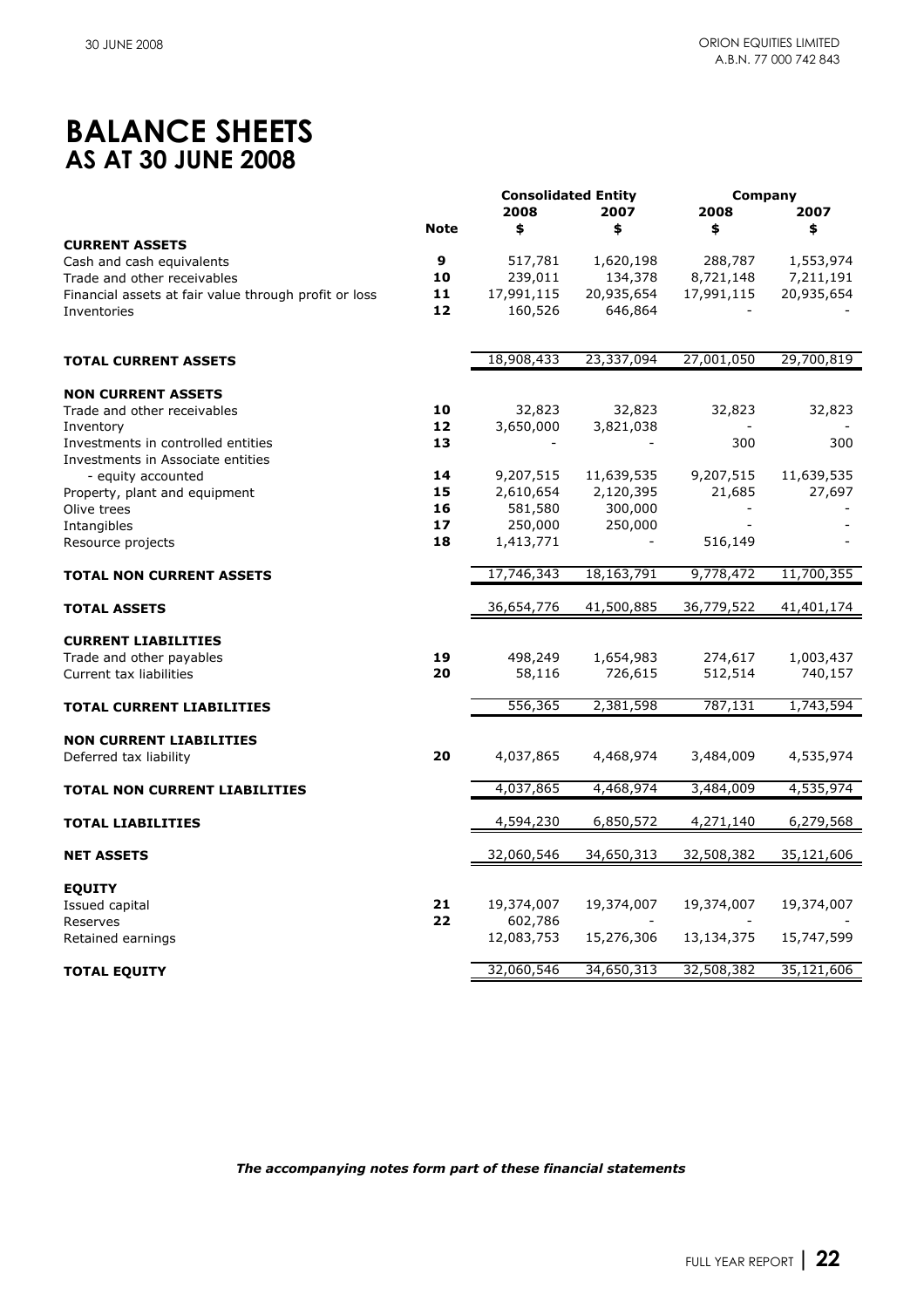## **STATEMENT OF CHANGES IN EQUITY FOR THE YEAR ENDED 30 JUNE 2008**

| <b>Consolidated Entity</b>                                         | <b>Issued</b><br>Capital | <b>Reserves</b>          | <b>Retained</b><br><b>Earnings</b> | <b>Total</b><br>Equity |
|--------------------------------------------------------------------|--------------------------|--------------------------|------------------------------------|------------------------|
| At 1 July 2006                                                     | 19,375,599               |                          | 6,029,697                          | 25,405,296             |
| Profit for the year                                                |                          |                          | 10,048,258                         | 10,048,258             |
| Total recognised income and expense for the year                   |                          |                          | 10,048,258                         | 10,048,258             |
| Dividends paid<br>Cost in relation to sale of unmarketable parcels | (1, 592)                 |                          | (801, 649)                         | (801, 649)<br>(1, 592) |
| At 30 June 2007                                                    | 19,374,007               | $\overline{\phantom{a}}$ | 15,276,306                         | 34,650,313             |
| At 1 July 2007                                                     | 19,374,007               |                          | 15,276,306                         | 34,650,313             |
| Profit for the year                                                |                          |                          | (2,569,013)                        | (2,569,013)            |
| Total recognised income and expense for the year                   |                          |                          | (2,569,013)                        | (2,569,013)            |
| Dividends paid<br>Asset revaluation reserve                        |                          | 602,786                  | (623, 540)                         | (623, 540)<br>602,786  |
| At 30 June 2008                                                    | 19,374,007               | 602,786                  | 12,083,753                         | 32,060,546             |
| <u>Company</u>                                                     |                          |                          |                                    |                        |
| At 1 July 2006                                                     | 19,375,599               |                          | 3,996,365                          | 23,371,964             |
| Profit for the year                                                |                          |                          | 12,552,883                         | 12,552,883             |
| Total recognised income and expense for the year                   |                          |                          | 12,552,883                         | 12,552,883             |
| Dividends paid<br>Cost in relation to sale of unmarketable parcels | (1, 592)                 |                          | (801, 649)                         | (801, 649)<br>(1, 592) |
| At 30 June 2007                                                    | 19,374,007               | $\overline{\phantom{a}}$ | 15,747,599                         | 35,121,606             |
|                                                                    |                          |                          |                                    |                        |
| At 1 July 2007                                                     | 19,374,007               |                          | 15,747,599                         | 35,121,606             |
| Profit for the year                                                |                          |                          | (1,989,684)                        | (1,989,684)            |
| Total recognised income and expense for the year                   |                          |                          | (1,989,684)                        | (1,989,684)            |
| Dividends paid                                                     |                          |                          | (623, 540)                         | (623, 540)             |
| At 30 June 2008                                                    | 19,374,007               | $\overline{\phantom{a}}$ | 13, 134, 375                       | 32,508,382             |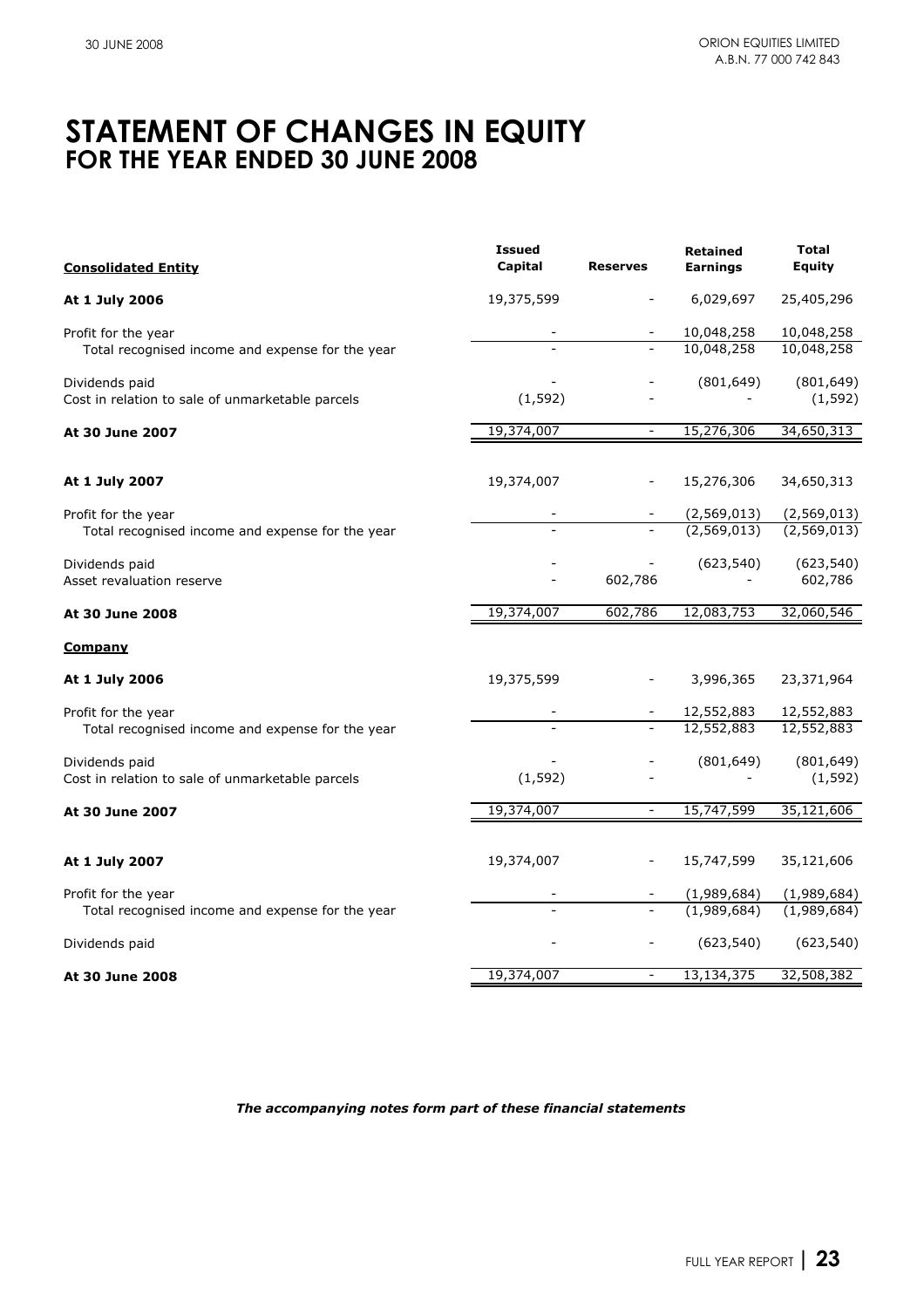## **CASH FLOW STATEMENT FOR THE YEAR ENDED 30 JUNE 2008**

|                                                      |                     | <b>Consolidated Entity</b> |               | Company       |             |
|------------------------------------------------------|---------------------|----------------------------|---------------|---------------|-------------|
|                                                      |                     | 2008                       | 2007          | 2008          | 2007        |
|                                                      | <b>Note</b>         | \$                         | \$            | \$            | \$          |
| <b>CASH FLOWS FROM OPERATING ACTIVITIES</b>          |                     |                            |               |               |             |
| Receipts from customers                              |                     | 1,040,727                  | 57,487        |               | 54,040      |
| Sale proceeds from trading portfolio                 |                     | 5,759,493                  | 12,328,482    | 5,759,493     | 12,328,482  |
| Payments for trading portfolio                       |                     | (3,802,450)                | (6,483,983)   | (3,802,450)   | (6,483,983) |
| Proceeds from options portfolio                      |                     |                            | 49,200        |               | 49,200      |
| Payments to suppliers and employees                  |                     | (1, 511, 907)              | (1, 354, 898) | (192, 072)    | (830, 823)  |
| Payments for exploration and evaluation              |                     | (1,438,796)                | (79, 708)     | (444, 275)    | (78, 404)   |
| Interest received                                    |                     | 49,703                     | 73,554        | 49,198        | 71,827      |
| Interest paid                                        |                     | (6)                        |               |               |             |
| Income tax paid                                      |                     | (585, 755)                 | (970, 058)    | (585, 755)    | (878, 153)  |
| Dividends received                                   |                     | 88,028                     | 416,958       | 88,028        | 416,958     |
| NET CASH INFLOW/(OUTFLOW) FROM                       |                     |                            |               |               |             |
| <b>OPERATING ACTIVITIES</b>                          | 9<br>$\overline{a}$ | (400, 963)                 | 4,037,034     | 872,167       | 4,649,144   |
| <b>CASH FLOWS FROM INVESTING ACTIVITIES</b>          |                     |                            |               |               |             |
| Payments for:                                        |                     |                            |               |               |             |
| equity investments                                   |                     |                            | (6, 657)      |               | (6, 657)    |
| property, plant and equipment                        |                     | (78, 729)                  | (2,709,474)   | (889)         | (1, 485)    |
| subsidiaries                                         |                     |                            |               |               | (300)       |
| Loans repaid by subsidiaries                         |                     |                            |               | 812,079       |             |
| Loans to subsidiaries                                |                     |                            |               | (2,325,819)   | (3,377,998) |
|                                                      |                     |                            |               |               |             |
| NET CASH OUTFLOW FROM INVESTING ACTIVITIES           |                     | (78, 729)                  | (2,716,131)   | (1, 514, 629) | (3,386,440) |
| <b>CASH FLOWS FROM FINANCING ACTIVITIES</b>          |                     |                            |               |               |             |
| Payments in relation to sale of unmarketable parcels |                     |                            | (1, 592)      |               | (1, 592)    |
| Payments for dividends                               |                     | (622, 725)                 | (801, 771)    | (622, 725)    | (801,771)   |
|                                                      |                     |                            |               |               |             |
| NET CASH OUTFLOW FROM FINANCING ACTIVITIES           |                     | (622, 725)                 | (803, 363)    | (622, 725)    | (803, 363)  |
| NET (DECREASE)/INCREASE IN CASH ASSETS HELD          |                     | (1, 102, 417)              | 517,540       | (1, 265, 187) | 459,341     |
|                                                      |                     |                            |               |               |             |
| Cash at beginning of the financial year              |                     | 1,620,198                  | 1,102,658     | 1,553,974     | 1,094,633   |
| CASH AT THE END OF THE FINANCIAL YEAR                | 9                   | 517,781                    | 1,620,198     | 288,787       | 1,553,974   |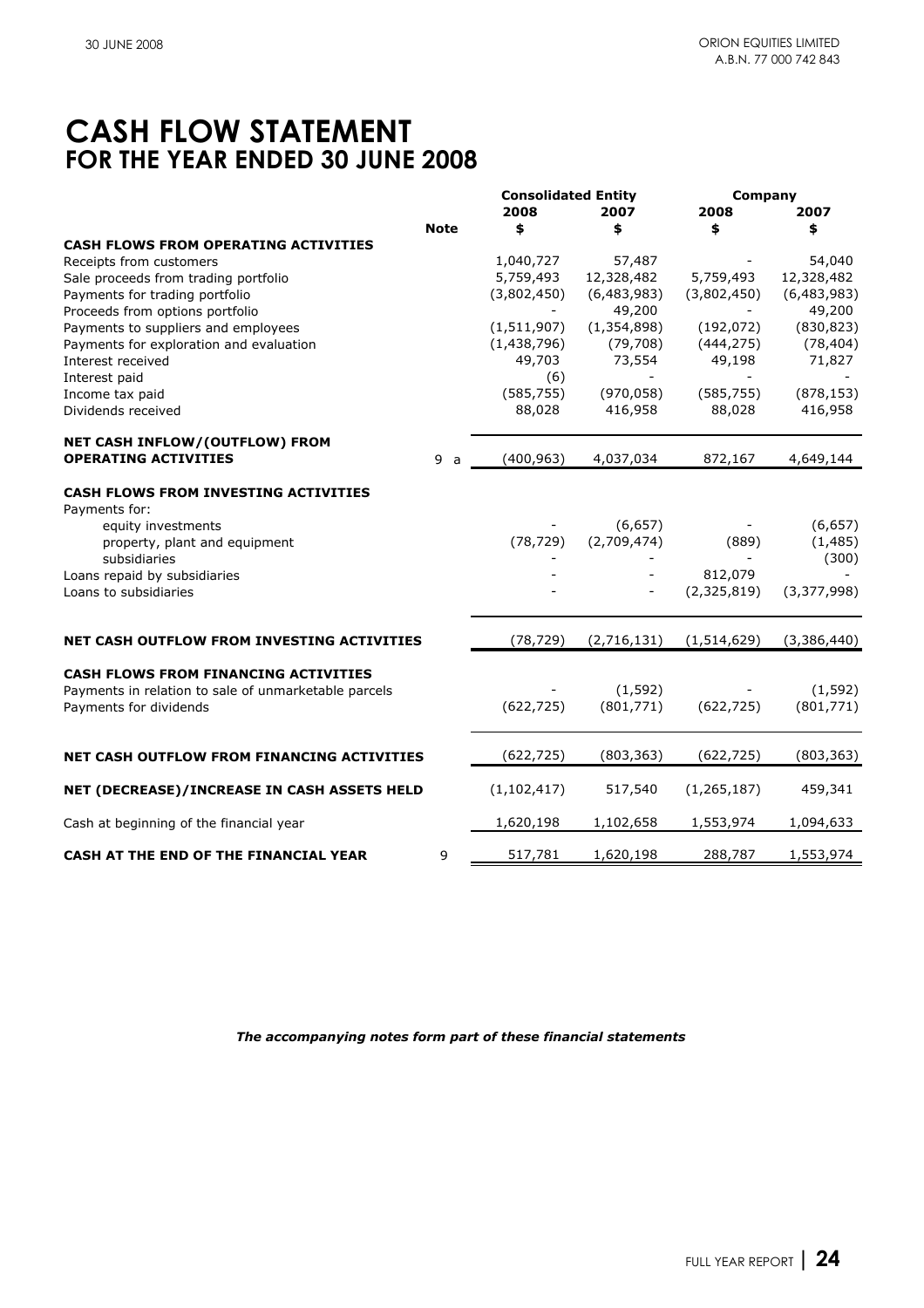### **1. SUMMARY OF ACCOUNTING POLICIES**

### **STATEMENT OF SIGNIFICANT ACCOUNTING POLICIES**

The financial report (comprising the financial statements and notes thereto) is a general purpose financial report that has been prepared in accordance with Australian<br>Accounting Standards, Australian Accounting Accounting Standards, Australian Accounting Interpretations, other authoritative pronouncements of the Australian Accounting Standards Board and the *Corporations Act 2001*.

The financial report includes separate financial statements for Orion Equities Limited as an individual parent entity (the **"Company"**) and the consolidated entity consisting of Orion Equities Limited and its subsidiaries. Orion Equities Limited is a company limited by shares, incorporated in Western Australia, Australia.

#### **Compliance with IFRS**

The financial report complies with all Australian equivalents to International Financial Reporting Standards (AIFRS) in their entirety. Compliance with AIFRS ensures that the consolidated financial statements of Orion Equities Limited comply with International Financial Reporting Standards (**IFRS**).

The following is a summary of the material accounting policies adopted by the consolidated entity in the preparation of the financial report. The accounting policies have been consistently applied, unless otherwise stated.

#### *Reporting Basis and Conventions*

The financial report has been prepared on an accruals basis and is based on historical costs modified by the revaluation of selected non-current assets, and financial assets and financial liabilities for which the fair value basis of accounting has been applied.

### **1.1. Principles of Consolidation**

A controlled entity is any entity the Company has the power to control the financial and operating policies of so as to obtain benefits from its activities. A list of controlled entities is contained in note 13 to the financial statements. All controlled entities have a June financial year-end. All inter-company balances and transactions between entities in the consolidated entity, including any unrealised profits or losses, have been eliminated on consolidation. Accounting policies of subsidiaries have been changed where necessary to ensure consistencies with those policies applied by the Company.

#### **1.2. Investments in Associates**

Investments in associates are accounted for in the consolidated financial statements using the equity method. Under this method, the consolidated entity's share of the post-acquisition profits or losses of associates is recognised in the consolidated income statement, and its share of postacquisition movements in reserves is recognised in consolidated reserves. The cumulative post-acquisition movements are adjusted against the cost of the investment. Associates are those entities over which the consolidated entity exercises significant influence, but not control. A list of associates is contained in note 14 to the financial statements. All associated entities have a June financial yearend.

### **1.3. Mineral Exploration and Evaluation Expenditure**

Exploration, evaluation and development expenditure incurred is accumulated (i.e. capitalised) in respect of each identifiable area of interest. These costs are only carried forward to the extent that they are expected to be recouped through the successful development of the area or where activities in the area have not yet reached a stage that permits reasonable assessment of the existence or otherwise of economically recoverable reserves. Accumulated costs in relation to an abandoned area are written off in full against profit in the year in which the decision to abandon the area is made.

Under AASB 6 "Exploration for and Evaluation of Mineral Resources", if facts and circumstances suggest that the carrying amount of any recognised exploration and evaluation assets may be impaired, the Company must perform impairment tests on those assets and measure any impairment in accordance with AASB 136 "Impairment of Assets". Any impairment loss is to be recognised as an expense. A regular review is undertaken of each area of interest to determine the appropriateness of continuing to carry forward costs in relation to that area of interest.

### **1.4. Segment reporting**

A business segment is a group of assets and operations engaged in providing products or services that are subject to risks and returns that are different to those of other business segments. A geographical segment is engaged in providing products or services within a particular economic environment and is subject to risks and returns that are different from those of segments operating in other economic environments. The consolidated entity's segment reporting is contained in note 24 of the notes to the financial statements.

### **1.5. Revenue Recognition**

Revenue is recognised to the extent that it is probable that the economic benefits will flow to the consolidated entity and the revenue can be reliably measured. All revenue is stated net of the amount of goods and services tax (**"GST"**). The following specific recognition criteria must also be met before revenue is recognised:

*Sale of Goods and Disposal of Assets* **-** Revenue from the sale of goods and disposal of other assets is recognised when the consolidated entity has passed control of the goods or other assets to the buyer.

*Contributions of Assets* **-** Revenue arising from the contribution of assets is recognised when the consolidated entity gains control of the asset or the right to receive the contribution.

*Interest Revenue* **-** Interest revenue is recognised on a proportional basis taking into account the interest rates applicable to the financial assets.

*Dividend Revenue* **-** Dividend revenue is recognised when the right to receive a dividend has been established. The consolidated entity brings dividend revenue to account on the applicable ex-dividend entitlement date.

**Other Revenues** - Other revenues are recognised on a receipts basis.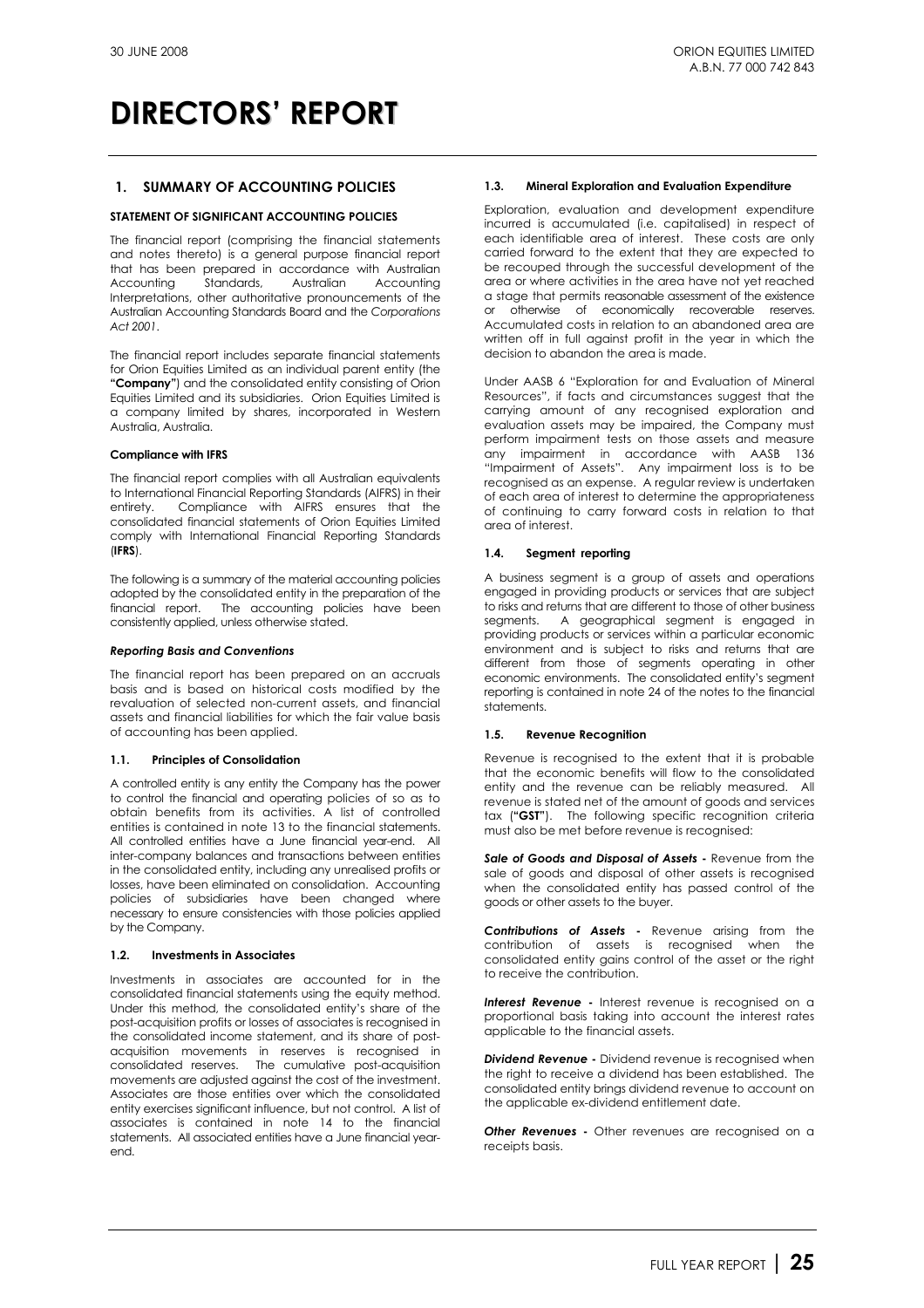#### **1.6. Income Tax**

The income tax expense or revenue for the period is the tax payable on the current period's taxable income based on the notional income tax rate for each taxing jurisdiction adjusted by changes in deferred tax assets and liabilities attributable to temporary differences between the tax bases of assets and liabilities and their carrying amounts in the financial statements, and to unused tax losses (if applicable).

Deferred tax assets and liabilities are recognised for temporary differences at the tax rates expected to apply when the assets are recovered or liabilities are settled, based on those tax rates which are enacted or substantively enacted for each taxing jurisdiction. The relevant tax rates are applied to the cumulative amounts of deductible and taxable temporary differences to measure the deferred tax asset or liability. An exception is made for certain temporary differences arising from the initial recognition of an asset or a liability. No deferred tax asset or liability is recognised in relation to these temporary differences if they arose in a transaction, other than a business combination, that at the time of the transaction did not affect either accounting profit or taxable profit or loss.

Deferred tax assets are recognised for deductible temporary differences and unused tax losses only if it is probable that future taxable amounts will be available to utilise those temporary differences and losses. The amount of deferred tax assets benefits brought to account or which may be realised in the future, is based on the assumption that no adverse change will occur in income taxation legislation and the anticipation that the consolidated entity will derive sufficient future assessable income to enable the benefit to be realised and comply with the conditions of deductibility imposed by the law.

Deferred tax liabilities and assets are not recognised for temporary differences between the carrying amount and tax bases of investments in controlled entities where the parent entity is able to control the timing of the reversal of the temporary differences and it is probable that the differences will not reverse in the foreseeable future.

Deferred tax assets and liabilities are offset when there is a legally enforceable right to offset current tax assets and liabilities and when the deferred tax balances relate to the same taxation authority. Current tax assets and tax liabilities are offset where the entity has a legally enforceable right to offset and intends either to settle on a net basis, or to realise the asset and settle the liability simultaneously.

Current and deferred tax balances attributable to amounts recognised directly in equity are also recognised directly in equity.

### *Tax consolidation legislation*

The consolidated entity has implemented the tax consolidation legislation as of 29 June 2004.

The head entity, Orion Equities Limited, and the controlled entities in the tax consolidated group continue to account for their own current and deferred tax amounts. These tax amounts are measured as if each entity in the tax consolidated group continues to be a stand alone taxpayer in its own right.

In addition to its own current and deferred tax amounts, the Company also recognises the current tax liabilities (or assets) and the deferred tax assets (as appropriate) arising from unused tax losses and unused tax credits assumed from controlled entities in the tax consolidated group.

Assets or liabilities arising under tax funding agreements within the tax consolidated entities are recognised as amounts receivable from or payable to other entities in the group.

Any differences between the amounts assumed and amounts receivable or payable under the tax funding agreement are recognised as a contribution to (or distribution from) wholly-owned tax consolidated entities.

### **1.7. Goods and Services Tax (GST)**

Revenues, expenses and assets are recognised net of the amount of GST, except where the amount of GST incurred is not recoverable from the Australian Tax Office. In these circumstances the GST is recognised as part of the cost of acquisition of the asset or as part of an item of the expense. Receivables and payables in the balance sheet are shown inclusive of GST. Cash flows are presented in the cash flow statement on a gross basis, except for the GST component of investing and financing activities, which are disclosed as operating cash flows.

### **1.8. Employee Benefits**

Provision is made for the consolidated entity's liability for employee benefits arising from services rendered by employees to balance date. Employee benefits that are expected to be settled within one year have been measured at the amounts expected to be paid when the liability is settled, plus related on-costs. Employee benefits payable later than one year have been measured at the present value of the estimated future cash outflows to be made for those benefits. Employer superannuation contributions are made by the consolidated entity in accordance with statutory obligations and are charged as an expense when incurred.

#### **1.9. Cash and Cash Equivalents**

Cash and cash equivalents includes cash on hand, deposits held at call with banks, other short-term highly liquid investments with original maturities of three months or less, and bank overdrafts. Bank overdrafts (if any) are shown within short-term borrowings in current liabilities on the balance sheet.

### **1.10. Receivables**

Trade and other receivables are recorded at amounts due less any provision for doubtful debts. An estimate for doubtful debts is made when collection of the full amount is no longer probable. Bad debts are written off when considered non-recoverable.

### **1.11. Investments and Other Financial Assets**

Financial instruments are initially measured at cost on trade date, which includes transaction costs, when the related contractual rights or obligations exist. Subsequent to initial recognition these instruments are measured as set out below.

*Financial assets at fair value through profit and loss* - A financial asset is classified in this category if acquired principally for the purpose of selling in the short term or if so designated by management and within the requirements of AASB 139: *Recognition and Measurement of Financial Instruments*. Realised and unrealised gains and losses arising from changes in the fair value of these assets are included in the income statement in the period in which they arise.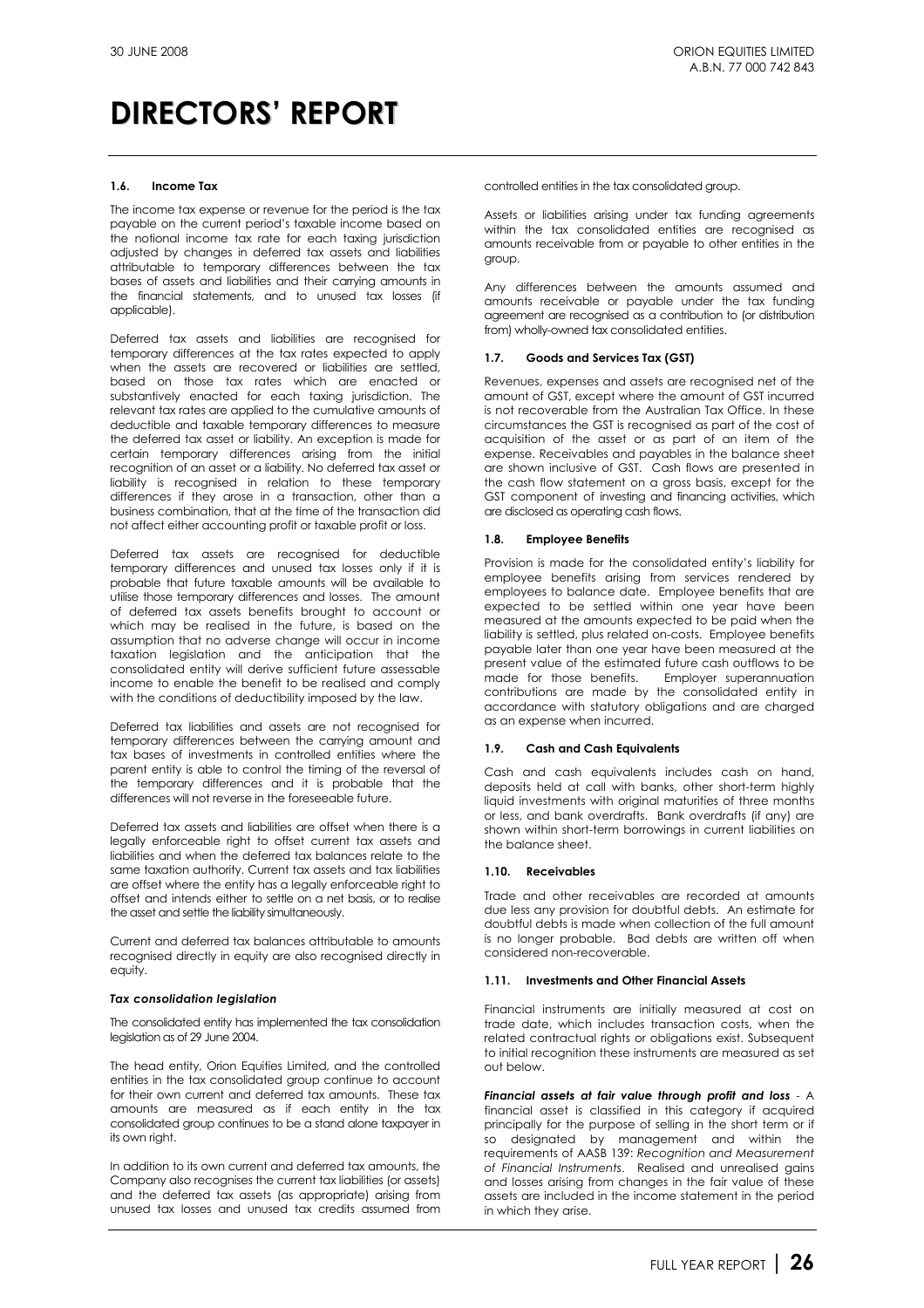*Loans and receivables* - Loans and receivables are nonderivative financial assets with fixed or determinable payments that are not quoted in an active market and are stated at amortised cost using the effective interest rate method.

**Financial liabilities** - Non-derivative financial liabilities are recognised at amortised cost, comprising original debt less principal payments and amortisation.

Fair value is determined based on current bid prices for all quoted investments. Valuation techniques are applied to determine the fair value for all unlisted securities, including recent arm's length transactions, reference to similar instruments and option pricing models.

At each reporting date, the consolidated entity assesses whether there is objective evidence that a financial instrument has been impaired. Impairment losses are recognised in the income statement.

### **1.12. Fair value Estimation**

The fair value of financial assets and financial liabilities must be estimated for recognition and measurement or for disclosure purposes. The fair value of financial instruments traded in active markets (such as publicly traded derivatives, and trading and available-for-sale securities) is based on quoted market prices at the balance sheet date. The quoted market price used for financial assets held by the consolidated entity is the current bid price; the appropriate quoted market price for financial liabilities is the current ask price.

The fair value of financial instruments that are not traded in an active market (for example over-the-counter derivatives) is determined using valuation techniques, including but not limited to recent arm's length transactions, reference to similar instruments and option pricing models. The consolidated entity may use a variety of methods and makes assumptions that are based on market conditions existing at each balance date. Other techniques, such as estimated discounted cash flows, are used to determine fair value for other financial instruments.

The nominal value less estimated credit adjustments of trade receivables and payables are assumed to approximate their fair values. The fair value of financial liabilities for disclosure purposes is estimated by discounting the future contractual cash flows at the current market interest rate that is available to the consolidated entity for similar financial instruments.

#### **1.13. Property held for Resale**

Property held for development and sale is valued at lower of cost and net realisable value. Cost includes the cost of acquisition, development, borrowing costs and holding costs until completion of development. Finance costs and holding charges incurred after development are expensed. Profits are brought to account on the signing of an unconditional contract of sale.

### **1.14. Property, Plant and Equipment**

All plant and equipment are stated at historical cost less depreciation. Historical cost includes expenditure that is directly attributable to the acquisition of the items.

Freehold Land is not depreciated. (except for property held for resale – refer to Note 1.13). It is shown at fair value, based on periodic valuations by external independent valuers. Any

upward revaluation is recognised through equity.

The carrying amount of plant and equipment is reviewed annually by directors to ensure it is not in excess of the recoverable amount from these assets. The recoverable amount is assessed on the basis of the expected net cash flows that will be received from the assets employment and subsequent disposal. The expected net cash flows have been discounted to their present value in determining recoverable amount.

Subsequent costs are included in the asset's carrying amount or recognised as a separate asset, as appropriate, only when it is probable that future economic benefits associated with the item will flow to the consolidated entity and the cost of the item can be measured reliably. All other repairs and maintenance are charged to the income statement during the financial period in which they are incurred.

The depreciation rates used for each class of depreciable assets are:

| <b>Class of Fixed Asset</b>    | Rate     | <b>Depreciation Depreciation Method</b> |
|--------------------------------|----------|-----------------------------------------|
| Plant and Equipment            | 15-33.3% | <b>Diminishing Value</b>                |
| Furniture and Equipment 15-20% |          | Diminishing Value                       |
| Leasehold<br>Improvements      | 15%      | <b>Diminishing Value</b>                |

The assets' residual values and useful lives are reviewed, and adjusted if appropriate, at each balance sheet date. An asset's carrying amount is written down immediately to its recoverable amount if the asset's carrying amount is greater than its estimated recoverable amount.

Gains and losses on disposals are determined by comparing proceeds with carrying amount. These are included in the income statement. When revalued assets are sold, amounts included in the revaluation reserve relating to that asset are transferred to retained earnings.

### **1.15. Impairment of Assets**

At each reporting date, the consolidated entity reviews the carrying values of its tangible and intangible assets to determine whether there is any indication that those assets have been impaired. If such an indication exists, the recoverable amount of the asset, being the higher of the asset's fair value less costs to sell and value in use, is compared to the asset's carrying value. Any excess of the asset's carrying value over its recoverable amount is expensed to the income statement. Impairment testing is performed annually for goodwill and intangible assets with indefinite lives. Where it is not possible to estimate the recoverable amount of an individual asset, the consolidated entity estimates the recoverable amount of the cash-generating unit to which the asset belongs.

### **1.16. Payables**

These amounts represent liabilities for goods and services provided to the consolidated entity prior to the end of financial year which are unpaid. The amounts are unsecured and are usually paid within 30 days of recognition.

### **1.17. Issued Capital**

Ordinary shares are classified as equity. Incremental costs directly attributable to the issue of new shares or options are shown in equity as a deduction, net of tax, from the proceeds. Incremental costs directly attributable to the issue of new shares or options, or for the acquisition of a business,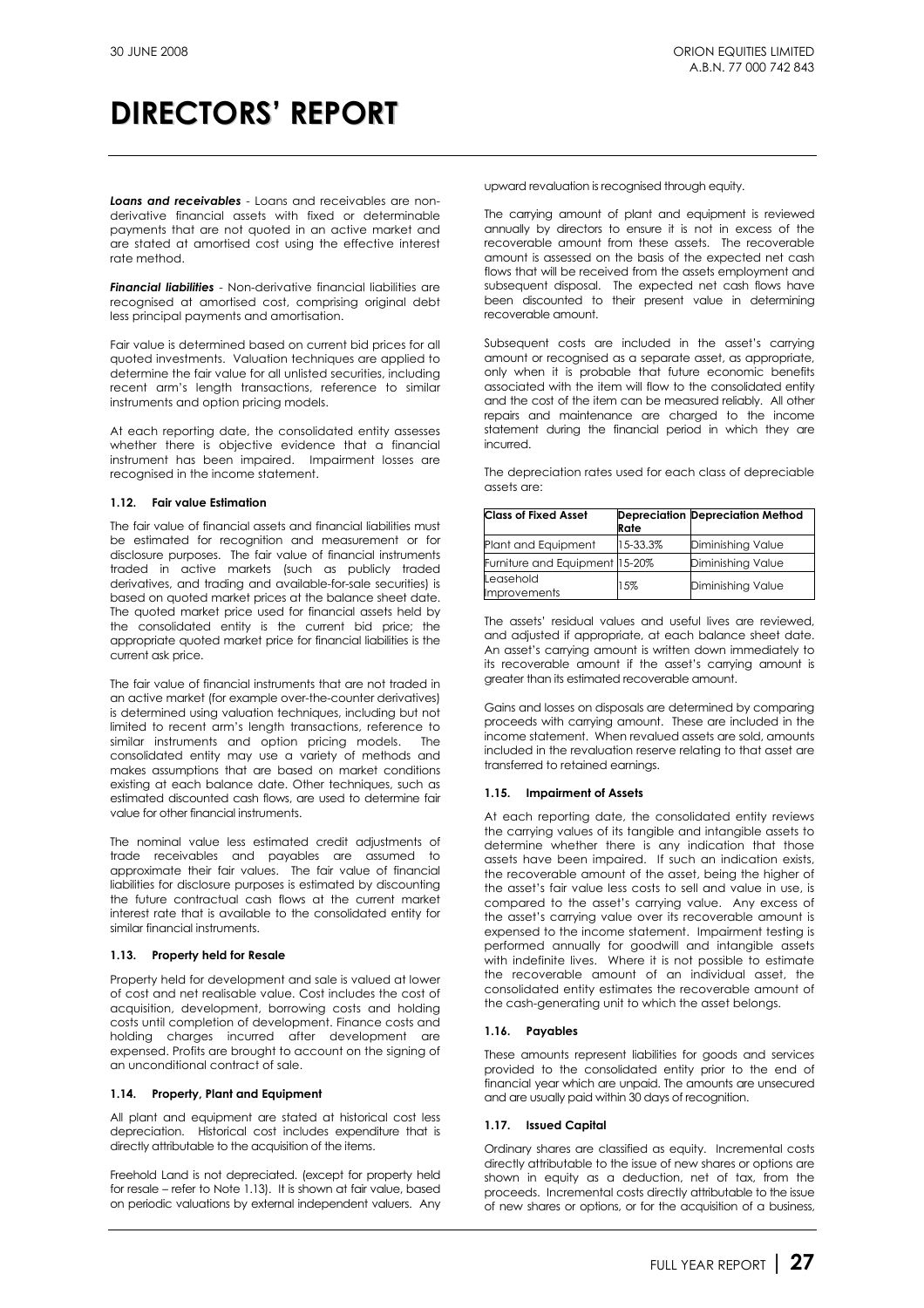are included in the cost of the acquisition as part of the purchase consideration.

#### **1.18. Earnings Per Share**

*Basic Earnings per share* is determined by dividing the operating result after income tax by the weighted average number of ordinary shares on issue during the financial period.

*Diluted Earnings per share* adjusts the figures used in the determination of basic earnings per share by taking into account amounts unpaid on ordinary shares and any reduction in earnings per share that will probably arise from the exercise of options outstanding during the financial period.

### **1.19. Research and Development Costs**

Expenditure during the research phase of a project is recognised as an expense when incurred. Development costs are capitalised only when technically feasibility studies identify that the project will deliver future economic benefits and these benefits can be measured reliably. Development costs have a finite life and are amortised on a systematic basis matched to the future economic benefits over the useful life of the project.

#### **1.20. Business Combinations**

The purchase method of accounting is used to account for all business combinations, including business combinations involving entities or businesses under common control, regardless of whether equity instruments or other assets are acquired. Cost is measured as the fair value of the assets given, equity instruments issued or liabilities incurred or assumed at the date of exchange plus costs directly attributable to the acquisition. Where equity instruments are issued in an acquisition, the fair value of the instruments is their published market price as at the date of exchange unless, in rare circumstances, it can be demonstrated that the published price at the date of exchange is an unreliable indicator of fair va6e and that other evidence and valuation methods provide a more reliable measure of fair value. Transaction costs arising on the issue of equity instruments are recognised directly in equity.

Identifiable assets acquired and liabilities and contingent liabilities assumed in a business combination are measured initially at their fair values at the acquisition date, irrespective of the extent of any minority interest. The excess of the cost of acquisition over the fair value of the Group's share of the identifiable net assets acquired is recorded as goodwill. If the cost of acquisition is less than the Group's share of the fair value of the identifiable net assets of the subsidiary acquired, the difference is recognised directly in the income statement, but only after a reassessment of the identification and measurement of the net assets acquired.

Where settlement of any part of cash consideration is deferred, the amounts payable in the future are discounted to their present value as at the date of exchange. The discount rate used is the entity's incremental borrowing rate, being the rate at which a similar borrowing could be obtained from an independent financier under comparable terms and conditions.

#### **1.21. Inventories**

#### *(i)* **Raw materials and stores, work in progress and finished goods**

Raw materials and stores, work in progress and finished goods are stated at the lower of cost and net realisable value. Cost comprises direct materials, direct labour and an appropriate proportion of variable and fixed overhead expenditure, the latter being allocated on the basis of normal operating capacity. They include the transfer from equity of any gains losses on qualifying cash flow hedges relating to purchases of raw material. Costs are assigned to individual items of inventory on basis of weighted average costs. Costs of purchased inventory are determined after deducting rebates and discounts. Net realisable value is the estimated selling price in the ordinary course of business less the estimated costs of completion and the estimated costs necessary to make the sale.

#### *(ii)* **Land held for resale/capitalisation of borrowing costs**

Land held for resale is stated at the lower of cost or net realisable value. Cost is assigned by specific identification and includes the cost of acquisition, and development and borrowing costs during development. When development is completed borrowing costs and other holding charges are expensed as incurred.

Borrowing costs included in the cost of land held for resale are those costs that would have been avoided if the expenditure on the acquisition and development of the land had not been made. Borrowing costs incurred while active development is interrupted for extended periods are recognised as expenses.

#### **1.22. Non-current assets (or disposal groups) held for sale and discontinued operations**

A discontinued operation is a component of the entity that has been disposed of or is classified as held for sale and that represents a separate major line of business or geographical area of operations, is part of a single coordinated plan to dispose of such a line of business or area of operations, or is a subsidiary acquired exclusively with a view to resale. The results of discontinued operations are presented separately on the face of the income statement.

### **1.23. Biological Assets**

Biological assets are initially, and subsequent to initial recognition, measured at their fair value less any estimated point-of-sale costs. Gains or losses arising on initial or subsequent recognition are accounted for via the profit or loss for the period in which the gain or loss arises. Agricultural produce harvested from the biological assets shall be measured at its fair value less estimated point-ofsale costs at the point of harvest.

### **1.24 Leases**

Leases in which a significant portion of the risks and rewards of ownership are not transferred to the Group as lessee are classified as operating leases. Payments made under operating leases (net of any incentives received from the lessor) are charged to the income statement on a straight-line basis over the period of the lease.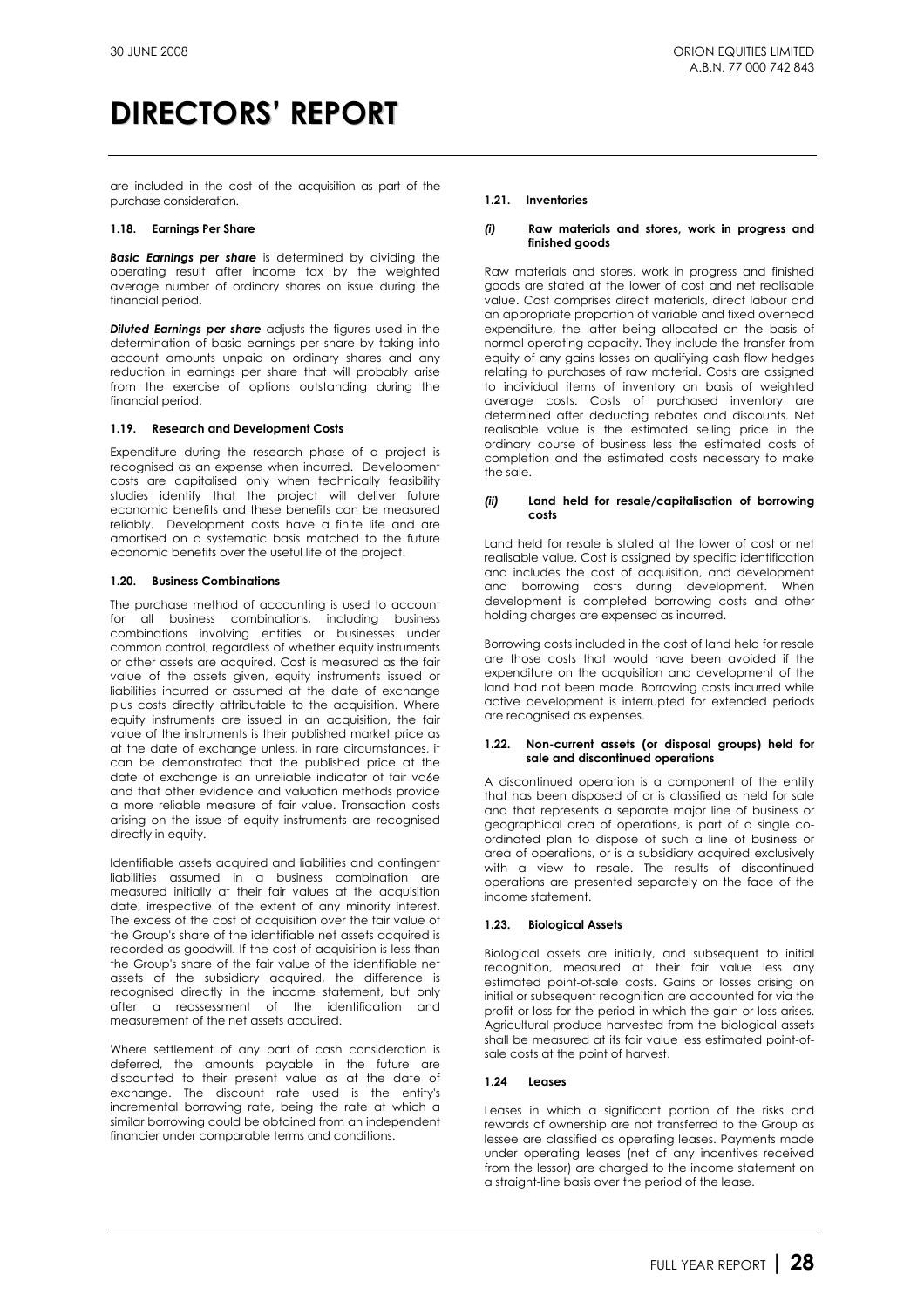### **1.25 New Standards and Interpretations Released But Not Yet Adopted**

The following new Accounting Standards and Interpretations (which have been released but not yet adopted) have no material impact (except where stated below) on the Company's accounts/financial statements or the associated notes therein.

| <b>AASB</b> reference                             | <b>Title and Affected</b><br>Standard(s):                                                                                                                                                                                                                                                                                                                            | Applies to:                                                                                                                                                                                                                                                                                                                                                                                                                                                                                                       | <b>Application date:</b>                                                                                                                                              |
|---------------------------------------------------|----------------------------------------------------------------------------------------------------------------------------------------------------------------------------------------------------------------------------------------------------------------------------------------------------------------------------------------------------------------------|-------------------------------------------------------------------------------------------------------------------------------------------------------------------------------------------------------------------------------------------------------------------------------------------------------------------------------------------------------------------------------------------------------------------------------------------------------------------------------------------------------------------|-----------------------------------------------------------------------------------------------------------------------------------------------------------------------|
| AASB 123 (revised Jun<br>2007)                    | <b>Borrowing Costs</b>                                                                                                                                                                                                                                                                                                                                               | To the extent that borrowing costs are<br>directly attributable to the acquisition,<br>construction or production of a<br>qualifying asset, the option of<br>recognising borrowing costs<br>immediately as an expense has been<br>removed. Consequently all borrowing<br>costs for qualifying assets will have to<br>be capitalised.                                                                                                                                                                              | Periods commencing on or<br>after 1 January 2009                                                                                                                      |
| AASB 3 (reissued March<br>2008)                   | <b>Business Combinations</b>                                                                                                                                                                                                                                                                                                                                         | Released as part of long term<br>international convergence project<br>between IASB and FASB. The revised<br>standard introduces more detailed<br>guidance on accounting for step<br>acquisitions, adjustments to<br>contingent consideration, assets<br>acquired that the purchaser does not<br>intend to use, reacquired rights and<br>share-based payments as part of<br>purchase consideration. Also, all<br>acquisition costs will have to be<br>expensed instead of being<br>recognised as part of goodwill. | <b>Business combinations where</b><br>the acquisition date is on or<br>after the beginning of the first<br>reporting period that<br>commences 1 July 2009 or<br>later |
| AASB 127 (reissued March<br>2008)                 | Consolidated and Separate<br><b>Financial Statements</b>                                                                                                                                                                                                                                                                                                             | The revised standard clarifies that<br>changes in ownership interest which<br>result in control being retained are<br>accounted for within equity as<br>transactions with owners. Losses will be<br>attributed to the non-controlling<br>interest even if this results in a debit<br>balance for the non-controlling<br>interest. Investments retained where<br>there has been a loss of control will be<br>recognised at fair value at date of<br>sale.                                                          | Periods commencing on or<br>after 1 July 2009                                                                                                                         |
| AASB 2008-3 (issued March<br>2008)                | Amendments to Australian<br><b>Accounting Standards</b><br>arising from AASB 3 and<br>AASB 127 [AASB 1, AASB 2,<br>AASB 4, AASB 5, AASB 7,<br>AASB 101,<br>AASB 107, AASB 112, AASB<br>114, AASB 116, AASB 121,<br>AASB 128, AASB 131, AASB<br>132, AASB 133, AASB 134,<br>AASB 136, AASB 137, AASB<br>138, AASB 139,<br>Interpretation 9 and<br>Interpretation 107] | Makes consequential amendments to<br>20 standards and 2 interpretations<br>arising from the reissue of AASB 3 and<br>AASB 127, including to AASB 128:<br>Investments in Associates and AASB<br>131: Interests in Joint Ventures.<br>When an investment ceases to be an<br>associate or jointly controlled entity<br>and is subsequently accounted for<br>under AASB 139, the fair value of the<br>investment at the date when it ceases<br>to be an associate or jointly controlled<br>entity is its fair value.  | Periods commencing on or<br>after 1 July 2009                                                                                                                         |
| AASB 2008-5 and AASB<br>2008-6 (issued July 2008) | Improvements to IFRSs                                                                                                                                                                                                                                                                                                                                                | Accounting changes for presentation,<br>recognition and measurement, as well<br>as terminology and editorial changes.                                                                                                                                                                                                                                                                                                                                                                                             | Periods commencing on or<br>after 1 July 2009                                                                                                                         |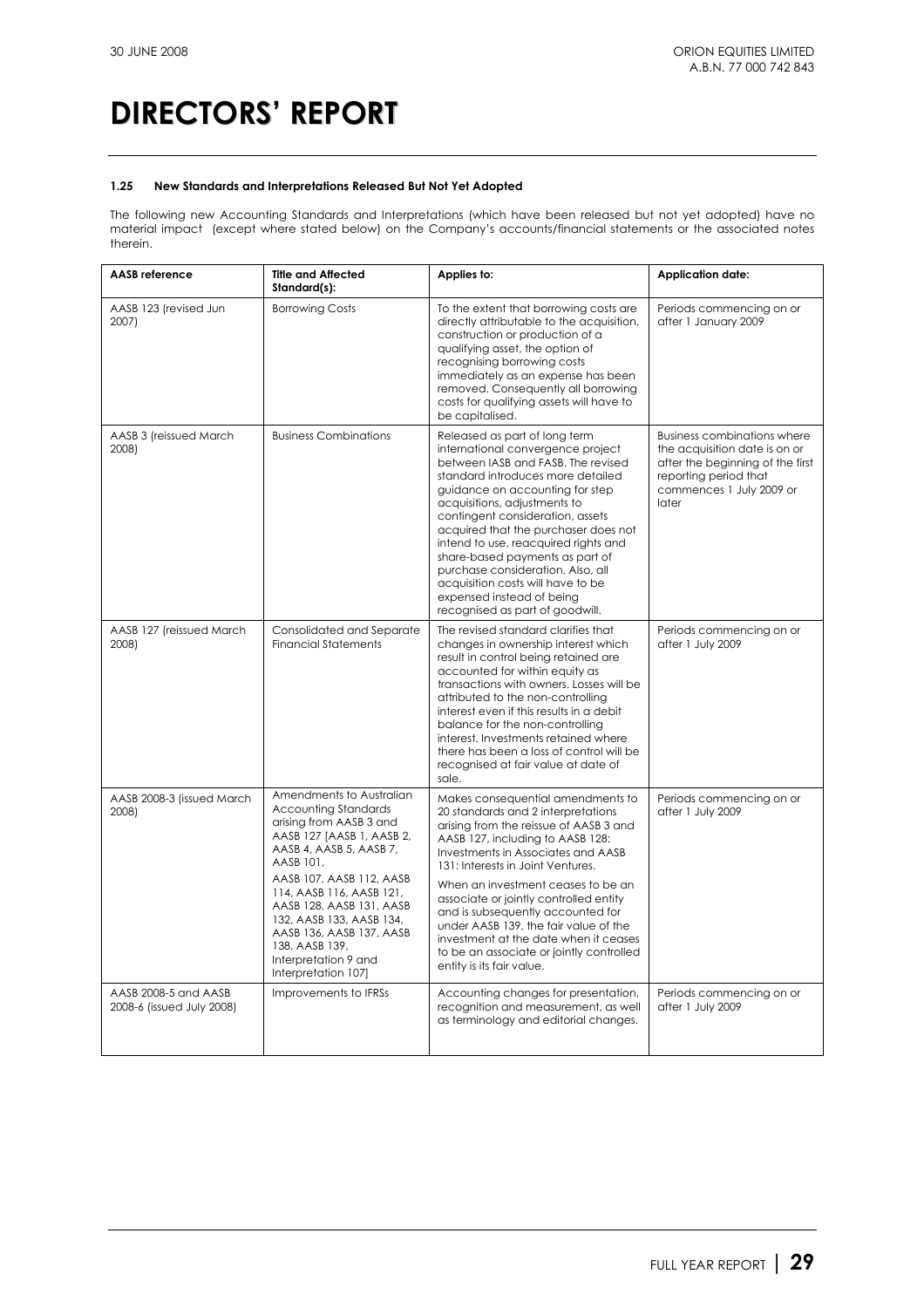### **1.25 New Standards and Interpretations Released But Not Yet Adopted (continued)**

| AASB 8 (Issued Feb 2007)                    | <b>Operating Segments</b>                                                                                                                                                                      | Replaces the disclosure requirements<br>of AASB 114: Segment Reporting. The<br>adoption of this standard will result in<br>changes to the nature and extent of<br>segment reporting for the entity. The<br>full impact has not yet been<br>quantified. | Periods commencing on or<br>after 1 January 2009                     |
|---------------------------------------------|------------------------------------------------------------------------------------------------------------------------------------------------------------------------------------------------|--------------------------------------------------------------------------------------------------------------------------------------------------------------------------------------------------------------------------------------------------------|----------------------------------------------------------------------|
| AASB 101 (Revised Sep<br>2007)              | Presentation of Financial<br><b>Statements</b>                                                                                                                                                 | Amendments to presentation and<br>naming of the financial statements.                                                                                                                                                                                  | Annual reporting periods<br>commencing on or after 1<br>January 2009 |
| AASB Interpretation 4<br>(revised Feb 2007) | Determining whether an<br>Arrangement contains a<br>Lease [revised]                                                                                                                            | Scope has been amended to exclude<br>service concession arrangements<br>because these are now covered by<br>AASB Interpretation 12.                                                                                                                    | Periods commencing on or<br>after 1 January 2008                     |
| AASB 2007-2 (issued Feb<br>2007)            | Amendments to Australian<br><b>Accounting Standards</b><br>arising from AASB<br>Interpretation 12 [AASB 1,<br>AASB 117, AASB 118, AASB<br>120, AASB 121, AASB 127,<br>AASB 131 & AASB 139]     | Mainly editorial changes                                                                                                                                                                                                                               | Periods commencing on or<br>after 1 January 2008                     |
| AASB 2007-3 (issued Feb<br>2007)            | Amendments to Australian<br><b>Accounting Standards</b><br>arising from AASB 8 [AASB 5,<br>AASB 6, AASB 102, AASB<br>107, AASB 119, AASB 127,<br>AASB 134, AASB 136, AASB<br>1023 & AASB 10381 | Mainly editorial changes                                                                                                                                                                                                                               | Periods commencing on or<br>after 1 January 2009                     |
| AASB 2007-6 (issued Jun<br>2007)            | Amendments to Australian<br><b>Accounting Standards</b><br>arising from AASB 123 [AASB<br>1, AASB 101, AASB 107,<br>AASB 111, AASB 116 & AASB<br>138 and Interpretations 1 &<br>121            | Mainly editorial changes.                                                                                                                                                                                                                              | Periods commencing on or<br>after 1 January 2009                     |
| AASB 2007-8 (issued Sep<br>2007)            | Amendments to Australian<br><b>Accounting Standards</b><br>arising from AASB 101                                                                                                               | Mainly editorial changes.                                                                                                                                                                                                                              | Periods commencing on or<br>after 1 January 2009                     |
| AASB 2007-10 (issued Dec<br>2007)           | Further Amendments to<br>Australian Accounting<br><b>Standards Arising from AASB</b><br>101                                                                                                    | Replaces the term 'financial report'<br>with the term used in the<br>corresponding IFRS                                                                                                                                                                | Periods commencing on or<br>after 1 January 2009                     |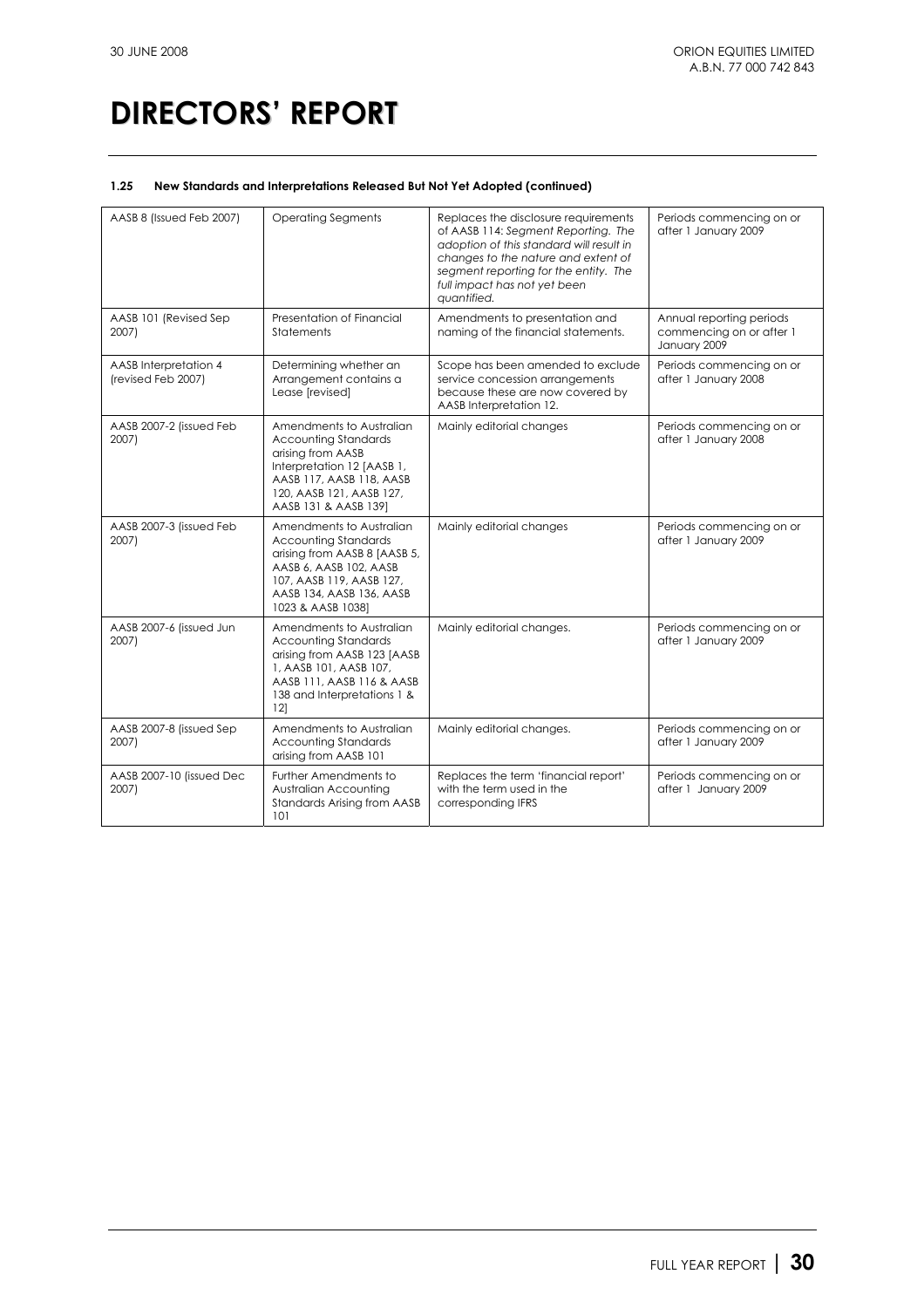## **2. PROFIT/(LOSS) FOR THE YEAR**

Profit/(loss) for the year includes the following items of revenue and expenses below. Included in the comparatives are the revenue and expenses of discontinued operations of Hume Mining NL, a wholly owned subsidiary disposed on 18 May 2007 (refer to Note 5).

|                                                |             | <b>Consolidated Entity</b> |            | Company     |            |
|------------------------------------------------|-------------|----------------------------|------------|-------------|------------|
| (a) Income                                     | <b>Note</b> | 2008                       | 2007       | 2008        | 2007       |
| <b>Trading portfolio</b>                       |             | \$                         | \$         | \$          | \$         |
| Gains on sale of securities                    |             | 2,266,054                  | 2,840,719  | 2,266,054   | 2,840,719  |
| Unrealised gains/(losses) on securities        | 11,5        | (1,836,528)                | 8,583,740  | (1,836,528) | 11,226,241 |
| Dividends received from securities             |             | 103,386                    | 169,034    | 103,386     | 169,034    |
| Net gain on trading portfolio at               |             |                            |            |             |            |
|                                                |             | 532,912                    | 11,593,493 | 532,912     | 14,235,994 |
| fair value through profit or loss              |             |                            |            |             |            |
| <b>Options portfolio</b>                       |             |                            |            |             |            |
|                                                |             |                            |            |             |            |
| Net gain from sale of options at               |             |                            |            |             |            |
| fair value through profit or loss              |             |                            | 49,200     |             | 49,200     |
| <b>Associate entities</b>                      |             |                            |            |             |            |
| Share of Associate entities' profit/(losses)   |             | (2,687,143)                | 1,668,955  | (2,687,143) | 1,668,955  |
| Dividends received from Associate entities     |             | 255,124                    | 481,726    | 255,124     | 481,726    |
|                                                | 14          | (2,432,019)                | 2,150,681  | (2,432,019) | 2,150,681  |
| Sale of subsidiary                             |             |                            |            |             |            |
| Net gain from sale of subsidiary               |             |                            | 1,562,500  |             | 1,562,500  |
|                                                |             |                            |            |             |            |
| Olive grove                                    |             |                            |            |             |            |
| Income from sale of oils or olives             |             | 1,039,852                  | 8,500      |             |            |
| Revaluation of olive trees                     |             | 281,580                    |            |             |            |
| Harvesting services                            |             | 875                        | 49,595     |             |            |
|                                                |             | 1,322,307                  | 58,095     |             |            |
|                                                |             |                            |            |             |            |
| Interest received - other                      |             | 49,703                     | 73,555     | 49,198      | 71,828     |
| Other income                                   |             |                            | 54,040     |             | 54,040     |
|                                                |             | 49,703                     | 127,595    | 49,198      | 125,868    |
|                                                |             |                            |            |             |            |
| Total revenue                                  |             | (527,097)                  | 15,541,564 | (1,849,909) | 18,124,243 |
|                                                |             |                            |            |             |            |
| (b) Expenses                                   |             |                            |            |             |            |
| Olive grove operations                         |             | 515,194                    | 418,467    |             |            |
| - cost of goods sold                           |             | 677,046                    |            |             |            |
| Revaluation of land held as Inventory          | 12          | 147,339                    |            |             |            |
|                                                |             | 74,366                     | 51,692     | 19,987      | 13,864     |
| Occupancy expenses<br>- remuneration and other |             |                            | 564,664    |             |            |
| - Personnel                                    |             | 581,009                    |            | 584,487     | 506,283    |
| - employee entitlements                        |             | 16,493                     | 48,507     | 16,494      | 48,507     |
| Finance expenses                               |             | 4,585                      | 4,385      | 2,247       | 3,161      |
| Borrowing cost                                 |             | 6                          |            |             |            |
| Corporate expenses                             |             | 18,815                     | 33,520     | 18,815      | 32,520     |
| Administration expenses                        |             |                            |            |             |            |
| - Communications                               |             | 23,468                     | 23,623     | 22,822      | 20,276     |
| - Professional fees                            |             | 132,253                    | 20,678     | 126,036     | 17,826     |
| - Exploration and evaluation expenses          |             | 25,025                     | 79,708     | (71, 874)   | 78,404     |
| - Brokerage fees                               |             | 36,524                     | 66,515     | 36,524      | 66,515     |
| - Costs in relation to investments             |             |                            | 29,245     |             | 29,245     |
| - Doubtful debts provision/(written back)      |             |                            |            |             | (260, 252) |
| - Write off fixed assets                       |             | 623                        |            | 623         |            |
| - Depreciation expenses                        |             | 190,632                    | 73,446     | 6,278       | 8,155      |
| - Realisation cost of share                    |             |                            |            |             |            |
| portfolio provision /(written back)            |             | (22, 994)                  | 119,868    | (22, 994)   | 119,868    |
| - Other expenses                               |             | 135,385                    | 131,874    | 94,183      | 108,817    |
|                                                |             | 2,555,769                  | 1,666,192  | 833,628     | 793,189    |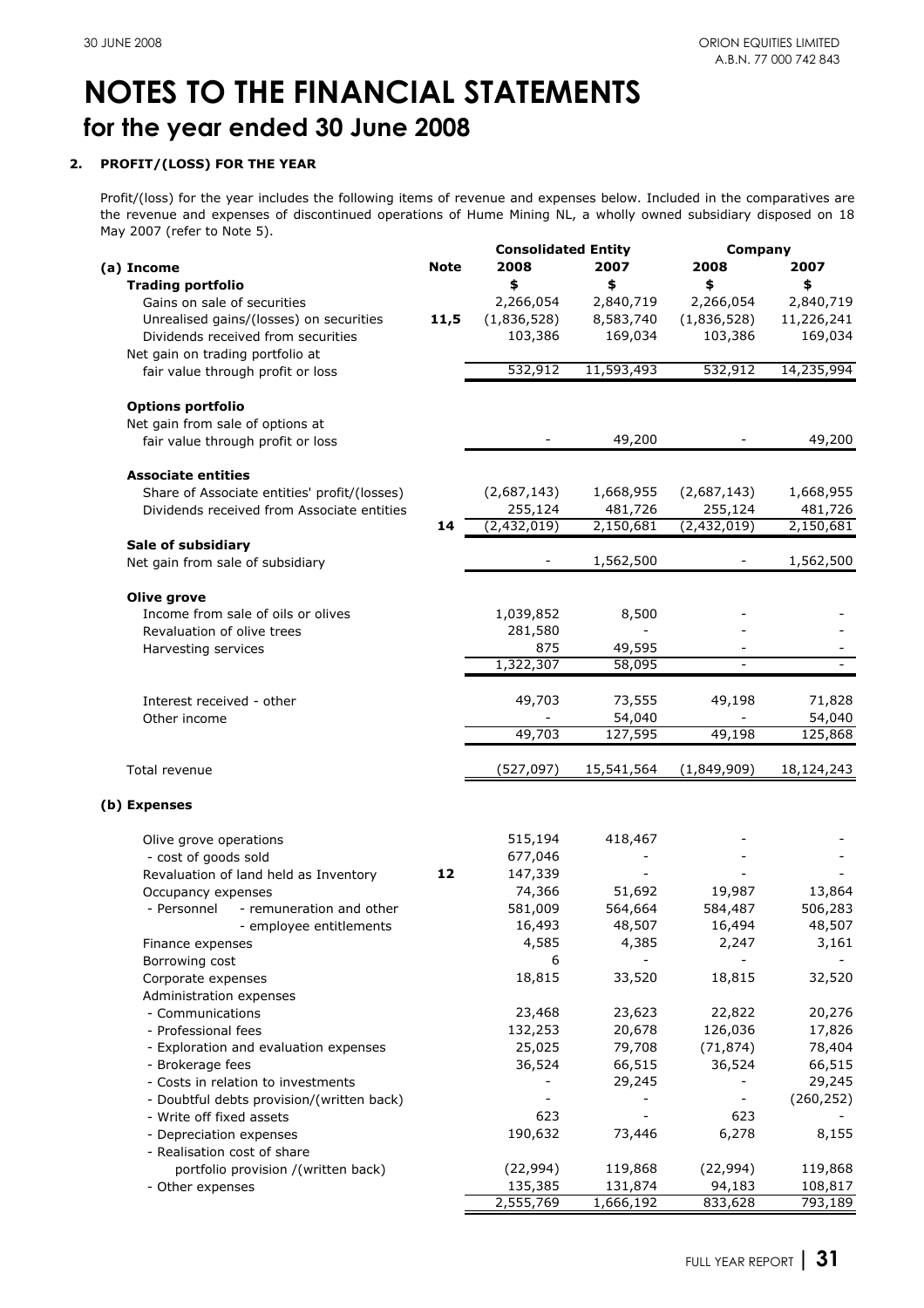| З. | <b>INCOME TAX EXPENSE</b>                                                                     |             | <b>Consolidated Entity</b> |             | Company     |  |
|----|-----------------------------------------------------------------------------------------------|-------------|----------------------------|-------------|-------------|--|
|    |                                                                                               | 2008        | 2007                       | 2008        | 2007        |  |
|    | (a) The major component of income tax                                                         | \$          | \$                         | \$          | \$          |  |
|    | (benefits)/expenses are:                                                                      |             |                            |             |             |  |
|    | <b>Current income tax</b>                                                                     |             |                            |             |             |  |
|    | Current income tax charge                                                                     | 58,116      | 1,895,081                  | 512,514     | 1,116,710   |  |
|    | Under/(over) provision in prior years                                                         | (140, 860)  | 54,646                     | (154, 132)  | 49,411      |  |
|    | <b>Deferred income tax</b>                                                                    | (431, 109)  | 2,669,300                  | (1,051,965) | 3,612,050   |  |
|    |                                                                                               | (513, 853)  | 4,619,027                  | (693, 583)  | 4,778,171   |  |
|    | (b) The prima facie income tax on profit/(loss) from                                          |             |                            |             |             |  |
|    | continuing operations is reconciled to the income tax<br>provided in the accounts as follows: |             |                            |             |             |  |
|    | Profit/(Loss) from continuing operations                                                      | (3,082,866) | 16,520,275                 | (2,683,537) | 17,331,054  |  |
|    | (Loss)/Profit from discontinued operations                                                    |             | (2,644,903)                |             |             |  |
|    | Profit/(Loss) for the year                                                                    | (3,082,866) | 13,875,372                 | (2,683,537) | 17,331,054  |  |
|    | Prima facie tax payable on profit/(loss) before                                               |             |                            |             |             |  |
|    | income tax at 30% (2007:30%)                                                                  | (924, 860)  | 4,956,082                  | (805, 061)  | 5,199,316   |  |
|    | <b>Permanent differences</b>                                                                  |             |                            |             |             |  |
|    | Other assessable income                                                                       | 46,071      | 72,320                     | 46,071      | 72,320      |  |
|    | Other non-deductible items                                                                    | 65,276      | 7,896                      | 9,878       | 9,036       |  |
|    | Other deductible items                                                                        | (255, 842)  | (4,043)                    | (2, 340)    | (4,043)     |  |
|    | Share of Associates' profits                                                                  | 806,143     | (500, 687)                 | 806,143     | (500, 687)  |  |
|    | <b>Temporary differences</b>                                                                  |             |                            |             |             |  |
|    | Other assessable income                                                                       | (84, 486)   |                            |             |             |  |
|    | Other non-deductible items                                                                    | 65,889      | 196,404                    | 65,889      | 70,864      |  |
|    | Other deductible items                                                                        | (71, 739)   | (16, 703)                  | (71, 739)   | (121, 158)  |  |
|    | Unrealised gains on securities                                                                | 550,958     | (2, 575, 122)              | 550,958     | (3,367,872) |  |
|    | Income tax expense attributable to operating profit                                           | 197,410     | 2,136,147                  | 599,799     | 1,357,776   |  |
|    | Provision for deferred income tax                                                             | (431, 109)  | 2,669,300                  | (1,051,965) | 3,612,050   |  |
|    | Under/(over) provision in respect to prior years                                              | (126, 585)  | 54,646                     | (88, 118)   | 49,411      |  |
|    | Franking credits                                                                              | (153, 569)  | (241,066)                  | (153, 569)  | (241,066)   |  |
|    | Net income tax (benefits)/expenses                                                            | (513, 853)  | 4,619,027                  | (693, 853)  | 4,778,171   |  |
|    | The applicable weighted average effective tax                                                 |             |                            |             |             |  |
|    | rates are as follows:                                                                         | 17%         | 28%                        | 26%         | 28%         |  |

(c) The Company and controlled entities of the Company have elected to consolidate for taxation purposes and have entered into a tax sharing and funding agreement in respect of such arrangements.

### **4. KEY MANAGEMENT PERSONNEL DISCLOSURES**

### **(a) Details of key management personnel - directors (consolidated and parent entity)**

| Faroog Khan       | Executive Chairman                       |
|-------------------|------------------------------------------|
| William M Johnson | Executive Director                       |
| Victor P H Ho     | Executive Director and Company Secretary |
| Yagoob Khan       | Non-Executive Director                   |
|                   | <b>Consolidated Entity</b>               |

Number of employees (including key management **2008** 2007 2008 2007 2008 2007 2008 2007 personnel)

| personnel)                                   | Δ                          | 4       |         | ⊿       |
|----------------------------------------------|----------------------------|---------|---------|---------|
| (b) Compensation of key management personnel | <b>Consolidated Entity</b> |         | Company |         |
|                                              | 2008                       | 2007    | 2008    | 2007    |
| <b>Directors</b>                             |                            |         |         | \$      |
| Short-term employee benefits - cash fees     | 485,000                    | 402,377 | 485,000 | 402,377 |
| Post-employment benefits - superannuation    | 41,400                     | 33,963  | 41,400  | 33,963  |
|                                              | 526,400                    | 436,340 | 526,400 | 436,340 |

**2008**

**Company**

**2007 2008**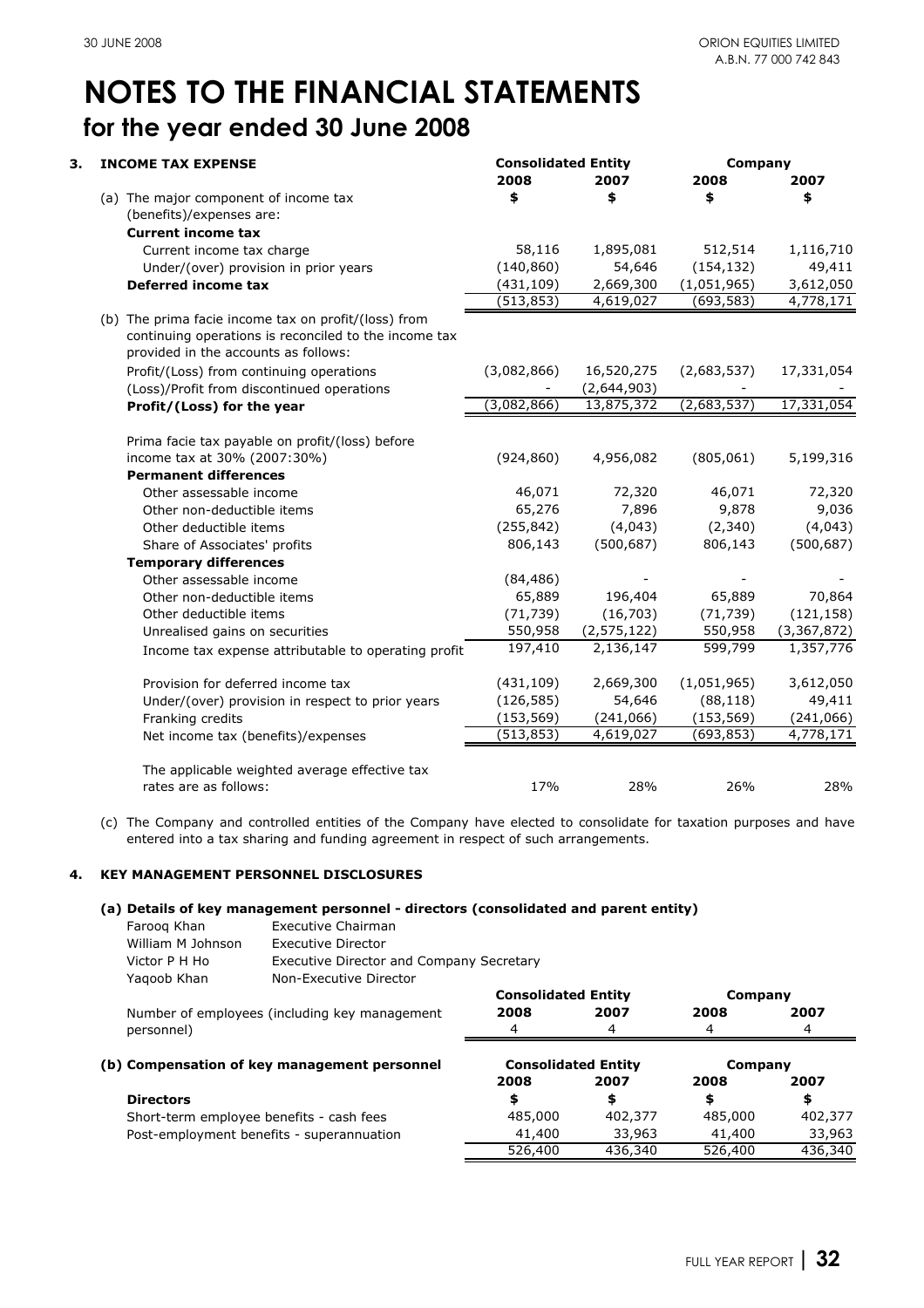### **4. KEY MANAGEMENT PERSONNEL DISCLOSURES (continued)**

Key management personnel remuneration has been included in the Remuneration Report section of the Directors' Report.

### **(c) Compensation of other key management personnel (consolidated and parent entity)**

The Consolidated Entity and Company does not have any key executives (other than executive directors).

### **(d) Shareholdings of key management personnel (consolidated)**

| 2008              | <b>Balance at 1</b> | <b>Net Change</b> | <b>Balance at 30</b> |
|-------------------|---------------------|-------------------|----------------------|
| <b>Directors</b>  | <b>July 2007</b>    | <b>Other</b>      | <b>June 2008</b>     |
| Faroog Khan       | 8,651,356           |                   | 8,651,356            |
| William M Johnson |                     |                   |                      |
| Victor P H Ho     |                     |                   |                      |
| Yagoob Khan       | 8,651,356           |                   | 8,651,356            |
| 2007              | <b>Balance at 1</b> | <b>Net Change</b> | <b>Balance at 30</b> |
| <b>Directors</b>  | <b>July 2006</b>    | <b>Other</b>      | <b>June 2007</b>     |
| Faroog Khan       | 8,651,356           |                   | 8,651,356            |
| William M Johnson |                     |                   |                      |
| Victor P H Ho     |                     |                   |                      |
| Yagoob Khan       | 8,651,356           |                   | 8,651,356            |

The disclosures of equity holdings above are in accordance with the accounting standards which requires a disclosure of direct and indirect holdings of spouses, relatives, spouses of relatives and entities under the control or significant influence of each of the same. There are instances of some overlap between disclosed holdings of Farooq Khan and Yaqoob Khan.

### **5. DISCONTINUED OPERATIONS**

On 18 May 2007, the Company disposed of its uranium assets via the sale of its subsidiary, Hume Mining NL to Alara Uranium Limited (Alara) in consideration for the issue of 6,250,000 ordinary shares in Alara. Alara completed its \$10 million initial public offering and commenced trading (ASX Code: AUQ) on ASX on 24 May 2007. Financial information relating to the discontinued operations of Hume from 1 July 2006 to the date of cessation is set out below.

| Financial information relating to the discontinued                                                |      | <b>Consolidated Entity</b> | <b>Company</b> |      |
|---------------------------------------------------------------------------------------------------|------|----------------------------|----------------|------|
| operation, which has been incorporated into the Income                                            | 2008 | 2007                       | 2008           | 2007 |
| Statement, is as follows:                                                                         |      |                            |                |      |
| Revenue                                                                                           |      |                            |                |      |
| Expenses                                                                                          |      | (2,644,903)                |                |      |
| Loss before income tax                                                                            |      | (2,644,903)                |                |      |
| Income tax expense                                                                                |      | 791,913                    |                |      |
| Loss after income tax                                                                             |      | (1,852,990)                |                |      |
| Gain on sale of subsidiary                                                                        |      | 1,562,500                  |                |      |
| Income tax expense                                                                                |      | (468,750)                  |                |      |
| Gain on sale of subsidiary after tax                                                              |      | 1,093,750                  |                |      |
| The carrying amounts of assets and liabilities of the<br>operation at the date of cessation were: |      |                            |                |      |
| Total assets                                                                                      |      |                            |                |      |
| <b>Total liabilities</b>                                                                          |      | (11)                       |                |      |
| Net asset                                                                                         |      | (11)                       |                |      |
| The net cash flows of the business, which have been                                               |      |                            |                |      |
| incorporated into the Cash Flows Statement, are as                                                |      |                            |                |      |
| follows:                                                                                          |      |                            |                |      |
| Net cash outflow from operating activities                                                        |      | (25, 634)                  |                |      |
| Net cash inflow from investing activities                                                         |      | 27,896                     |                |      |
| Net increase/(decrease) in cash from businesses                                                   |      | 2,262                      |                |      |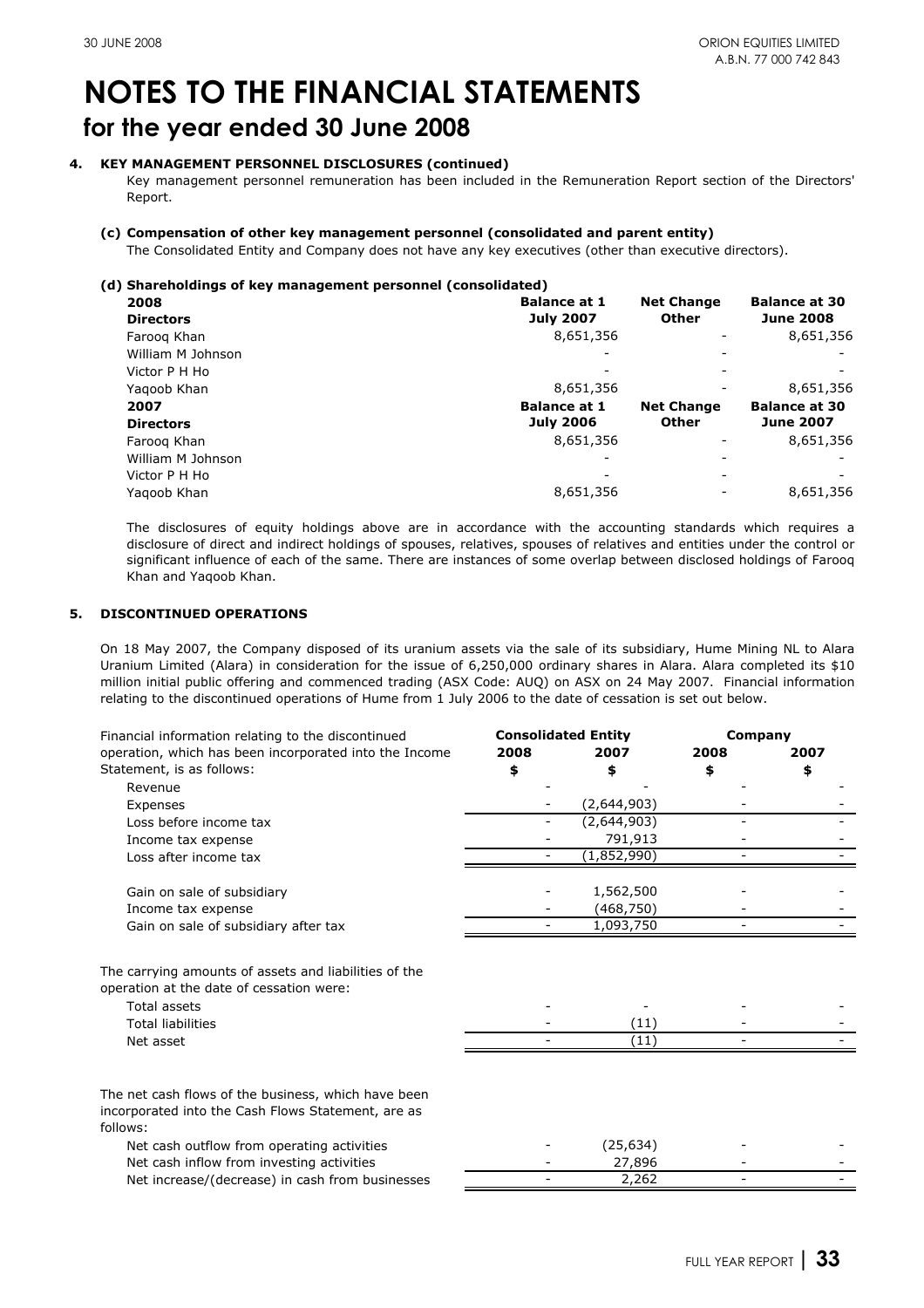| 6. | <b>AUDITOR'S REMUNERATION</b>                                                       |           | <b>Consolidated Entity</b><br>2008 | 2007                     | <b>Company</b><br>2008 | 2007                     |
|----|-------------------------------------------------------------------------------------|-----------|------------------------------------|--------------------------|------------------------|--------------------------|
|    | Amounts received or due and receivable by:                                          |           | \$                                 | \$                       | \$                     | \$                       |
|    | Auditors of the Consolidated Entity (BDO Kendalls (WA)                              |           |                                    |                          |                        |                          |
|    | Audit and Assurance Pty Ltd)                                                        |           |                                    |                          |                        |                          |
|    | Auditing of the financial report                                                    |           | 24,121                             | 19,088                   | 24,121                 | 19,088                   |
|    | Underprovision for prior year                                                       |           | 2,000                              | 2,639                    | 2,000                  | 2,639                    |
|    | Non-audit services (BDO Kendalls (WA) Audit and                                     |           |                                    |                          |                        |                          |
|    | Assurance Pty Ltd)                                                                  |           |                                    |                          |                        |                          |
|    | <b>Taxation services</b>                                                            |           | 1,375                              |                          | 1,375                  |                          |
|    |                                                                                     |           | 27,496                             | 21,727                   | 27,496                 | 21,727                   |
| 7. | <b>DIVIDENDS</b>                                                                    |           |                                    |                          |                        |                          |
|    | Declared and paid during the year                                                   | Date paid |                                    |                          |                        |                          |
|    | Dividends on ordinary shares                                                        |           |                                    |                          |                        |                          |
|    | 3 cents per share fully franked                                                     | 19-Oct-06 |                                    | 534,432                  |                        | 534,432                  |
|    | 1.5 cent per share fully franked                                                    | 15-Mar-07 |                                    | 267,217                  |                        | 267,217                  |
|    | 2.0 cents per share fully franked                                                   | 21-Sep-07 | 356,288                            | $\overline{\phantom{a}}$ | 356,288                | $\overline{\phantom{a}}$ |
|    | 1.5 cent per share fully franked                                                    | 29-Mar-08 | 267,252                            | $\blacksquare$           | 267,252                |                          |
|    |                                                                                     |           | 623,540                            | 801,649                  | 623,540                | 801,649                  |
|    | Dividends declared post balance date                                                |           |                                    |                          |                        |                          |
|    |                                                                                     |           |                                    |                          |                        |                          |
|    | Dividends on ordinary shares                                                        |           |                                    |                          |                        |                          |
|    | 2.0 cents per share fully franked                                                   | 21-Sep-07 |                                    | 356,288                  |                        | 356,288                  |
|    | 0.5 cent per share fully franked<br>(Record date 19 September 2008)                 | 26-Sep-08 | 89,072                             |                          | 89,072                 |                          |
|    | <b>Franking credit balance</b>                                                      |           |                                    |                          | 1,971,746              | 1,652,759                |
|    | Balance of franking account at year end adjusted for franking credits arising from: |           |                                    |                          |                        |                          |
|    | Payment of provision for income tax                                                 |           |                                    |                          | 60,036                 | 1,116,710                |
|    | Franking debits arising from payment of proposed dividends                          |           |                                    |                          | (38, 174)              | (152, 695)               |
|    |                                                                                     |           |                                    |                          | 1,993,609              | 2,616,774                |
|    |                                                                                     |           |                                    |                          |                        |                          |
| 8. | <b>EARNINGS/(LOSS) PER SHARE</b>                                                    |           | <b>Consolidated Entity</b>         |                          | Company                |                          |
|    |                                                                                     |           | 2008                               | 2007                     | 2008                   | 2007                     |
|    | Basic earnings/(loss) per share                                                     |           | (0.144)                            | 0.564                    | (0.112)                | 0.705                    |
|    | Diluted earnings/(loss) per share                                                   |           | (0.144)                            | 0.564                    | (0.112)                | 0.705                    |
|    | Net profit/(loss) for the year                                                      |           | (2,569,013)                        | 10,048,258               | (1,989,684)            | 12,552,883               |
|    | Weighted average number of ordinary shares outstanding                              |           |                                    |                          |                        |                          |
|    | during the year used in calculation of basic earnings per<br>share                  |           | 17,814,389                         | 17,814,389               | 17,814,389             | 17,814,389               |
|    |                                                                                     |           |                                    |                          |                        |                          |
|    |                                                                                     |           | <b>Consolidated Entity</b>         |                          | Company                |                          |
| 9. | <b>CASH AND CASH EQUIVALENTS</b>                                                    |           | 2008                               | 2007                     | 2008                   | 2007                     |
|    |                                                                                     |           | \$                                 | \$                       | \$                     | \$                       |
|    | Cash at bank                                                                        |           | 517,781                            | 625,691                  | 288,787                | 559,467                  |
|    | Bank bills                                                                          |           |                                    | 994,507                  |                        | 994,507                  |
|    |                                                                                     |           | 517,781                            | 1,620,198                | 288,787                | 1,553,974                |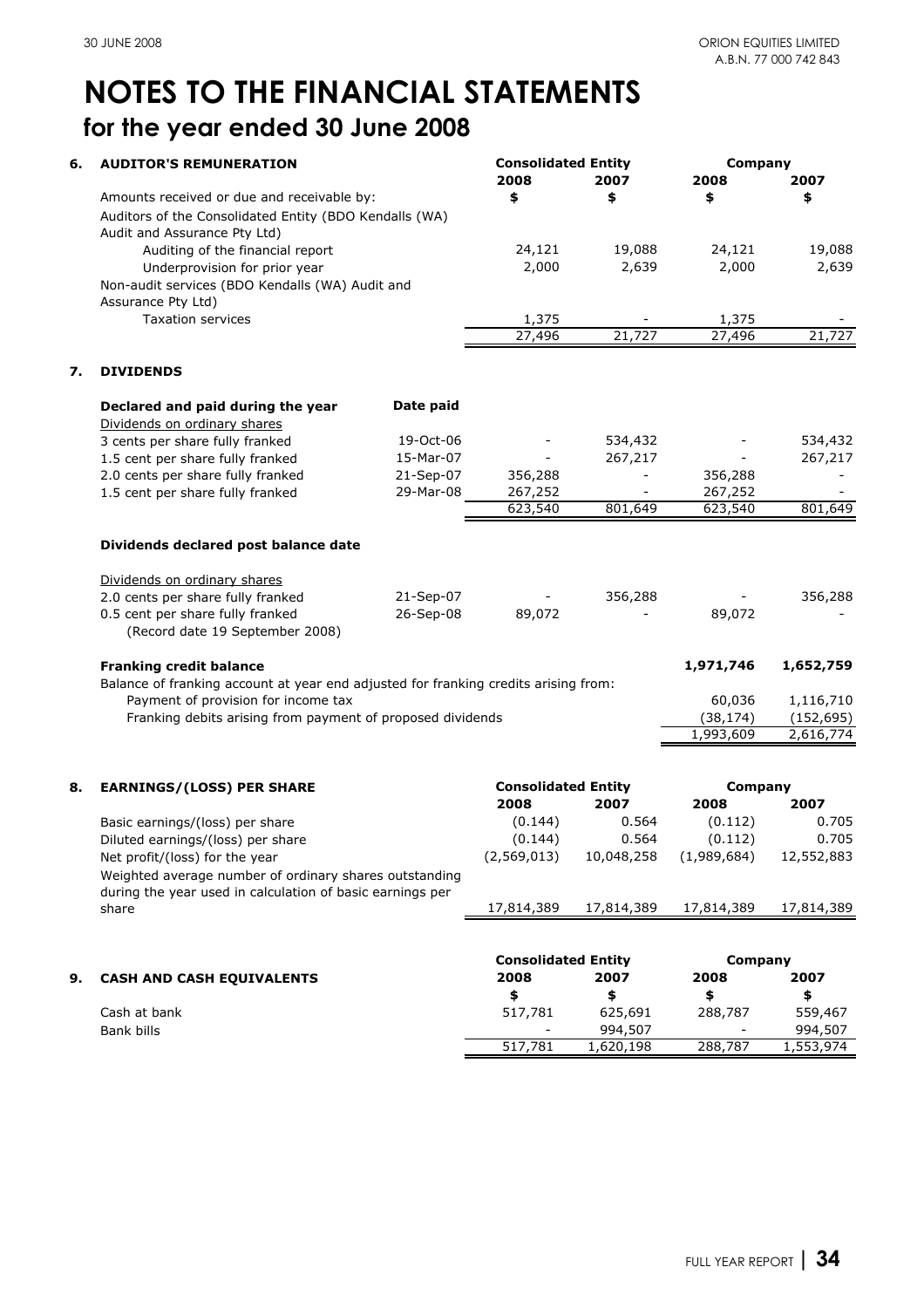### **9. CASH AND CASH EQUIVALENTS (continued)**

|                                                      | <b>Consolidated Entity</b> |             | Company     |                |
|------------------------------------------------------|----------------------------|-------------|-------------|----------------|
| (a) Reconciliation of net profit/(loss) after tax to | 2008                       | 2007        | 2008        | 2007           |
| net cash flows from operations                       | \$                         | \$          | \$          | \$             |
| Operating profit/(loss) after income tax             | (2,569,013)                | 10,048,258  | (1,989,684) | 12,552,883     |
| Depreciation - plant & equipment                     | 190,632                    | 73,446      | 6,278       | 8,155          |
| Write off fixed assets disposed                      | 623                        |             | 623         |                |
| Revaluation of land and trees                        | (134, 241)                 |             |             |                |
| Unrealised gains/(losses) on securities              | 1,836,528                  | (8,583,740) | 1,836,528   | (11, 226, 241) |
| Gain on sale of Hume Mining NL                       |                            |             |             | (1, 562, 500)  |
| Share of Associate entities' losses/(profits)        | 2,687,143                  | (1,668,955) | 2,687,143   | (1,668,955)    |
| (Increase)/decrease in assets:                       |                            |             |             |                |
| Receivables                                          | (105, 460)                 | 422,111     | 2,955       | 549,429        |
| Trading portfolio                                    | 1,108,012                  | 284,864     | 1,108,012   | 1,495,697      |
| Strategic portfolio                                  | (255, 124)                 | (237, 553)  | (255, 124)  | (237, 553)     |
| Inventory                                            | 510,037                    | (646, 864)  |             |                |
| Current assets                                       |                            | 1,083       |             | 1,083          |
| Exploration expenditure                              | (1,413,770)                |             | (516, 149)  |                |
| Increase/(decrease) in liabilities:                  |                            |             |             |                |
| Payables                                             | (1, 156, 721)              | 1,487,329   | (728, 806)  | 837,129        |
| Income tax payable                                   | (668, 499)                 | 187,755     | (227, 643)  | 287,967        |
| Deferred income tax                                  | (431,110)                  | 2,669,300   | (1,051,966) | 3,612,050      |
| Net cash flows from/(used in) operating activities   | (400,963)                  | 4,037,034   | 872,167     | 4,649,144      |
|                                                      |                            |             |             |                |

### **10. TRADE AND OTHER RECEIVABLES**

### **Current**

| Amount receivable from controlled entities (Note 23c) |         |         | 8,718,023 | 7,204,283 |
|-------------------------------------------------------|---------|---------|-----------|-----------|
| Less impairment on amounts receivable                 | -       |         |           |           |
|                                                       |         |         | 8,718,023 | 7,204,283 |
| Other receivables                                     | 205,802 | 61,556  | 3,125     | 6,908     |
| GST receivable                                        | 33,209  | 72,822  | -         |           |
|                                                       | 239,011 | 134,378 | 8,721,148 | 7,211,191 |
| <b>Non Current</b>                                    |         |         |           |           |
| Bonds and guarantees                                  | 32,823  | 32,823  | 32,823    | 32,823    |

Refer to Note 25 for the Consolidated Entity and Company's exposure to credit risk, foreign exchange risk and interest rate risk.

### **Impaired receivables and receivables**

None of the non-current receivables are impaired or past due but not impaired.

### **11. FINANCIAL ASSETS AT FAIR VALUE THROUGH PROFIT OR LOSS**

| Financial assets at fair value comprise:        |            |            |            |            |
|-------------------------------------------------|------------|------------|------------|------------|
| Listed investments at fair value                | 11,258,713 | 14,524,147 | 11,258,713 | 14,524,147 |
|                                                 |            |            |            |            |
| Unlisted options in listed corporations at cost | 10,000     | 10,000     | 10,000     | 10,000     |
| Add: net change in fair value                   | 6,722,402  | 6,401,507  | 6,722,402  | 6,401,507  |
|                                                 | 6,732,402  | 6,411,507  | 6,732,402  | 6,411,507  |
|                                                 |            |            |            |            |
| Total financial assets at fair value            | 17,991,115 | 20,935,654 | 17,991,115 | 20,935,654 |
|                                                 |            |            |            |            |

Changes in fair value of financial assets at fair value through profit and loss are recorded as Income. (Note 2(a)).

| Net gains on financial assets at  |                    |         |            |
|-----------------------------------|--------------------|---------|------------|
| fair value through profit or loss | 532.912 11.642.693 | 532,912 | 14,285,194 |
|                                   |                    |         |            |

### **Risk Exposure**

Information about the Consolidated Entity's exposure to market and price risk is provided in Note 25(d).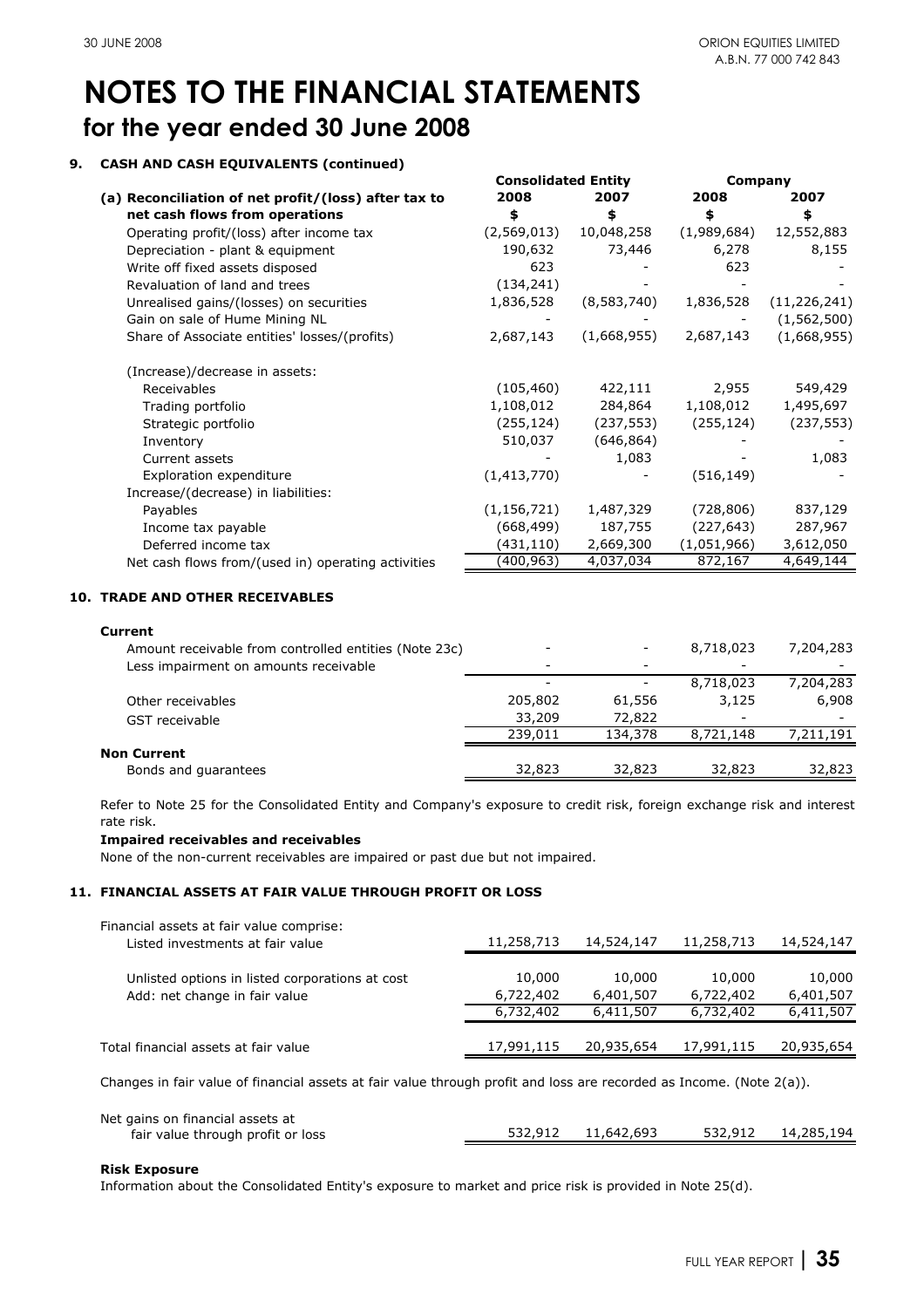| <b>12. INVENTORIES</b>                   | <b>Consolidated Entity</b> |           | Company                  |      |
|------------------------------------------|----------------------------|-----------|--------------------------|------|
|                                          | 2008                       | 2007      | 2008                     | 2007 |
| Current                                  |                            |           |                          | \$   |
| Olive oil - work-in-progress (at cost)   | 160,526                    | 646,864   |                          |      |
| <b>Non Current</b>                       |                            |           |                          |      |
| Property held for development and resale | 3,797,339                  | 3,821,038 |                          |      |
| Revaluation of property                  | (147,339)                  |           |                          | -    |
|                                          | 3,650,000                  | 3,821,038 | $\overline{\phantom{0}}$ |      |

Property held for development and resale relates to a beachfront property located in Mandurah, Western Australia. The property was recently assessed by an independent qualified valuer and the downwards revaluation has been recognised as an expense through profit or loss.

| 2008<br>\$ | 2007<br>\$                                                                                                                                                                                                  | 2008                                                                                                   | 2007  |
|------------|-------------------------------------------------------------------------------------------------------------------------------------------------------------------------------------------------------------|--------------------------------------------------------------------------------------------------------|-------|
|            |                                                                                                                                                                                                             |                                                                                                        |       |
|            |                                                                                                                                                                                                             | \$                                                                                                     | \$    |
|            |                                                                                                                                                                                                             | 400                                                                                                    | 400   |
|            |                                                                                                                                                                                                             | (100)                                                                                                  | (100) |
|            |                                                                                                                                                                                                             | 300                                                                                                    | 300   |
|            |                                                                                                                                                                                                             | <b>Ownership interest</b>                                                                              |       |
|            |                                                                                                                                                                                                             | 2008                                                                                                   | 2007  |
|            |                                                                                                                                                                                                             | 100%                                                                                                   | 100%  |
|            |                                                                                                                                                                                                             |                                                                                                        |       |
|            |                                                                                                                                                                                                             | This company is currently engaged in property development activities and holds non- current Inventory. |       |
|            |                                                                                                                                                                                                             | 100%                                                                                                   | 100   |
|            |                                                                                                                                                                                                             |                                                                                                        |       |
|            |                                                                                                                                                                                                             |                                                                                                        |       |
|            |                                                                                                                                                                                                             | 100%                                                                                                   | 100%  |
|            |                                                                                                                                                                                                             |                                                                                                        |       |
|            |                                                                                                                                                                                                             |                                                                                                        |       |
|            |                                                                                                                                                                                                             | 100%                                                                                                   | 100%  |
|            |                                                                                                                                                                                                             |                                                                                                        |       |
|            |                                                                                                                                                                                                             |                                                                                                        |       |
|            |                                                                                                                                                                                                             | 100%                                                                                                   | 100%  |
|            |                                                                                                                                                                                                             |                                                                                                        |       |
|            |                                                                                                                                                                                                             |                                                                                                        |       |
|            |                                                                                                                                                                                                             |                                                                                                        |       |
|            |                                                                                                                                                                                                             |                                                                                                        |       |
|            |                                                                                                                                                                                                             |                                                                                                        |       |
|            | This company is currently engaged in resource related activities.<br>This company is currently engaged in resource related activities.<br>This company is currently engaged in resource related activities. |                                                                                                        | 50%   |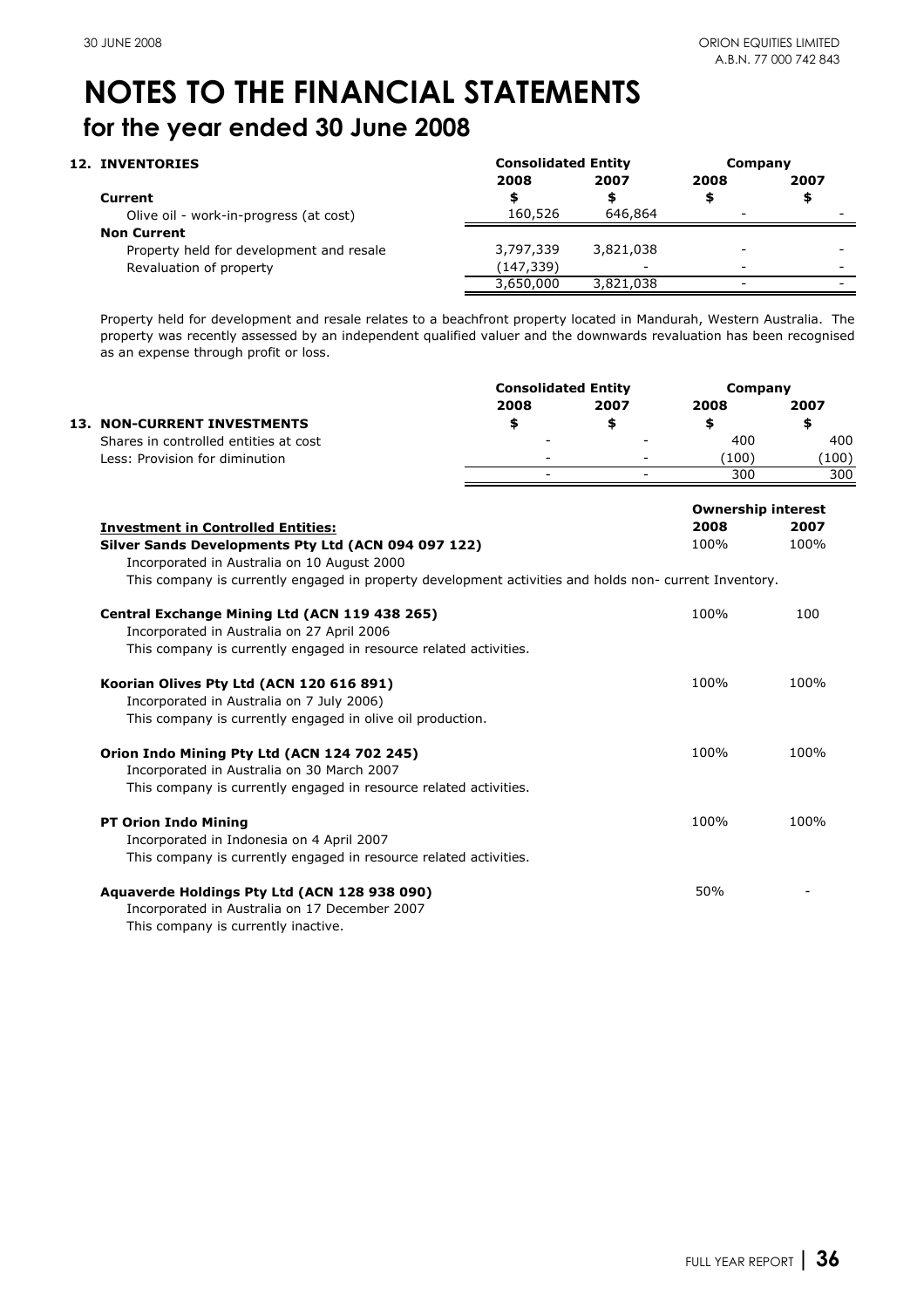### **14. INVESTMENTS ACCOUNTED FOR USING THE EQUITY METHOD**

|                               |                           |        |                           | <b>Carrying Amount</b> |            |
|-------------------------------|---------------------------|--------|---------------------------|------------------------|------------|
| <b>Name of Associate</b>      | <b>Principal Activity</b> |        | <b>Ownership Interest</b> | 2008                   | 2007       |
|                               |                           | 2008   | 2007                      |                        | S.         |
| Bentley International Limited | Investments               | 28.80% | 28.38%                    | 3,792,957              | 4,626,965  |
| Scarborough Equities Limited  | Investments               | 28.47% | 28.22%                    | 5,414,558              | 7,012,570  |
|                               |                           |        |                           | 9,207,515              | 11,639,535 |

On 28 September 2007, the Company received 311,094 shares in BEL for \$122,760 and 144,094 shares in SCB for \$142,364 pursuant to the Company's participation under the respective BEL and SCB Dividend Reinvestment Plans.

The carrying value of the investment in BEL and SCB is in excess of their fair value (which is based on their closing bid price on ASX) and both the carrying and fair values are below their net tangible asset (NTA) backing values. The Directors support the carrying value positions as the Company has significant influence over the Associate companies' operations and would have reasonable prospects of realising the investments at at least their carrying values, which are below their NTA backings.

|                                                              | 2008        | 2007       |
|--------------------------------------------------------------|-------------|------------|
| <b>Movement in Investments in Associates</b>                 | \$          | \$         |
| Shares in listed Associate entities brought forward          | 11,639,535  | 9,726,370  |
| Share of profit/(loss) before income tax expense             | (3,086,050) | 2,577,652  |
| Share of income tax expense                                  | 654,030     | (426, 992) |
| Dividends received                                           | (255, 124)  | (481, 705) |
| Acquisition of shares                                        | 255,124     | 244,210    |
| Carrying amount at the end of the financial year             | 9,207,515   | 11,639,535 |
|                                                              |             |            |
| Fair value of listed investments in associates               |             |            |
| Bentley International Limited                                | 2,954,924   | 4,397,646  |
| Scarborough Equities Limited                                 | 3,399,885   | 5,776,706  |
|                                                              | 6,354,809   | 10,174,352 |
| Net tangible asset value of listed investments in associates |             |            |
| Bentley International Limited                                | 4,632,858   | 5,705,009  |
| Scarborough Equities Limited                                 | 5,344,282   | 6,923,972  |
|                                                              | 9,977,140   | 12,628,981 |
| <b>Share of Associates' profits</b>                          |             |            |
| Profit/(Loss) before income tax                              | (3,086,050) | 2,577,652  |
| Income tax benefit/(expense)                                 | 654,030     | (426, 992) |
| Profit/(Loss) after income tax                               | (2,432,020) | 2,150,660  |

| <b>Summarised Financial Position of Associates</b> | Group share of:                      |            |                                     |           |  |
|----------------------------------------------------|--------------------------------------|------------|-------------------------------------|-----------|--|
|                                                    | <b>Bentley International Limited</b> |            | <b>Scarborough Equities Limited</b> |           |  |
|                                                    | 2008                                 | 2007       | 2008                                | 2007      |  |
|                                                    | \$                                   | \$         | \$                                  | \$        |  |
| Current assets                                     | 4,672,284                            | 5,835,090  | 682,335                             | 2,130,829 |  |
| Non current assets                                 | 264,237                              | 1,749      | 4,771,547                           | 5,504,145 |  |
| Total assets                                       | 4,936,521                            | 5,836,839  | 5,453,883                           | 7,634,974 |  |
|                                                    |                                      |            |                                     |           |  |
| Current liabilities                                | (40,651)                             | (131, 830) | (81,154)                            | (42,064)  |  |
| Non current liabilities                            | (262,953)                            |            | (30,498)                            | (668,938) |  |
| Total liabilities                                  | (303,604)                            | (131, 830) | (111,652)                           | (711,002) |  |
|                                                    |                                      |            |                                     |           |  |
| Net assets                                         | 4,632,917                            | 5,705,009  | 5,342,230                           | 6,923,972 |  |
|                                                    |                                      |            |                                     |           |  |
| Revenues                                           | 130,700                              | 995,411    | 1,108,696                           | 2,745,757 |  |
| Profit after income tax of associates              | (1,093,611)                          | 382,154    | (1,598,012)                         | 1,768,506 |  |

### **Scarborough Equities Limited and Bentley International Limited - Lease Commitments**

SCB and BEL has the same lease commitments disclosed in note 26.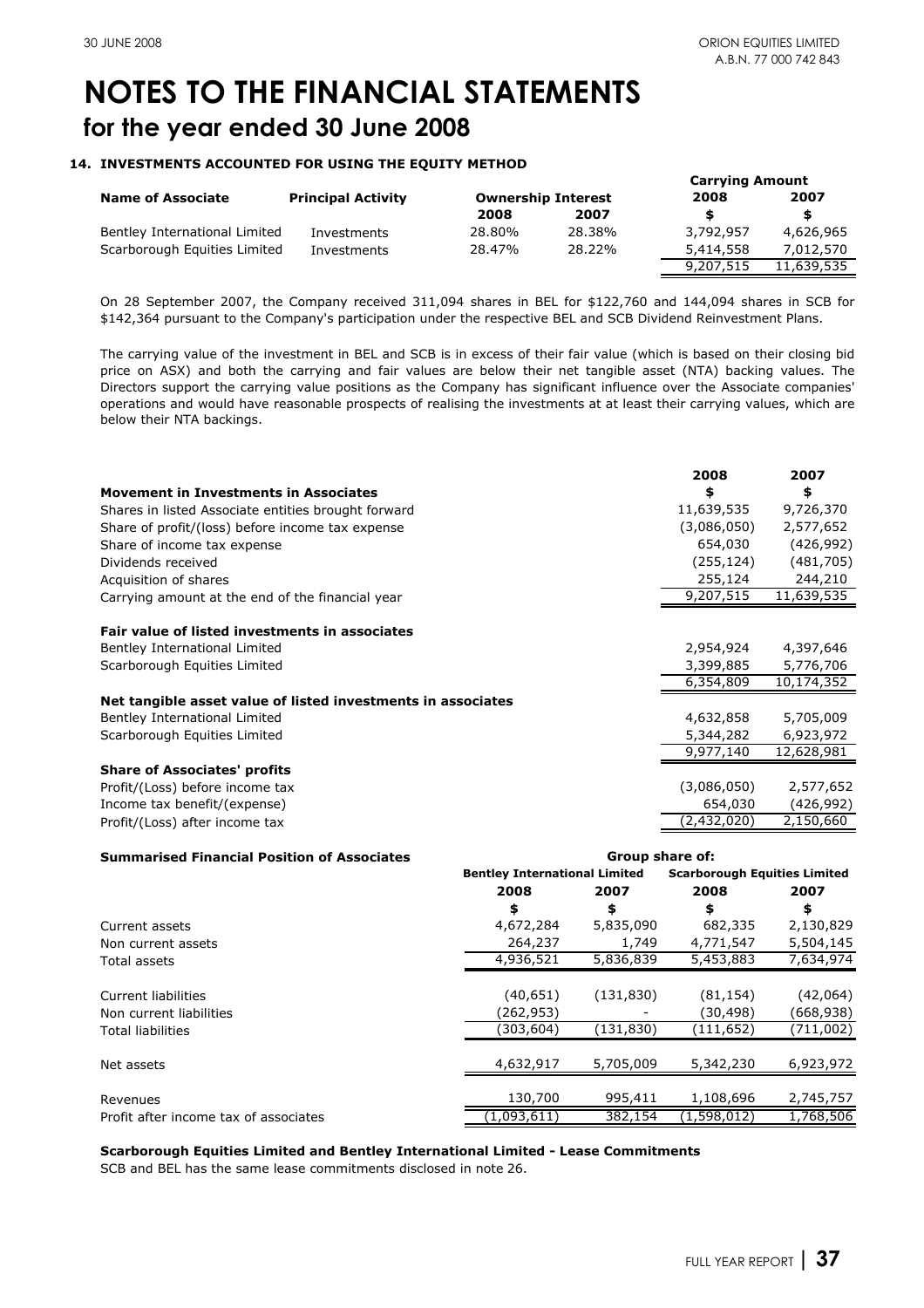| 15. PROPERTY, PLANT AND EQUIPMENT<br>2008       | Freehold<br>Land | <b>Buildings on</b><br><b>Freehold</b><br>Land | Plant &<br><b>Equipment</b> | Leasehold<br>Improve-<br>ments | Total      |
|-------------------------------------------------|------------------|------------------------------------------------|-----------------------------|--------------------------------|------------|
| <b>Consolidated Entity</b>                      | \$               | \$                                             | \$                          | \$                             | \$         |
| Carrying amount at beginning                    | 861,214          | 107,242                                        | 1,144,937                   | 7,002                          | 2,120,395  |
| Revaluation (Note 22)                           | 602,786          |                                                |                             |                                | 602,786    |
| Additions                                       |                  | 2,432                                          | 76,296                      |                                | 78,728     |
| Depreciation expense                            |                  | (8, 181)                                       | (181, 428)                  | (1,023)                        | (190, 632) |
| Disposal                                        |                  |                                                | (623)                       |                                | (623)      |
| Carrying amount at balance date                 | 1,464,000        | 101,493                                        | 1,039,182                   | 5,979                          | 2,610,654  |
| At 1 July 2006                                  |                  |                                                |                             |                                |            |
| Cost                                            |                  |                                                | 69,765                      | 22,169                         | 91,934     |
| Accumulated depreciation and impairment         |                  |                                                | (49,070)                    | (15, 167)                      | (64, 237)  |
| <b>Net carrying amount</b>                      |                  |                                                | 20,695                      | 7,002                          | 27,697     |
|                                                 |                  |                                                |                             |                                |            |
| At 30 June 2007                                 |                  |                                                |                             |                                |            |
| Cost                                            | 861,214          | 112,432                                        | 1,315,165                   | 22,170                         | 2,310,981  |
| Accumulated depreciation and impairment         | 602,786          | (10, 939)                                      | (275, 983)                  | (16, 191)                      | 299,673    |
| <b>Net carrying amount</b>                      | 1,464,000        | 101,493                                        | 1,039,182                   | 5,979                          | 2,610,654  |
| 2008                                            |                  |                                                |                             |                                |            |
| Company                                         |                  |                                                |                             |                                |            |
| Carrying amount at beginning                    |                  |                                                | 20,695                      | 7,002                          | 27,697     |
| Additions                                       |                  |                                                | 889                         |                                | 889        |
| Depreciation expense                            |                  |                                                | (5, 255)                    | (1,023)                        | (6, 278)   |
| Disposal                                        |                  |                                                | (623)                       |                                | (623)      |
| Carrying amount at balance date                 |                  |                                                | 15,706                      | 5,979                          | 21,685     |
| At 1 July 2006                                  |                  |                                                |                             |                                |            |
| Cost                                            |                  |                                                | 69,765                      | 22,169                         | 91,934     |
| Accumulated depreciation and impairment         |                  |                                                | (49,070)                    | (15, 167)                      | (64, 237)  |
| <b>Net carrying amount</b>                      |                  |                                                | 20,695                      | 7,002                          | 27,697     |
| At 30 June 2007                                 |                  |                                                |                             |                                |            |
| Cost                                            |                  |                                                | 53,982                      | 22,170                         | 76,152     |
| Accumulated depreciation and impairment         |                  |                                                | (38, 276)                   | (16, 191)                      | (54, 467)  |
| Net carrying amount                             | $\blacksquare$   | $\overline{\phantom{a}}$                       | 15,706                      | 5,979                          | 21,685     |
| 2007                                            |                  |                                                |                             |                                |            |
| <b>Consolidated Entity</b>                      |                  |                                                |                             |                                |            |
| Carrying amount at beginning                    |                  |                                                | 26,550                      | 7,817                          | 34,367     |
| Additions                                       | 861,214          | 110,000                                        | 1,187,879                   | 381                            | 2,159,474  |
| Depreciation expense                            |                  | (2,758)                                        | (69, 492)                   | (1, 196)                       | (73, 446)  |
| Disposal                                        |                  |                                                |                             |                                |            |
| Carrying amount at balance date                 | 861,214          | 107,242                                        | 1,144,937                   | 7,002                          | 2,120,395  |
| At 1 July 2006                                  |                  |                                                |                             |                                |            |
| Cost                                            |                  |                                                | 70,177                      | 21,788                         | 91,965     |
| Accumulated depreciation and impairment         |                  |                                                | (43, 627)                   | (13, 971)                      | (57, 598)  |
| <b>Net carrying amount</b>                      |                  |                                                | 26,550                      | 7,817                          | 34,367     |
|                                                 |                  |                                                |                             |                                |            |
| At 30 June 2007                                 | 861,214          | 110,000                                        | 1,256,540                   | 22,169                         | 2,249,923  |
| Cost<br>Accumulated depreciation and impairment |                  | (2,758)                                        | (111, 603)                  | (15, 167)                      | (129, 528) |
| Net carrying amount                             | 861,214          | 107,242                                        | 1,144,937                   | 7,002                          | 2,120,395  |
|                                                 |                  |                                                |                             |                                |            |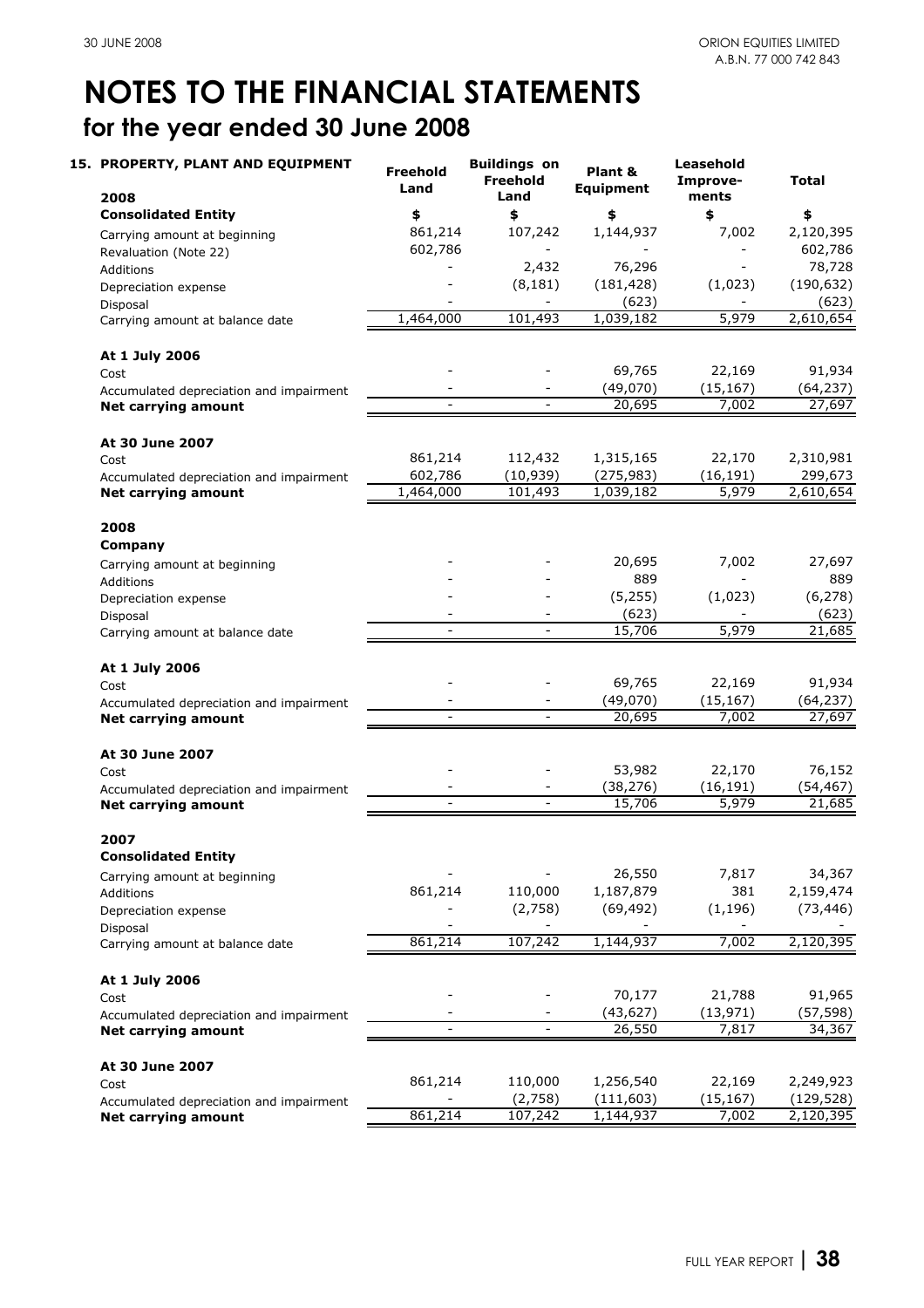### **15. PROPERTY, PLANT AND EQUIPMENT (continued)**

|                                         | <b>Freehold</b><br>Land | <b>Buildings on</b><br>Freehold<br>Land | Plant &<br><b>Equipment</b> | Leasehold<br>Improve-<br>ments | Total     |
|-----------------------------------------|-------------------------|-----------------------------------------|-----------------------------|--------------------------------|-----------|
| 2007                                    |                         |                                         |                             |                                |           |
| Company                                 | \$                      | \$                                      | \$                          | \$                             | \$        |
| Carrying amount at beginning            |                         |                                         | 26,550                      | 7,817                          | 34,367    |
| Additions                               |                         |                                         | 1,104                       | 381                            | 1,485     |
| Depreciation expense                    |                         |                                         | (6,959)                     | (1, 196)                       | (8, 155)  |
| Disposal                                |                         |                                         |                             |                                |           |
| Carrying amount at balance date         | -                       | $\overline{\phantom{a}}$                | 20,695                      | 7,002                          | 27,697    |
| At 1 July 2006                          |                         |                                         |                             |                                |           |
| Cost                                    |                         |                                         | 70,177                      | 21,788                         | 91,965    |
| Accumulated depreciation and impairment |                         |                                         | (43,627)                    | (13,971)                       | (57,598)  |
| Net carrying amount                     |                         |                                         | 26,550                      | 7,817                          | 34,367    |
| At 30 June 2007                         |                         |                                         |                             |                                |           |
| Cost                                    |                         |                                         | 69,765                      | 22,169                         | 91,934    |
| Accumulated depreciation and impairment |                         |                                         | (49,070)                    | (15,167)                       | (64, 237) |
| Net carrying amount                     |                         |                                         | 20,695                      | 7,002                          | 27,697    |

Freehold land relates to the Koorian Olive Grove property of approximately 143 hectares located in Gingin, Western Australia. An independent qualified valuer has recently revalued the land upwards by \$602,786.

|                        |                       | <b>Consolidated Entity</b><br>Company |                          |                          |   |
|------------------------|-----------------------|---------------------------------------|--------------------------|--------------------------|---|
| <b>16. OLIVE TREES</b> | 2008                  | 2007                                  | 2007                     | 2006                     |   |
|                        |                       |                                       |                          |                          |   |
|                        | Olive trees - at cost | 300,000                               | 300,000                  | $\overline{\phantom{a}}$ | - |
|                        | Revaluation of trees  | 281,580                               | $\overline{\phantom{0}}$ | $\overline{\phantom{0}}$ | - |
|                        |                       | 581,580                               | 300,000                  | -                        |   |

### **Nature of asset**

The olive trees relate to the Koorian Olive Grove (approximately 64,500, 9 year old trees planted over 143 hectares). An independent qualified valuer has recently revalued the trees upwards by \$281,580.

|                                                          | <b>Consolidated Entity</b> |         | Company |      |
|----------------------------------------------------------|----------------------------|---------|---------|------|
| <b>17. INTANGIBLE ASSET</b>                              | 2008                       | 2007    | 2007    | 2006 |
|                                                          |                            |         |         |      |
| Water licence (Koorian Olives - one gigalitre) - at cost | 250,000                    | 250,000 |         | -    |

### **18. RESOURCE PROJECTS**

| $\overline{\phantom{0}}$ | $\overline{\phantom{0}}$ | $\overline{\phantom{0}}$ | $\overline{\phantom{0}}$ |
|--------------------------|--------------------------|--------------------------|--------------------------|
| 1,438,796                | 79.708                   | 444,275                  | $\sim$                   |
| (25,025)                 | (79.708)                 | 71,874                   | $\sim$                   |
| 1,413,771                | $\overline{\phantom{0}}$ | 516,149                  | $\sim$                   |
|                          |                          |                          |                          |

The ultimate recoverability of Deferred Exploration Expenditure is dependant on its successful development or sale. On 11 August 2008, the Company disposed of its 70% interest in the Indonesian Berau Coal Project (via the sale of Orion Indo Operations Pty Ltd) and its 25% interest in the West Australian Paulsens East Iron Ore Project (via the sale of Central Exchange Mining Ltd) to its joint venture partner in these projects, ASX listed Strike Resources Limited (Strike or SRK). A total of 9.5 million Strike shares were issued to Orion as consideration for the sale. The Company realised a gain on sale of these subsidiaries of \$17.5 million.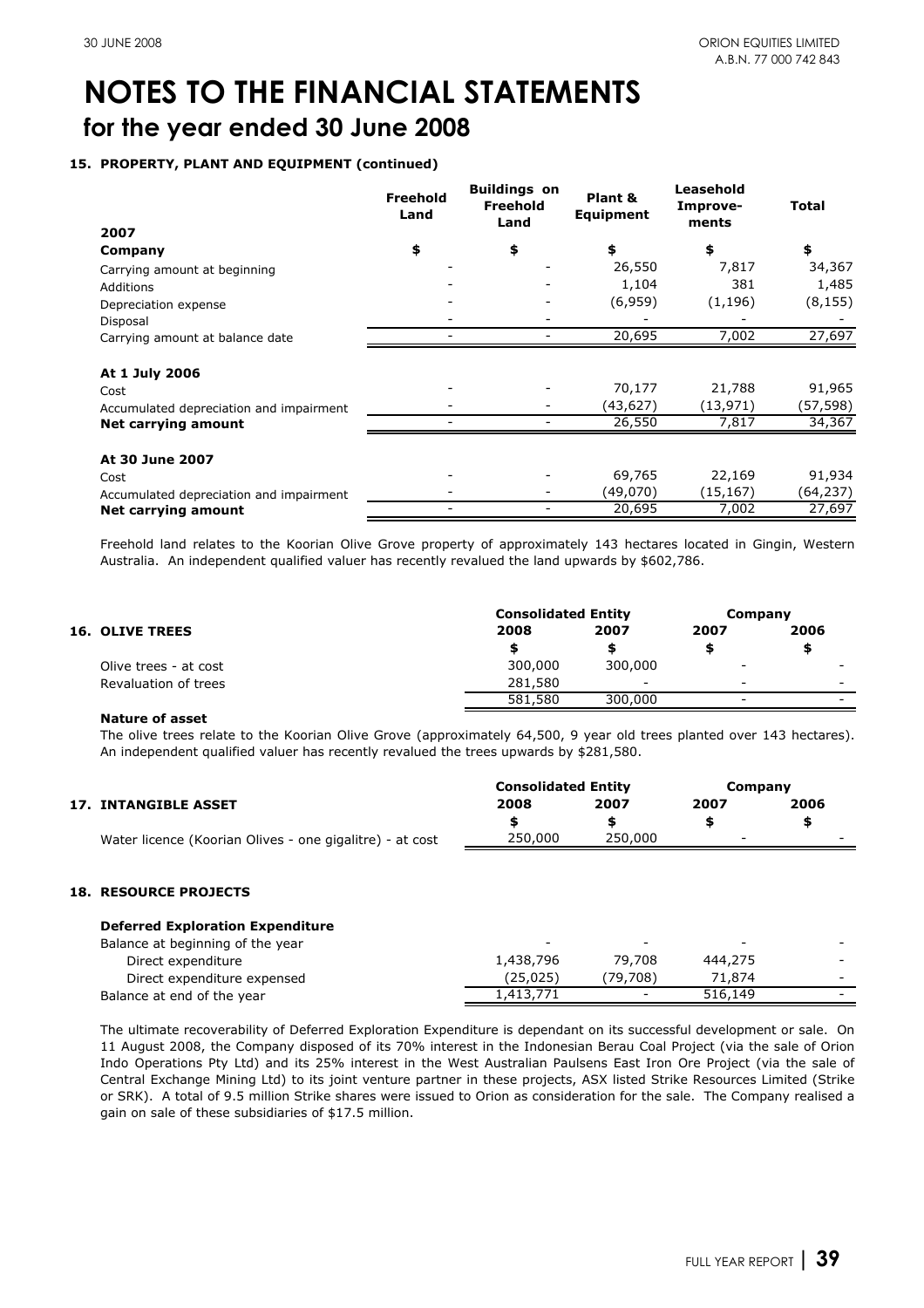|                                                  |                          | <b>Consolidated Entity</b> |         | Company   |
|--------------------------------------------------|--------------------------|----------------------------|---------|-----------|
| <b>19. TRADE AND OTHER CREDITORS</b>             | 2008                     | 2007                       | 2007    | 2006      |
|                                                  | S                        | \$                         |         | \$        |
| Trade creditors                                  | 223,610                  | 652.061                    | (22)    | 515       |
| Pending settlement on share investment purchases | $\overline{\phantom{a}}$ | 715,943                    |         | 715,943   |
| Other creditors and accruals                     | 246,272                  | 258,599                    | 246,272 | 258,599   |
| Dividend payable                                 | 28,367                   | 28,380                     | 28,367  | 28,380    |
|                                                  | 498,249                  | 1,654,983                  | 274,617 | 1,003,437 |

Details of the Consolidated Entity's exposure to risks arising from current payables are set out in Note 25.

| 20. TAX                                                                 | <b>Consolidated Entity</b> |               | Company     |            |
|-------------------------------------------------------------------------|----------------------------|---------------|-------------|------------|
|                                                                         | 2008                       | 2007          | 2007        | 2006       |
| <b>Current tax asset</b><br>Deferred tax on fair value gain adjustments | \$                         | \$            | \$          | \$         |
| <b>Current tax liabilities</b>                                          |                            |               |             |            |
| Income tax                                                              | 58,116                     | 726,615       | 512,514     | 740,157    |
| Non current tax liabilities                                             |                            |               |             |            |
| Deferred tax on fair value gain adjustments                             | 4,037,865                  | 4,468,974     | 3,484,009   | 4,535,974  |
|                                                                         | 4,095,981                  | 5,195,589     | 3,996,523   | 5,276,131  |
| <b>Reconciliations</b>                                                  |                            |               |             |            |
| <b>Gross movements</b>                                                  |                            |               |             |            |
| The overall movement in the deferred tax account is as                  |                            |               |             |            |
| follows:                                                                |                            |               |             |            |
| Opening balance                                                         | 4,468,974                  | 1,799,674     | 4,535,974   | 923,924    |
| Charged to income statement                                             | (431, 109)                 | 2,669,300     | (1,051,965) | 3,612,050  |
| Closing balance                                                         | 4,037,865                  | 4,468,974     | 3,484,009   | 4,535,974  |
|                                                                         |                            |               |             |            |
| Deferred tax asset - fair value adjustments                             |                            |               |             |            |
| The movement in deferred tax asset for each temporary                   |                            |               |             |            |
| difference during the year are as follows:                              |                            |               |             |            |
| Opening balance                                                         |                            |               |             |            |
| Credited/(charged) to income statement                                  |                            |               |             |            |
| Closing balance                                                         |                            |               |             |            |
| Deferred tax liability - fair value adjustments                         |                            |               |             |            |
| The movement in deferred tax liability for each temporary               |                            |               |             |            |
| difference during the year are as follows:                              |                            |               |             |            |
| Opening balance                                                         | 4,468,974                  | 1,799,674     | 4,535,974   | 923,924    |
| Charged to income statement                                             | (431, 109)                 | 2,669,300     | (1,051,965) | 3,612,050  |
| Closing balance                                                         | 4,037,865                  | 4,468,974     | 3,484,009   | 4,535,974  |
|                                                                         |                            |               |             |            |
|                                                                         |                            |               |             |            |
| <b>21. ISSUED CAPITAL</b>                                               |                            |               |             |            |
| Fully paid ordinary shares                                              | 19,374,007                 | 19,374,007    | 19,374,007  | 19,374,007 |
|                                                                         | Date of                    | <b>Number</b> |             |            |
| <b>Movement in Ordinary Share Capital</b>                               | movement                   | of shares     |             |            |
| At 1 July 2006                                                          |                            | 17,814,389    | 19,375,598  | 19,375,598 |
| Unmarketable parcel expenses                                            |                            |               | (1, 591)    | (1, 591)   |
|                                                                         |                            |               |             |            |
| At 1 July 2007                                                          |                            | 17,814,389    | 19,374,007  | 19,374,007 |
|                                                                         |                            |               | 19,374,007  |            |
|                                                                         |                            | 17,814,389    |             |            |

Fully paid ordinary shares carry one vote per share and carry the right to dividends.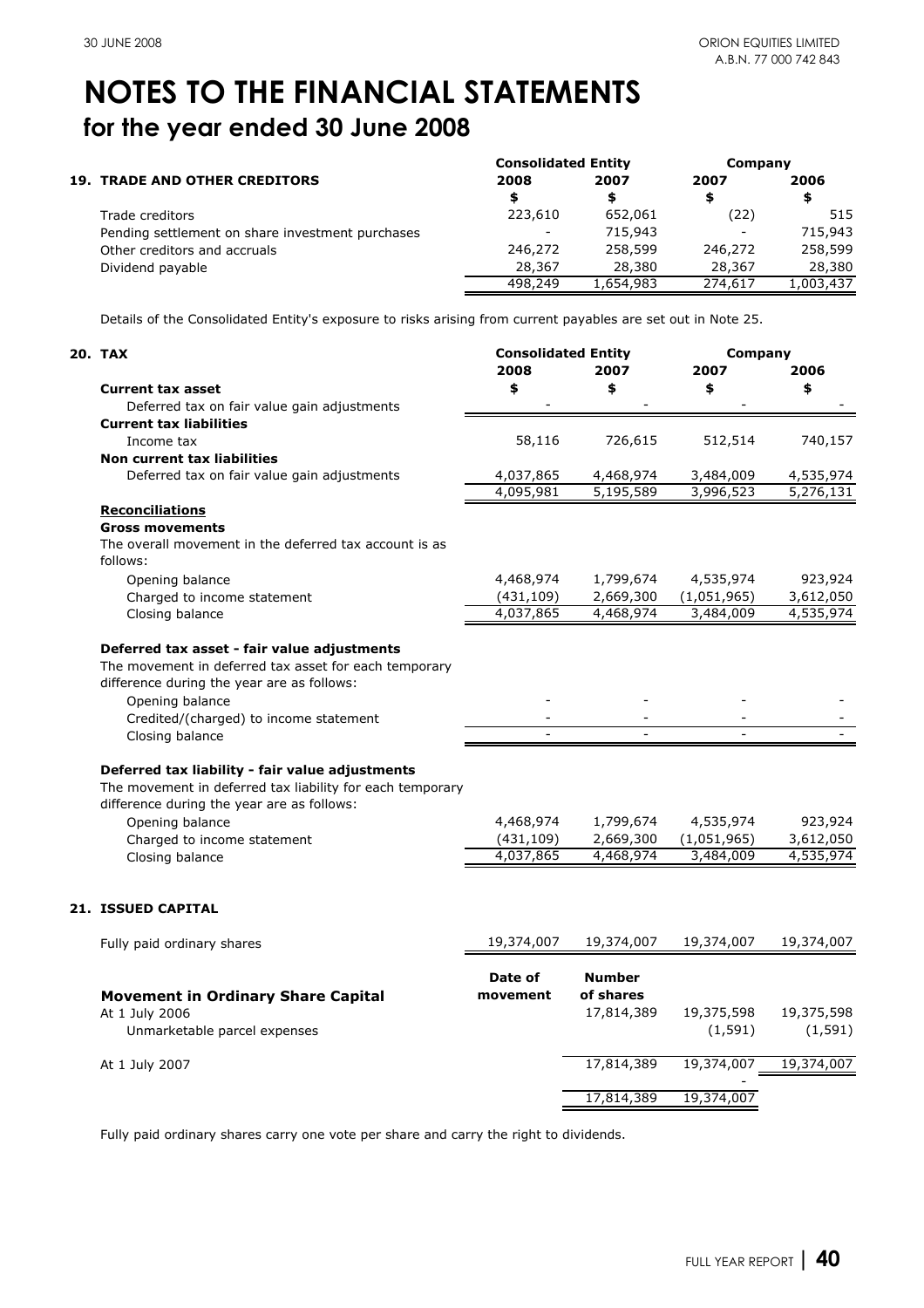## **21. ISSUED CAPITAL (continued)**

### **(a) Capital risk management**

The consolidated entity's and parent entity's objectives when managing capital are to safeguard their ability to continue as a going concern, so that they can continue to provide returns for shareholders and benefits for other stakeholders and to maintain an optimal capital structure to reduce the cost of capital.

In order to maintain or adjust the capital structure, the consolidated entity may adjust the amount of dividends paid to shareholders, return capital to shareholders, issue new shares or sell assets to reduce debt.

In order to maintain or adjust the capital structure, the consolidated entity may adjust the amount of dividends paid to shareholders, return capital to shareholders, issue new shares or sell assets to reduce debt. The consolidated entity has no borrowings. The consolidated entity's non-cash investments can be realised to meet accounts payable arising in the normal course of business.

|                           | <b>Consolidated Entity</b> |                          | Company                  |                          |
|---------------------------|----------------------------|--------------------------|--------------------------|--------------------------|
|                           | 2008                       | 2007                     | 2008                     | 2007                     |
| 22. RESERVES              | \$                         |                          |                          | S                        |
| Asset revaluation reserve | 602,786                    | $\overline{\phantom{0}}$ | $\overline{\phantom{0}}$ | $\overline{\phantom{0}}$ |

The Asset Revaluation Reserve relates to the revaluation of the Koorian Olive Grove land from cost of \$861,214 to \$1,464,000, as recently assessed by an independent qualified valuer.

| <b>23. RELATED PARTY DISCLOSURES</b>  | <b>Consolidated Entity</b> | Company |         |         |
|---------------------------------------|----------------------------|---------|---------|---------|
|                                       | 2008                       | 2007    | 2008    | 2007    |
| (a) Transactions with related parties | \$                         | \$      | \$.     | \$      |
| Dividends revenue                     |                            |         |         |         |
| Bentley International Limited         | 112,760                    | 222,529 | 112,760 | 222,529 |
| Scarborough Equities Limited          | 142,364                    | 259,197 | 142,364 | 259,197 |
| Dividends paid                        |                            |         |         |         |
| <b>Queste Communications Ltd</b>      | 299,534                    | 385,116 | 299,534 | 385,116 |

ASX listed Queste Communications Ltd (QUE) is deemed to control the Consolidated Entity as QUE has 48% of the Company's total issued share capital. During the financial year, there were transactions between the Company, QUE, BEL and SCB, pursuant to shared office and administration expense arrangements on a cost recovery basis. There were no outstanding amounts as at balance date.

|                                             |    | Company   |            |
|---------------------------------------------|----|-----------|------------|
|                                             |    | 2008      | 2007       |
| (b) Loans to subsidiaries                   |    | \$        | \$         |
| Beginning of the year                       |    | 7,204,283 | 3,911,213  |
| Loans advanced                              |    | 2,325,819 | 3,899,485  |
| Loans repayment received                    |    | (812,079) | (625, 220) |
| Loans forgiven                              |    |           | 18,805     |
| End of year                                 |    | 8,718,023 | 7,204,283  |
| <b>Balances outstanding at Balance Date</b> |    |           |            |
| Subsidiaries of Orion Equities Limited      |    |           |            |
| Silver Sands Developments Pty Ltd           | 10 | 3,900,878 | 3,868,263  |
| Koorian Olives Pty Ltd                      | 10 | 3,579,913 | 3,326,220  |
| Central Exchange Mining Ltd                 | 10 | 95,678    | 4,900      |
| Orion Indo Operations Pty Ltd               | 10 | 182,064   | 4,900      |
| PT Orion Indo Mining                        | 10 | 959,490   |            |
|                                             |    | 8,718,023 | 7,204,283  |

Details of the percentage of ordinary shares held in controlled entities are disclosed in Note 13 to the financial statements. The above amounts remain outstanding at balance date. No interest is charged on the outstanding amounts. No provisions for doubtful debts have been raised in relation to any outstanding balances amounts owed by Silver Sands Development Pty Ltd and Koorian Olives Pty Ltd as they have assets of \$3.4 million and \$3.6 million respectively as at 30 June 2008. Interest is not charged on such outstanding amounts.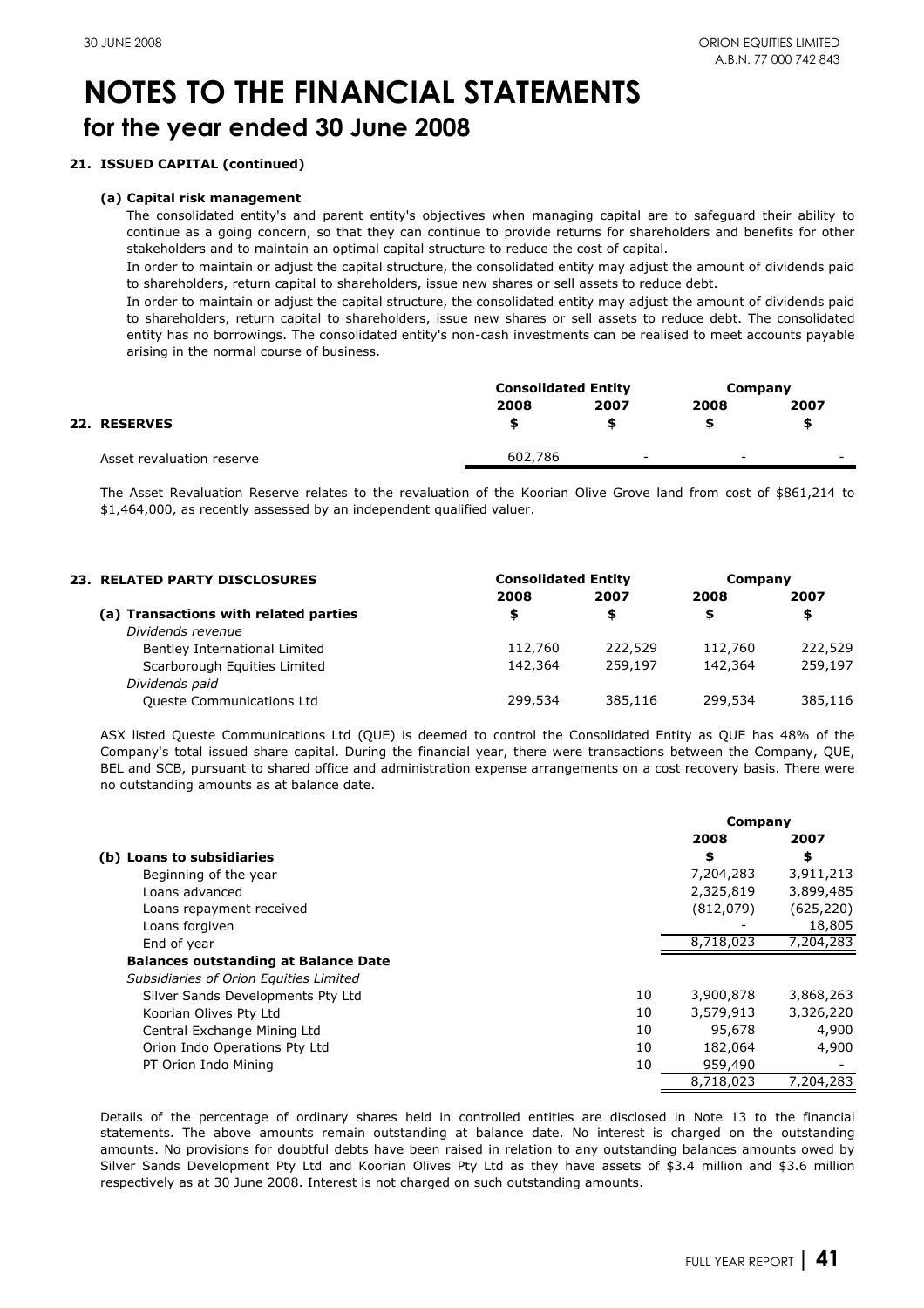## **24. SEGMENT REPORTING**

The Consolidated Entity operates in the investments, resources and olive grove operations sectors.

|                              | <b>Segment revenue</b> |            | <b>Segment result</b> |             |
|------------------------------|------------------------|------------|-----------------------|-------------|
| <b>BUSINESS SEGMENT</b>      | 2008                   | 2007       | 2008                  | 2007        |
|                              | \$                     | \$         | \$                    | \$          |
| Investments                  | 532,912                | 12,178,459 | 519,382               | 11,962,831  |
| Resources                    |                        | 1,562,500  | (699, 835)            | 1,482,792   |
| Olive grove operations       | 1,322,307              | 58,095     | (54,129)              | (360,372)   |
| Share of associates' profit  | (2,432,019)            | 1,668,955  | (2,432,019)           | 1,668,955   |
| Unallocated                  | 49,703                 | 73,555     | (416, 265)            | (878, 834)  |
| Total segment revenue        | (527,097)              | 15,541,564 |                       |             |
| Profit before income tax     |                        |            | (3,082,866)           | 13,875,372  |
| Income tax expense (Note 3a) |                        |            | 513,853               | (3,827,114) |
| Profit after income tax      |                        |            | (2,569,013)           | 10,048,258  |
|                              |                        |            |                       |             |

|                        | <b>Segment Assets</b> |            | <b>Segment liabilities</b> |           |
|------------------------|-----------------------|------------|----------------------------|-----------|
|                        | 2008                  | 2007       | 2008                       | 2007      |
|                        |                       | S          | S                          | \$        |
| Investments            | 30,848,630            | 36,396,227 | 4,037,865                  | 5,184,917 |
| Resources              | 1,613,664             |            |                            |           |
| Olive grove operations | 3,617,201             | 3,416,848  | 211.133                    | 651,549   |
| Unallocated            | 575,281               | 1,687,810  | 345,232                    | 1,014,106 |
|                        | 36,654,776            | 41,500,885 | 4,594,230                  | 6,850,572 |

|                                         |                          | 2008                     |                           | 2007                     |                           |
|-----------------------------------------|--------------------------|--------------------------|---------------------------|--------------------------|---------------------------|
| Other                                   | <b>Investments</b><br>\$ | <b>Resources</b><br>\$   | Olive grove<br>operations | <b>Investments</b><br>\$ | Olive grove<br>operations |
| Acquisition of segment assets           | 3,086,507                |                          | 74,845                    | 5,935,246                | 2,707,989                 |
| Other non-cash expenses                 |                          |                          |                           |                          |                           |
| Unrealised gains/(losses) on securities | (1,836,528)              |                          | -                         | 8,583,740                |                           |
| Revaluation of trees                    |                          | $\overline{\phantom{a}}$ | (281, 580)                |                          |                           |
| Depreciation                            | -                        | $\overline{\phantom{0}}$ | 184,196                   |                          | 65,291                    |
| CEOCRADUICAL CECMENIT                   |                          |                          |                           |                          | $A = 1.141414$            |

| <b>GEOGRAPHICAL SEGMENT</b> |                                   |                                   |                                         |                                       | <b>Acquisitions</b>          |
|-----------------------------|-----------------------------------|-----------------------------------|-----------------------------------------|---------------------------------------|------------------------------|
|                             | <b>Segment</b><br>revenue<br>2008 | <b>Segment</b><br>results<br>2008 | <b>Segment</b><br><b>Assets</b><br>2008 | Segment<br><b>Liabilities</b><br>2008 | of segment<br>assets<br>2008 |
|                             | \$                                |                                   | \$                                      |                                       | \$                           |
| Australia                   | 527,097                           | (2,380,575)                       | 35,537,284                              | 4,594,230                             | 3,161,352                    |
| Indonesia                   |                                   | (688,987)                         | 1,117,492                               |                                       |                              |
| Pakistan                    |                                   | (13,304)                          | -                                       |                                       |                              |
|                             | 527,097                           | (3,082,866)                       | 36,654,776                              | 4,594,230                             | 3,161,352                    |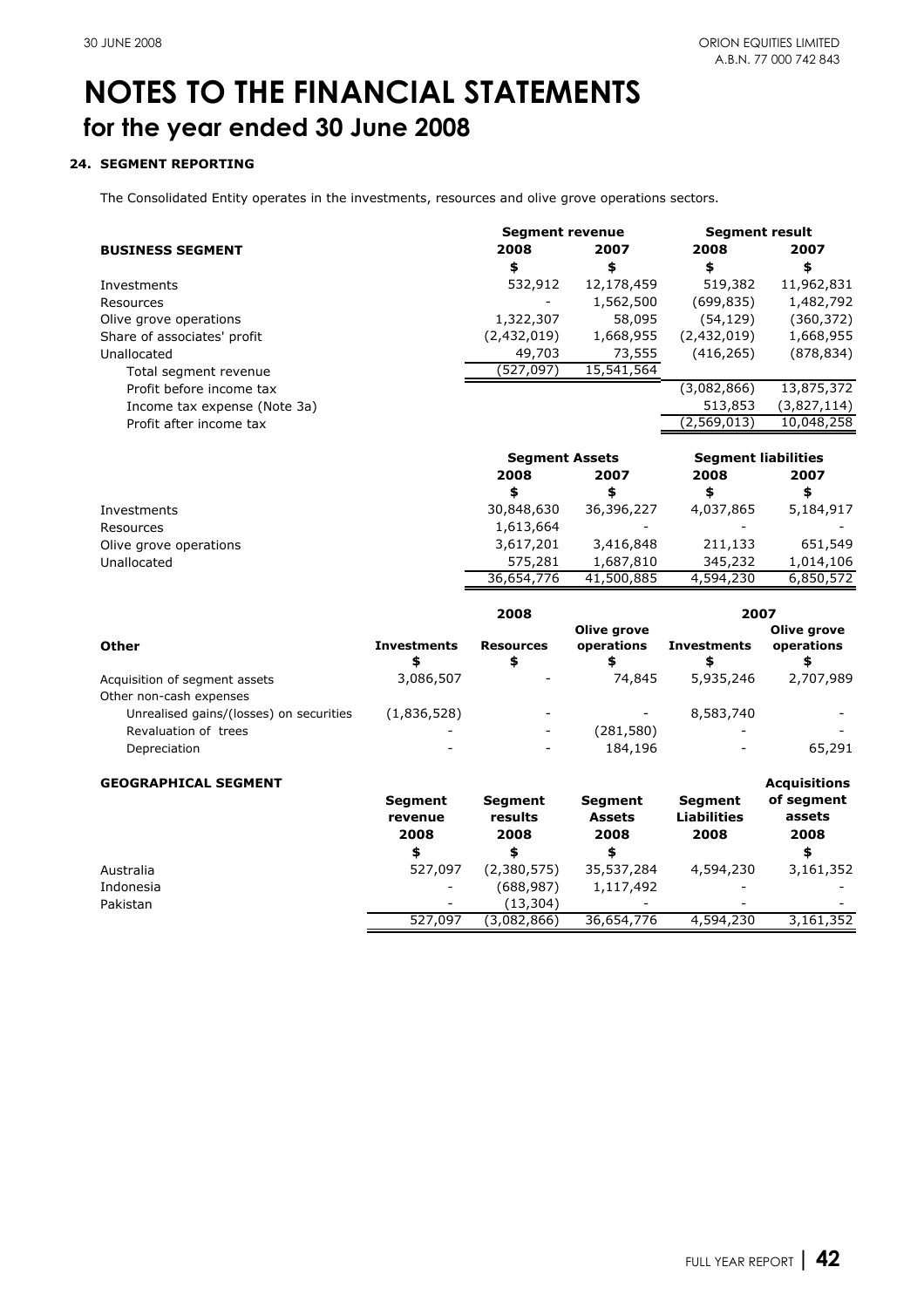### **25. FINANCIAL RISK MANAGEMENT**

The consolidated entity's financial instruments mainly consist of listed and unlisted securities, deposits with banks, accounts receivable and payable and loans to related parties. The main risks arising from the consolidated entity's financial instruments are interest rate risk, credit risk, foreign currency risk, equity price risk and liquidity risk.

Risk management is carried out by the Investment Committee with the approval of the Board of Directors. The committee evaluates, monitors and manages the consolidated entity's financial risk in close co-operation with its operating units.

The financial receivables and payables of the consolidated entity and company in the table below are due or payable within 30 days. The financial investments are held for trading and are realised at the discretion of the Board of Directors

|                              | Average       |                      |                        |                          |            |                              |            |                              |
|------------------------------|---------------|----------------------|------------------------|--------------------------|------------|------------------------------|------------|------------------------------|
|                              |               | <b>Interest Rate</b> | Variable Interest Rate |                          |            | Non-Interest Bearing         |            | Total                        |
| <b>Consolidated Entity</b>   | 2008          | 2007                 | 2008                   | 2007                     | 2008       | 2007                         | 2008       | 2007                         |
| <b>Financial assets</b>      | $\frac{0}{0}$ | $\frac{0}{0}$        | \$                     | \$                       | \$         | \$                           | \$         | \$                           |
| Cash and cash equivalents    | 5.4           | 6.4                  | 517,781                | 1,620,198                |            |                              | 517,781    | 1,620,198                    |
| Receivables                  |               |                      |                        | $\overline{\phantom{a}}$ | 271,834    | 167,201                      | 271,834    | 167,201                      |
| Investments                  |               |                      |                        | $\overline{\phantom{a}}$ | 17,991,115 | 20,935,654                   | 17,991,115 | 20,935,654                   |
|                              |               |                      | 517,781                | 1,620,198                | 18,262,949 | 21,102,855                   | 18,780,730 | 22,723,053                   |
| <b>Financial liabilities</b> |               |                      |                        |                          |            |                              |            |                              |
| Payables                     |               |                      |                        |                          |            | (498,249) (1,654,983)        |            | $(498, 249)$ $(1, 654, 983)$ |
| <b>Net financial assets</b>  |               |                      | 517,781                | 1,620,198                | 17,764,700 | 19,447,872                   | 18,282,481 | 21,068,070                   |
|                              |               |                      |                        |                          |            |                              |            |                              |
| Company                      |               |                      |                        |                          |            |                              |            |                              |
| <b>Financial assets</b>      |               |                      |                        |                          |            |                              |            |                              |
| Cash and cash equivalents    | 5.4           | 6.4                  | 288,787                | 1,553,974                |            |                              | 288,787    | 1,553,974                    |
| Receivables                  |               |                      |                        | $\overline{\phantom{a}}$ | 8,721,148  | 7,211,191                    | 8,721,148  | 7,211,191                    |
| Investments                  |               |                      |                        | $\overline{\phantom{a}}$ | 17,991,115 | 20,935,654                   | 17,991,115 | 20,935,654                   |
|                              |               |                      | 288,787                | 1,553,974                | 26,712,263 | 28,146,845                   | 27,001,050 | 29,700,819                   |
| <b>Financial liabilities</b> |               |                      |                        |                          |            |                              |            |                              |
| Payables                     |               |                      |                        |                          |            | $(274, 617)$ $(1, 003, 437)$ |            | $(274,617)$ $(1,003,437)$    |
| <b>Net financial assets</b>  |               |                      | 288,787                | 1,553,974                | 26,437,646 | 27,143,408                   | 26,726,433 | 28,697,382                   |
|                              |               |                      |                        |                          |            |                              |            |                              |

### **(a) Interest Rate Risk Exposure**

Interest rate risk is the risk that the value of a financial instrument will fluctuate due to changes in market interest rates. The consolidated entity's exposure to market risk for changes in interest rates relate primarily to investments held in interest bearing instruments. The consolidated entity has no borrowings. The average interest rate for the year for the below table is 5.4% (2007: 6.4%).

|              |         | <b>Consolidated Entity</b> |                          | Company   |
|--------------|---------|----------------------------|--------------------------|-----------|
|              | 2008    | 2007                       | 2008                     | 2007      |
|              |         |                            |                          | \$        |
| Cash at bank | 517,781 | 625,691                    | 288,787                  | 559,467   |
| Bank bills   | -       | 994,507                    | $\overline{\phantom{a}}$ | 994,507   |
|              | 517,781 | 1,620,198                  | 288,787                  | 1,553,974 |
|              |         |                            |                          |           |

### **(b) Credit Risk Exposure**

Credit risk refers to the risk that a counterparty under a financial instrument will default (in whole or in part) on its contractual obligations resulting in financial loss to the consolidated entity. Concentrations of credit risk are minimised primarily by undertaking appropriate due diligence on potential investments, carrying out all market transactions through approved brokers, settling non-market transactions with the involvement of suitably qualified legal and accounting personnel (both internal and external), and obtaining sufficient collateral or other security (where appropriate) as a means of mitigating the risk of financial loss from defaults. This financial year there was no necessity to obtain collateral.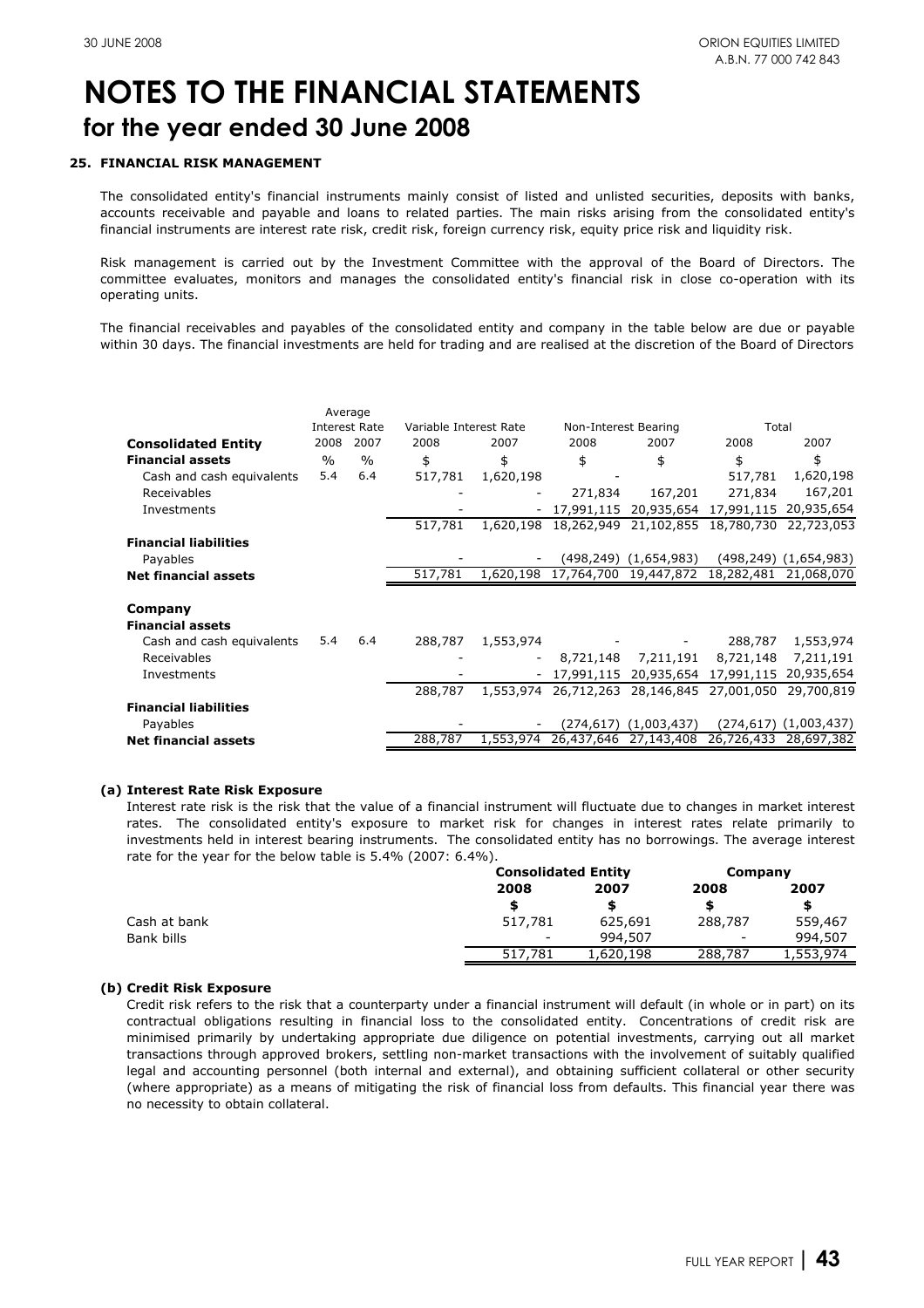### **25. FINANCIAL RISK MANAGEMENT (continued)**

### **(b) Credit Risk Exposure (continued)**

The credit quality of the financial assets are neither past due nor impaired. The maximum exposure to credit risk at the reporting date is the carrying amount of the financial assets as summarised below:

|                           |            | <b>Consolidated Entity</b> |            | Company    |  |
|---------------------------|------------|----------------------------|------------|------------|--|
|                           | 2008       | 2007                       |            | 2007       |  |
|                           | \$.        |                            | S          | \$.        |  |
| Cash and cash equivalents | 517,781    | 1,620,198                  | 288,787    | 1,553,974  |  |
| Receivables               | 239.011    | 134,378                    | 8,721,148  | 7,211,191  |  |
| Investments               | 11,258,713 | 14,524,147                 | 11,258,713 | 14,524,147 |  |
|                           | 12,015,505 | 16,278,723                 | 20,268,648 | 23,289,312 |  |

The consolidated entity measures credit risk on a fair value basis. The carrying amount of financial assets recorded in the financial statements, net of any provision for losses, represents the consolidated entity's maximum exposure to credit risk.

All receivables noted above are due within 30 days. None of the above receivables are past due.

### **(c) Foreign Currency Risk**

The consolidated entity is exposed to foreign currency risk on cash held by the Company and a controlled foreign entity, foreign resource project investment commitments and exploration and evaluation expenditure on foreign resource projects. The currency risk giving rise to this risk is primarily the Indonesian rupiah (**IDR**). The consolidated entity has not entered into any forward exchange contracts as at balance date and is currently fully exposed to foreign exchange risk. The Consolidated Entity's exposure to foreign currency risk at reporting date was as follows:

|                           |                 | <b>Consolidated Entity</b> |   | Company |                          |      |   |
|---------------------------|-----------------|----------------------------|---|---------|--------------------------|------|---|
|                           | 2008            | 2007                       |   | 2008    |                          | 2007 |   |
|                           | IDR             | IDR                        |   | IDR     |                          | IDR  |   |
| Cash and cash equivalents | 196,148,658     |                            | - |         | $\overline{\phantom{0}}$ |      | - |
| Receivables               | 1,730,320,600   |                            | - |         | -                        |      | - |
| Payables                  | (110, 461, 923) |                            | - |         | -                        |      | - |

### **(d) Equity Price Risk Exposure**

Equity price risk represents the risk that the value of a financial instrument will fluctuate as a result of changes in market prices, whether those changes are caused by factors specific to the individual instrument or its issuer or factors affecting all instruments in the market. Equity price risk is minimised through ensuring that investment activities are undertaken in accordance with Board established mandate limits and investment strategies.

Equity securities price risk arises on the financial assets at fair value through profit or loss.

At the investment portfolio level, the consolidated entity is not overly exposed (by majority of its net assets) to one company or one particular industry sector of the market.

### **(e) Liquidity Risk Exposure**

Liquidity risk is the risk that the consolidated entity will encounter difficulty in meeting obligations associated with financial liabilities. The consolidated entity has no borrowings. The consolidated entity's non-cash investments can be realised to meet accounts payable arising in the normal course of business.

The financial liabilities disclosed in the above table have a maturity obligation of within 30 days.

### **(f) Net Fair Value of Financial Assets and Liabilities**

The carrying amount of financial instruments recorded in the financial statements represent their fair value determined in accordance with the accounting policies disclosed in note 1. The aggregate fair value and carrying amount of financial assets at balance date are set out in Note 11 and financial liabilities at balance date are set out in Note 19.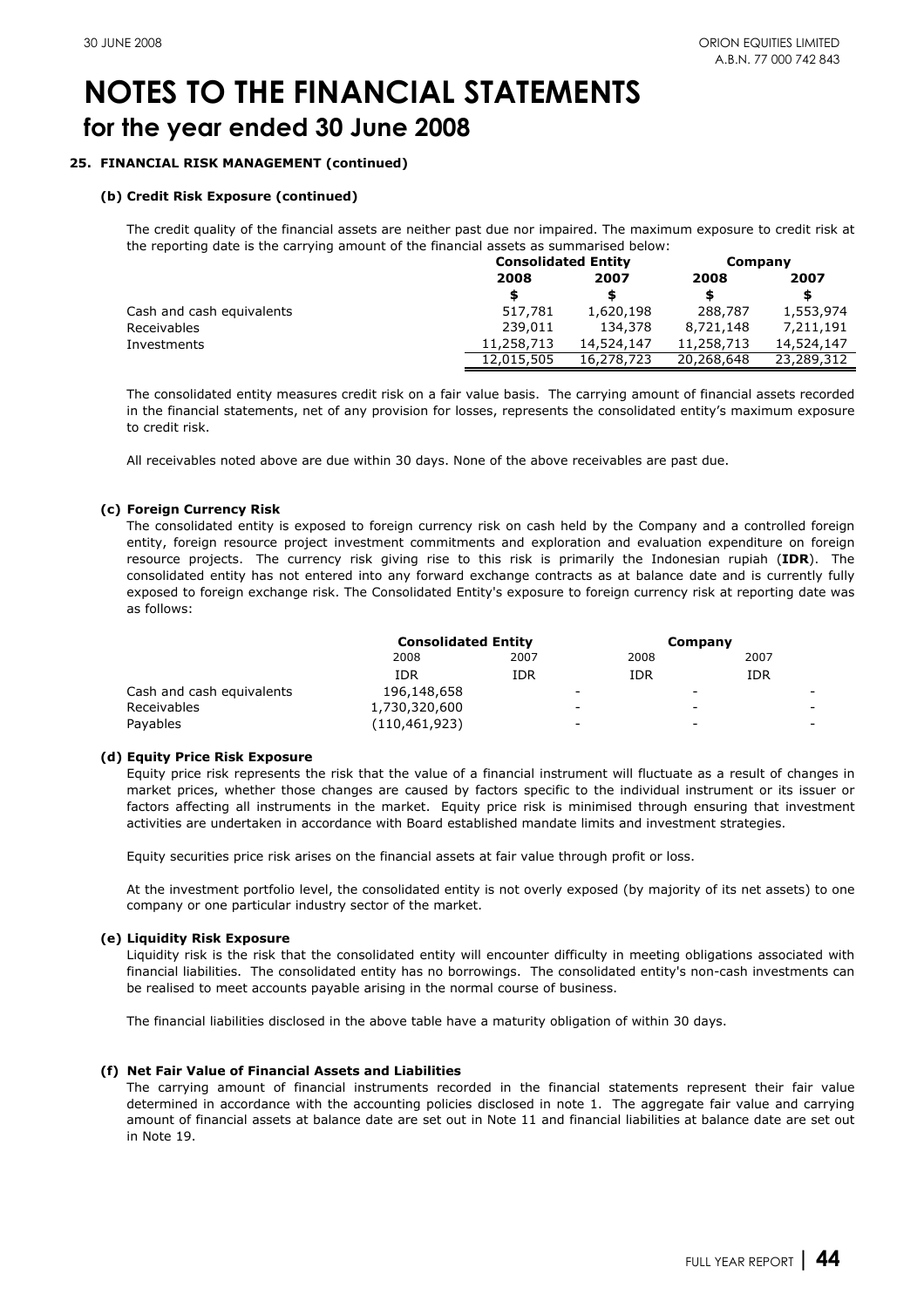### **25. FINANCIAL RISK MANAGEMENT (continued)**

### **(g) Sensitivity Analysis**

The Consolidated Entity has no borrowings, therefore no liability exposure to interest rate risk. The revenue exposure is immaterial in terms of the possible impact on profit or loss or total equity. It has therefore not been included in the sensitivity analysis.

The Consolidated Entity's exposure to the Indonesian rupiahs is immaterial in terms of the possible impact on profit or loss or total equity. It has therefore not been included in the sensitivity analysis.

The Consolidated Entity has performed a sensitivity analysis on its exposure to market price risk at balance date. The analysis demonstrates the effect on the current year results and equity which could result from a change in these risks. The All Ordinaries Index was utilised as the benchmark for the listed share investments which are available for sale assets or at fair value through profit or loss. The unlisted options in Strike Resources Limited (SRK) is sensitive to the SRK share price.

| (i) | <b>Equity Price risk - listed investments</b> | <b>Consolidated Entity</b> |             | Company       |             |  |
|-----|-----------------------------------------------|----------------------------|-------------|---------------|-------------|--|
|     |                                               | 2008                       | 2007        | 2008          | 2007        |  |
|     | Change in profit                              | \$                         | \$          | \$            | \$          |  |
|     | Increase by 15%                               | 794,314                    | 932,489     | 794,314       | 932,489     |  |
|     | Decrease by 15%                               | (794, 314)                 | (932, 489)  | (794, 314)    | (932, 489)  |  |
|     | Change in equity                              |                            |             |               |             |  |
|     | Increase by 15%                               | 794,314                    | 932,489     | 794,314       | 932,489     |  |
|     | Decrease by 15%                               | (794,314)                  | (932, 489)  | (794, 314)    | (932, 489)  |  |
|     | (ii) Equity Price risk - unlisted investments | <b>Consolidated Entity</b> |             | Company       |             |  |
|     |                                               | 2008                       | 2007        | 2008          | 2007        |  |
|     |                                               | \$                         | \$          | \$            | \$          |  |
|     | Change in profit                              |                            |             |               |             |  |
|     | Increase by 15%                               | 1,105,744                  | 1,054,672   | 1,105,744     | 1,054,672   |  |
|     | Decrease by 15%                               | (1, 105, 744)              | (1,054,672) | (1, 105, 744) | (1,054,672) |  |
|     | Change in equity                              |                            |             |               |             |  |
|     | Increase by 15%                               | 1,105,744                  | 1,054,672   | 1,105,744     | 1,054,672   |  |
|     | Decrease by 15%                               | (1, 105, 744)              | (1,054,672) | (1, 105, 744) | (1,054,672) |  |
|     |                                               |                            |             |               |             |  |

| <b>26. COMMITMENTS</b> |
|------------------------|
|------------------------|

| CONSONAUGU ENGL          |         |  |  |
|--------------------------|---------|--|--|
| 2008                     | 2007    |  |  |
| S                        | \$      |  |  |
|                          |         |  |  |
| 26,062                   | 24,960  |  |  |
| 131,109                  | 99,840  |  |  |
| $\overline{\phantom{0}}$ | 24,960  |  |  |
| 157,170                  | 149,760 |  |  |
|                          |         |  |  |

The lease is the Company's share of the office premises at Level 14, The Forrest Centre, 221 St Georges Terrace, Perth, Western Australia, and includes all outgoings (exclusive of GST). The lease is for a 7 year term expiring 30 June 2013 and contains a rent review increase each year alternating between 5% and the greater of market rate or CPI + 1%.

**Consolidated Entity**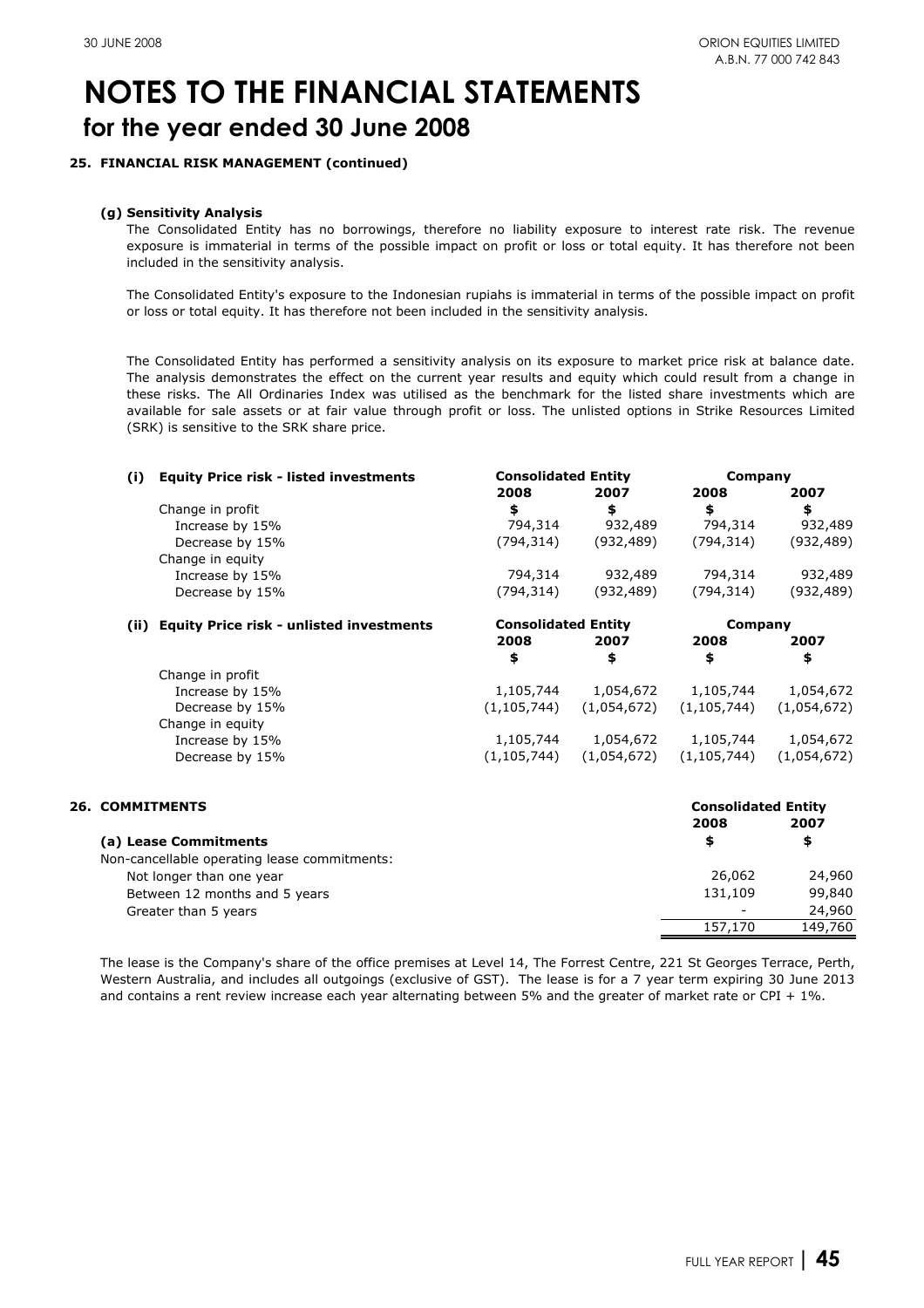### **27. CONTINGENT LIABILITIES AND ASSETS**

### **(a) Cooperation Agreement - Berau Coal Project (East Kalimantan, Indonesia)**

Under the terms of a cooperation agreement, Orion Indo Operations Pty Ltd (OIO) and its Indonesian subsidiary PT Orion Indo Mining (PTOIM) has the following future payment and royalty obligations to PT Kaltim Jaya Bara as at balance date:

- (i) Two remaining staged cash payments totalling US\$0.30 million over a 12 month period; and
- (ii) Royalties of between US\$1.00 to \$4.00 per dry metric tonne of coal mined and sold from the concession area, depending on the calorific value of the coal (ranging from 5,000 to 6,000 KCal and above) and the waste to ore ratio incurred in mining operations.

On 11 August 2008, the Company sold Orion Indo Operations Pty Ltd to Strike in consideration for 7.75 million Strike shares.

### **(b) Royalty on Tenements**

The Consolidated Entity is entitled to receive a royalty of 2% of gross revenues (exclusive of GST) from any commercial exploitation of any minerals from various Australian tenements - EL 47/1328 and PL 47/1170 (the Paulsens East Project tenements currently held by Strike), EL 24879, 24928, 24928 and 24729 and ELA 24927 (the Bigryli South Project tenements in the Northern Territory, currently held by Alara Uranium Limited (Alara)), EL 09/1253 (a Mt James Project tenement in Western Australia, currently held by Alara) and EL 46/629 and a right to earn and acquire a 85% interest in ELA 46/585 (excluding all manganese mineral rights) (the Canning Well Project tenements in Western Australia, currently held by Alara).

### **(c) Native Title**

The Consolidated Entity's tenements in Australia may be subject to native title applications in the future. At this stage it is not possible to quantify the impact (if any) that native title may have on the operations of the Consolidated Entity.

### **(d) Directors' Deeds**

The Company has entered into deeds of indemnity with each of its Directors indemnifying them against liability incurred in discharging their duties as directors/officers of the Consolidated Entity. At the end of the financial period, no claims have been made under any such indemnities and accordingly, it is not possible to quantify the potential financial obligation of the Consolidated Entity under these indemnities.

### **28. EVENTS AFTER BALANCE SHEET DATE**

- **(a)** On 11 August 2008, Orion disposed its 70% interest in the Indonesian Berau Coal Project (via the sale of Orion Indo Operations Pty Ltd) and its 25% interest in the West Australian Paulsens East Iron Ore Project (via the sale of Central Exchange Mining Ltd) to its joint venture partner in these projects, ASX listed Strike Resources Limited (Strike). A total of 9.5 million Strike shares were issued to Orion as consideration for the sale. Orion realised a gain on sale of these subsidiaries of \$17.5 million (based on Strike's closing bid price of \$1.97 on the date of completion), which will be accounted for in the 2008/09 financial year. These Strike shares have a current value of \$13.78 million (based on Strike's closing bid price of \$1.45 per share on 27 August 2008).
- **(b)** The Company has declared a final dividend of 0.5 cent per share (100% franked) which is funded from retained earnings of \$12,083,753 as at 30 June 2008. The record date will be 19 September 2008 with payment to be effected on 26 September 2008.

No other matter or circumstance has arisen since the end of the financial period that significantly affected, or may significantly affect, the operations of the consolidated entity, the results of those operations, or the state of affairs of the consolidated entity in future financial periods.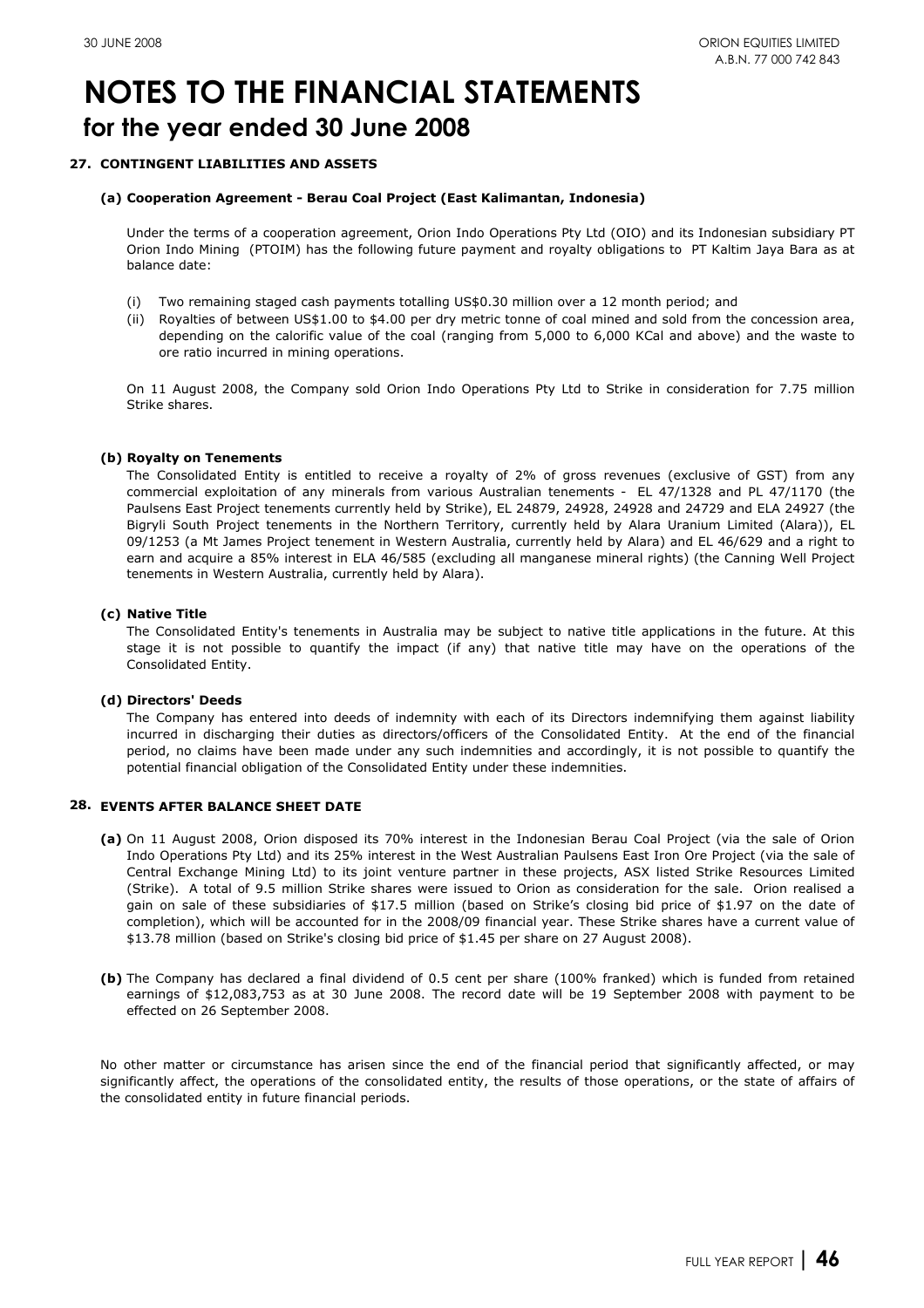# **DIRECTORS' DECLARATION**

The Directors of the Company declare that:

- 1. The financial statements, comprising the Income Statement, Balance Sheet, Statement of Changes in Equity and Cash Flow Statement and accompanying notes as set out on pages 21 to 46, are in accordance with the *Corporations Act 2001* and:
	- (a) comply with Accounting Standards and the Corporations Regulations 2001; and
	- (b) give a true and fair view of the Company's and Consolidated Entity's financial position as at 30 June 2008 and of their performance for the year ended on that date;
- 2. In the Directors' opinion there are reasonable grounds to believe that the Company will be able to pay its debts as and when they become due and payable.
- 3. The remuneration disclosures set out in the Directors' Report on pages 16 to 18 (as the audited Remuneration Report) comply with section 300A of the *Corporations Act 2001*; and
- 4. The Directors have been given the declarations by the Executive Chairman (the person who performs the chief executive function) and the Company Secretary (the person who performs the chief financial officer function) as required by section 295A of the *Corporations Act 2001*.

This declaration is made in accordance with a resolution of the Directors made pursuant to section 295(5) of the *Corporations Act 2001*.

**Farooq Khan Victor Ho Chairman Director** 

Perth, Western Australia

**29 August 2008**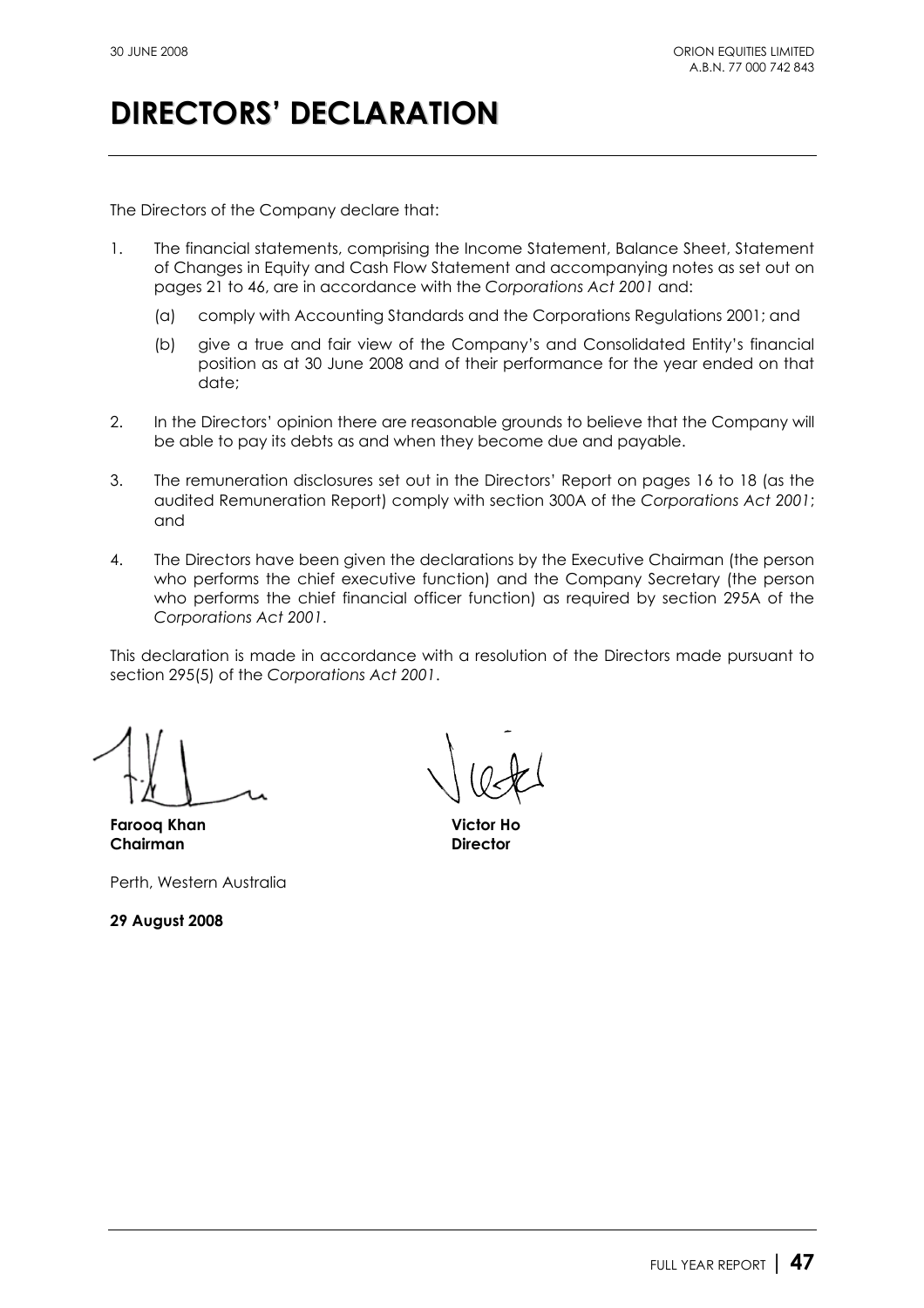

BDO Kendalls Audit & Assurance (WA) Pty Ltd 128 Hay Street SUBIACO WA 6008 PO Box 700 WEST PERTH WA 6872 Phone 61 8 9380 8400 Fax 61 8 9380 8499 aa.perth@bdo.com.au www.bdo.com.au

ABN 79 112 284 787

### **INDEPENDENT AUDITOR'S REPORT TO THE MEMBERS OF ORION EQUITIES LIMITED**

We have audited the accompanying financial report of Orion Equities Limited, which comprises the balance sheet as at 30 June 2008, and the income statement, statement of changes in equity and cash flow statement for the year ended on that date, a summary of significant accounting policies, other explanatory notes and the directors' declaration of the consolidated entity comprising the company and the entities it controlled at the year's end or from time to time during the financial year.

### **Directors' Responsibility for the Financial Report**

The directors of the company are responsible for the preparation and fair presentation of the financial report in accordance with Australian Accounting Standards (including the Australian Accounting Interpretations) and the *Corporations Act 2001*. This responsibility includes establishing and maintaining internal controls relevant to the preparation and fair presentation of the financial report that is free from material misstatement, whether due to fraud or error; selecting and applying appropriate accounting policies; and making accounting estimates that are reasonable in the circumstances. In Note 1, the directors also state, in accordance with Accounting Standard AASB 101 *Presentation of Financial Statements,* that compliance with the Australian equivalents to International Financial Reporting Standards ensures that the financial report, comprising the financial statements and notes, complies with International Financial Reporting Standards.

### **Auditor's Responsibility**

Our responsibility is to express an opinion on the financial report based on our audit. We conducted our audit in accordance with Australian Auditing Standards. These Auditing Standards require that we comply with relevant ethical requirements relating to audit engagements and plan and perform the audit to obtain reasonable assurance whether the financial report is free from material misstatement.

An audit involves performing procedures to obtain audit evidence about the amounts and disclosures in the financial report. The procedures selected depend on the auditor's judgement, including the assessment of the risks of material misstatement of the financial report, whether due to fraud or error. In making those risk assessments, the auditor considers internal control relevant to the entity's preparation and fair presentation of the financial report in order to design audit procedures that are appropriate in the circumstances, but not for the purpose of expressing an opinion on the effectiveness of the entity's internal control. An audit also includes evaluating the appropriateness of accounting policies used and the reasonableness of accounting estimates made by the directors, as well as evaluating the overall presentation of the financial report.

We believe that the audit evidence we have obtained is sufficient and appropriate to provide a basis for our audit opinion.

### **Independence**

In conducting our audit, we have complied with the independence requirements of the *Corporations Act 2001*.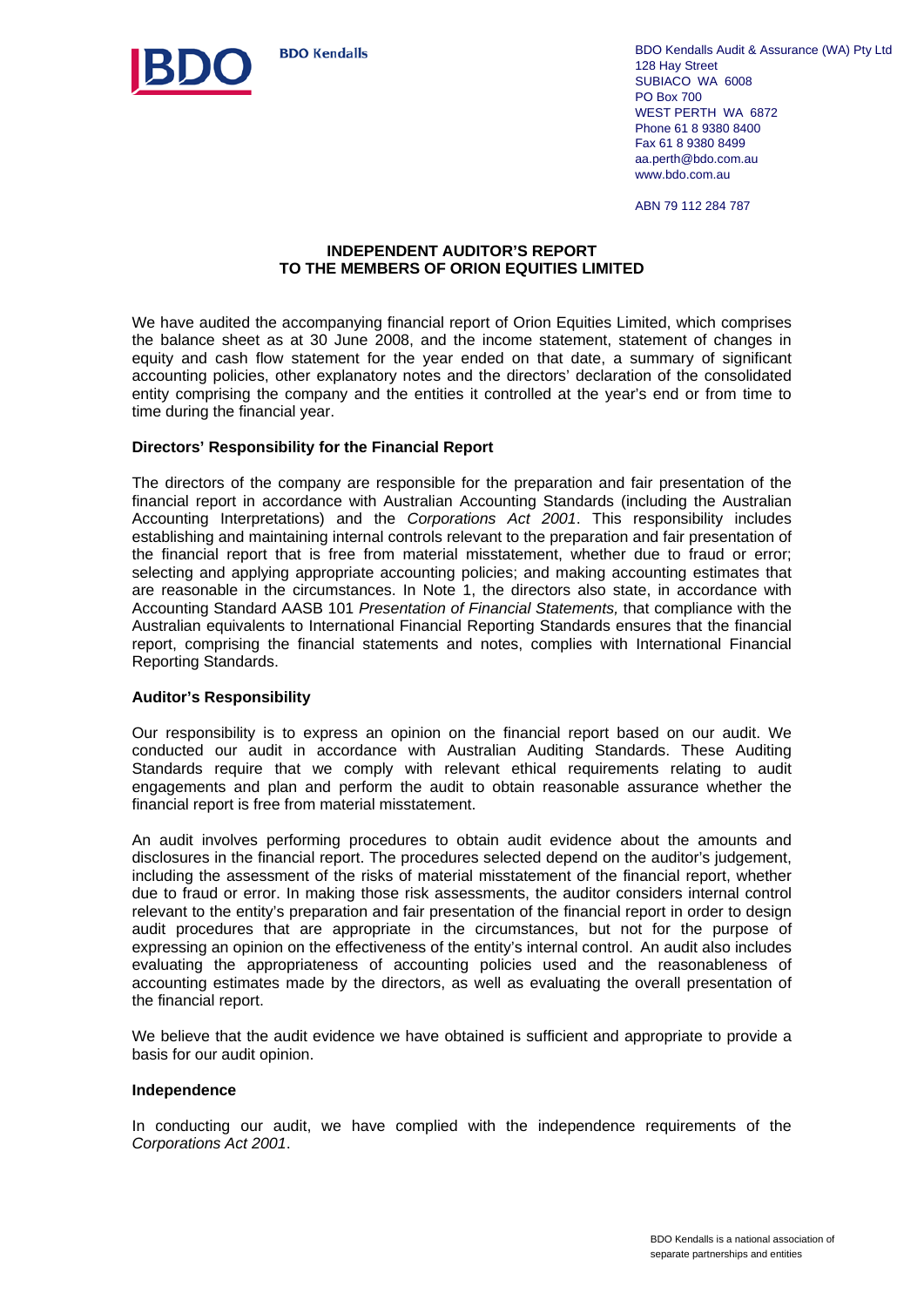

### **Auditor's Opinion**

In our opinion the financial report of Orion Equities Limited is in accordance with the *Corporations Act 2001*, including:

- (a) the financial report of Orion Equities Limited is in accordance with the *Corporations Act 2001*, including:
	- (i) giving a true and fair view of the company's and consolidated entity's financial position as at 30 June 2008 and of their performance for the year ended on that date; and
	- (ii) complying with Australian Accounting Standards (including the Australian Accounting Interpretations) and the *Corporations Regulations 2001*; and
- (b) the financial report also complies with International Financial Reporting Standards as disclosed in Note 1.

### **Report on the Remuneration Report**

We have audited the Remuneration Report included within the Directors' Report for the year ended 30 June 2008. The directors of the company are responsible for the preparation and presentation of the Remuneration Report in accordance with section 300A of the *Corporations Act 2001.* Our responsibility is to express an opinion on the Remuneration Report, based on our audit conducted in accordance with Australian Auditing Standards.

### **Auditor's Opinion**

In our opinion, the Remuneration Report of Orion Equities Limited for the year ended 30 June 2008, complies with section 300A of the *Corporations Act 2001.* 

### **BDO Kendalls Audit and Assurance (WA) Pty Ltd**

BDO Kendalls

 $CRA$ 

**CR Burton Director** 

Dated this 29<sup>th</sup> day of August 2008 Perth, Western Australia